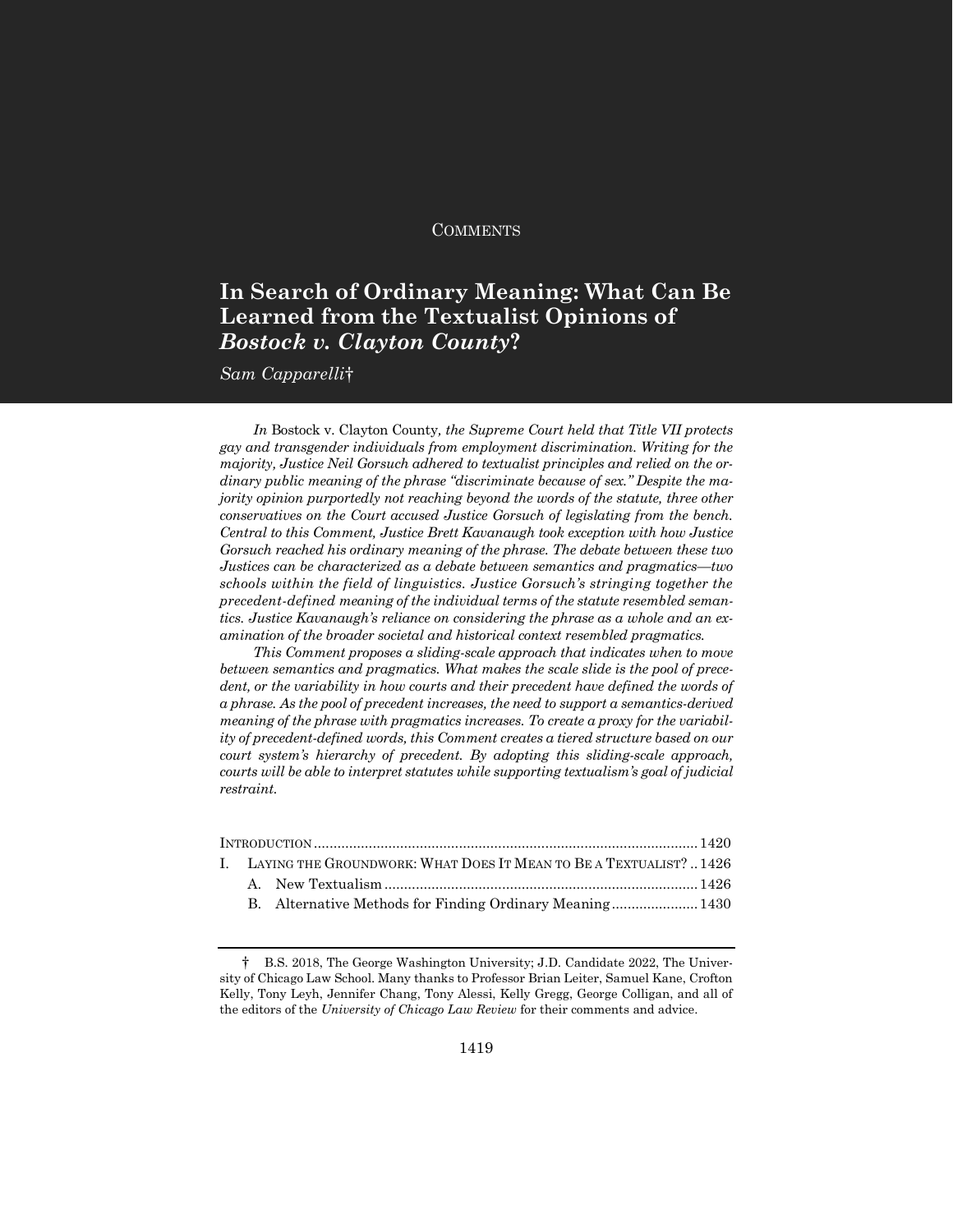| 1420    | The University of Chicago Law Review                     |                                                                   | [88:6]                                                          |  |  |  |
|---------|----------------------------------------------------------|-------------------------------------------------------------------|-----------------------------------------------------------------|--|--|--|
|         |                                                          | 1.                                                                | Justice Kavanaugh's "best reading" approach.  1430              |  |  |  |
|         |                                                          | $2$ .                                                             |                                                                 |  |  |  |
|         |                                                          | 3.                                                                |                                                                 |  |  |  |
| $\Pi$ . | BOSTOCK V. CLAYTON COUNTY: PICKING BETWEEN SEMANTICS AND |                                                                   |                                                                 |  |  |  |
|         |                                                          |                                                                   |                                                                 |  |  |  |
|         | А.                                                       |                                                                   |                                                                 |  |  |  |
|         | <b>B.</b>                                                |                                                                   |                                                                 |  |  |  |
|         | C.                                                       |                                                                   |                                                                 |  |  |  |
|         |                                                          | $\mathbf{1}$ .                                                    |                                                                 |  |  |  |
|         |                                                          | 2.                                                                |                                                                 |  |  |  |
|         |                                                          | III. DETERMINING THE ORDINARY MEANING OF PHRASES: A SLIDING SCALE |                                                                 |  |  |  |
|         | A.                                                       | A Sliding-Scale Approach to Using Precedent, Semantics, and       |                                                                 |  |  |  |
|         |                                                          | $\mathbf{1}$ .                                                    | The highest tier: Supreme Court precedent defining the words of |  |  |  |
|         |                                                          | 2.                                                                | The middle tier: Supreme Court precedent defining similar words |  |  |  |
|         |                                                          | 3.                                                                | The lowest tier: courts other than the Supreme Court defining   |  |  |  |
|         |                                                          | 4.                                                                | A truly novel statute: pragmatics is the only option 1454       |  |  |  |
|         |                                                          | 5.                                                                |                                                                 |  |  |  |
|         | <b>B.</b>                                                |                                                                   | Further Justifications for a Sliding-Scale Approach 1455        |  |  |  |
|         |                                                          | $\mathbf{1}$ .                                                    | The natural connection between precedent and textualism1456     |  |  |  |
|         |                                                          | 2.                                                                | A preference for rules and its connection to a pragmatics-plus- |  |  |  |
|         | $\mathcal{C}$ .                                          |                                                                   |                                                                 |  |  |  |
|         | D.                                                       |                                                                   | Problems with the Alternative Methods for Finding Ordinary      |  |  |  |
|         |                                                          |                                                                   |                                                                 |  |  |  |

### **INTRODUCTION**

What is the meaning of the phrase "discriminate because of sex"? This was the key question the Supreme Court faced in *Bostock v. Clayton County*. <sup>1</sup> The case involved the firing of two gay individuals and one transgender individual, and the Court's answer to the question solidified Title VII's protections to gay and transgender individuals against employment discrimination. No longer can an employer fire an individual for being gay or transgender.<sup>2</sup>

 $1 - 140$  S. Ct. 1731 (2020).

<sup>2</sup> *Id.* at 1754.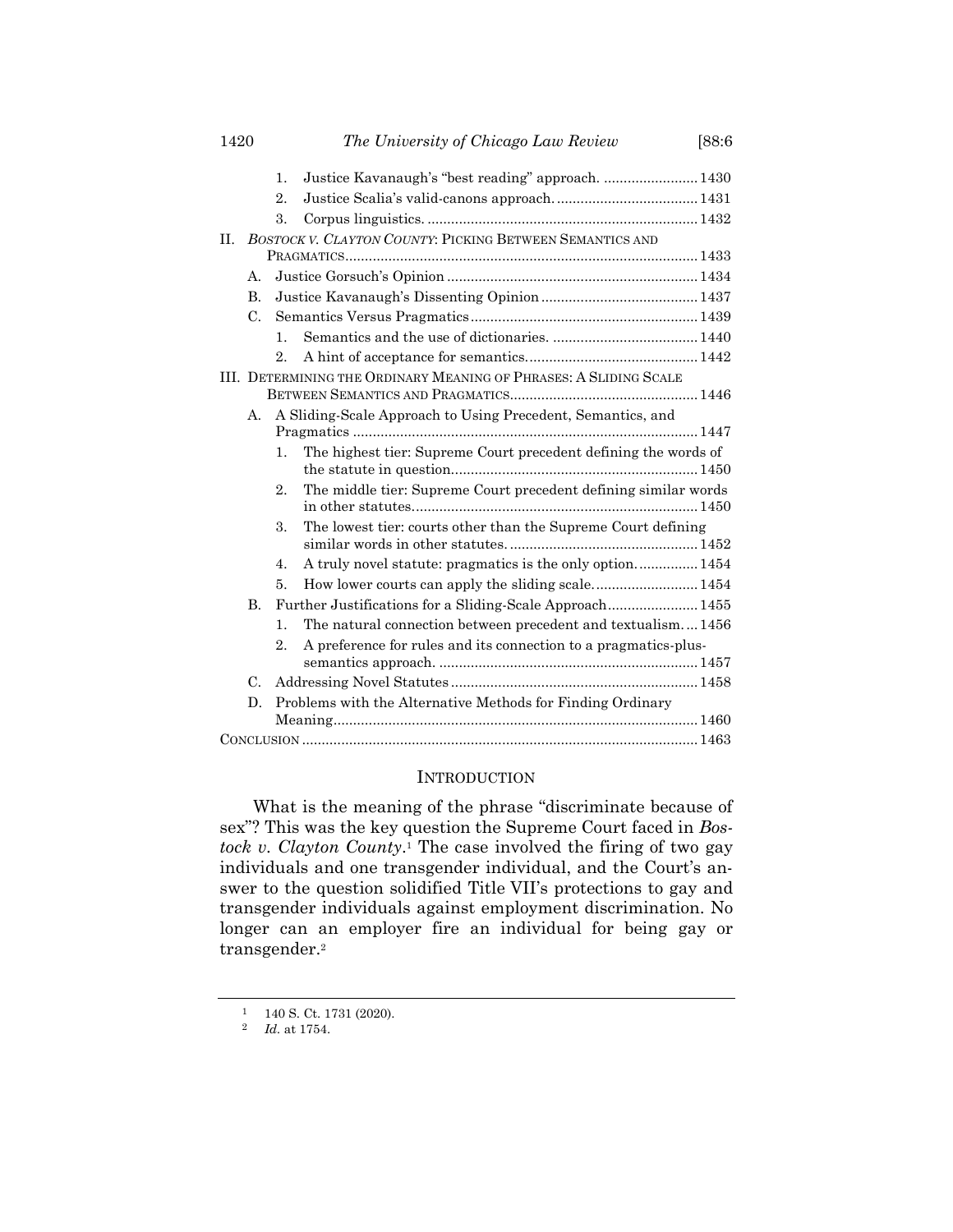To reach this determination, Justice Neil Gorsuch's majority opinion utilized the principles of textualism. Like any good textualist, Justice Gorsuch relied on the ordinary public meaning of the statute and refused to consider extratextual sources—such as legislative history—when the express terms of the statute gave the Court "one answer."<sup>3</sup> To reach his one answer, Justice Gorsuch started with dictionary definitions of individual words in a phrase, supported these definitions with the help of precedent, and then combined the meanings of the individual words to find the ordinary meaning of the phrase. The result is that Title VII's use of the phrase "discriminate because of sex"<sup>4</sup> means that "[a]n employer violates Title VII when it intentionally fires an individual based *in part* on sex."<sup>5</sup> Using this definition of the phrase, Justice Gorsuch concluded that Title VII protects individuals from discrimination based on their sexual orientation and gender identity.<sup>6</sup>

But Justice Gorsuch is not the only textualist on the highest court in the land. Justice Brett Kavanaugh, in dissent, agreed that the Court needed to look to the ordinary meaning of "discriminate because of sex" but disagreed with how the majority reached its one answer. While it may be literally true that the phrase could encompass sexual-orientation or gender-identity discrimination, Justice Kavanaugh contended that the majority's reading of the statute did not comport with its *ordinary* meaning.<sup>7</sup> Ordinary public meaning is the "conventional meaning of the utterance [] understood by ordinary but linguistically proficient speakers at the time of the utterance."<sup>8</sup> Justice Kavanaugh argued that when the majority relied on the "strung-together definitions of the individual words in the phrase," it committed itself to the literal meaning of the phrase.<sup>9</sup> The majority's process of stringing together dictionary definitions to reach the ordinary meaning of a phrase is similar to what linguists call semantics. In semantics, "meanings of parts compositionally determine the meanings of wholes."<sup>10</sup> This is not how mainstream textualists

<span id="page-2-0"></span><sup>3</sup> *Id.* at 1737.

<sup>4</sup> 42 U.S.C. § 2000e-2(a)(1).

<sup>5</sup> *Bostock*, 140 S. Ct. at 1741 (emphasis added).

<sup>6</sup> *Id.* at 1743.

<sup>7</sup> *Id.* at 1824–25 (Kavanaugh, J., dissenting).

<sup>8</sup> Ash McMurray, *Semantic Originalism, Moral Kinds, and the Meaning of the Constitution*, 2018 BYU L. REV. 695, 711 (2018).

<sup>9</sup> *Bostock*, 140 S. Ct. at 1827 (Kavanaugh, J., dissenting).

<sup>10</sup> Korta Kepa & John Perry, *Pragmatics*, *in* THE STANFORD ENCYCLOPEDIA OF PHILOSOPHY (Edward N. Zalta ed., 2020), https://perma.cc/BDQ9-YSRV.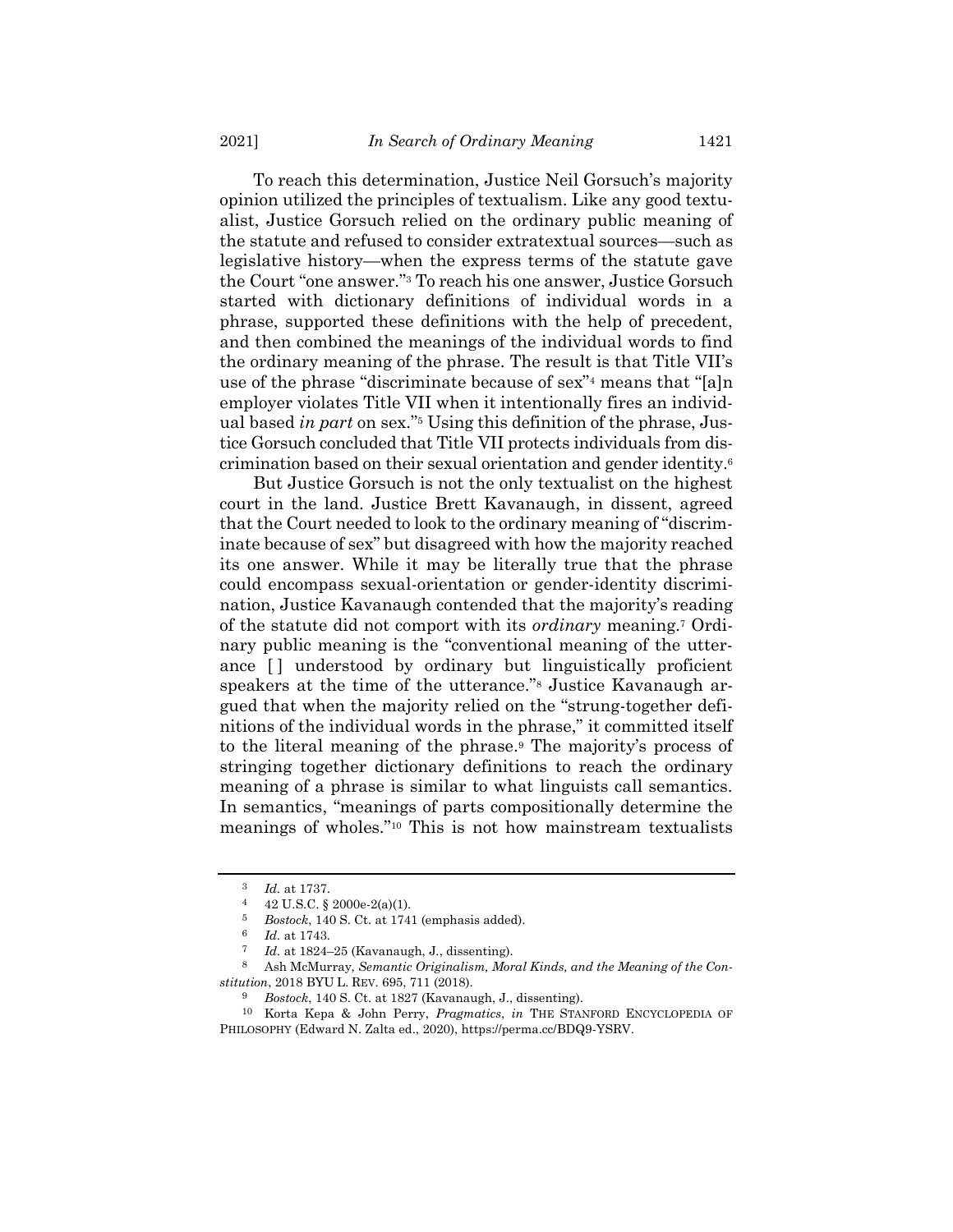determine ordinary meaning. It "misses the forest for the trees."<sup>11</sup> Instead, a judge should assess the "ordinary meaning of the *phrase as a whole*."<sup>12</sup> This process is similar to what linguists call pragmatics. Pragmatics is "sometimes characterized as dealing with the effects of *context*."<sup>13</sup>

Textualism has become a common denominator among Supreme Court Justices, but there is disagreement over what it means to be a textualist. <sup>14</sup> Textualism started as a methodology that only conservative judges employed. Since Justice Antonin Scalia joined the Court, the textualist movement has grown, now permeating the circuit courts. Textualism has escaped ideological boundaries and become routine in judicial arguments—regardless of political bent. For example, Justice Elena Kagan has remarked, "[W]e're all textualists now."<sup>15</sup> However, *Bostock* indicates that textualism is not a clearly defined philosophy. Justices Gorsuch and Kavanaugh both subscribe to textualism, both claim to adhere to the text of Title VII, and both argue that the other is attempting to subvert the role of the legislature. Although Justice Gorsuch's reliance on solely the words of the statute was the first step in being a good textualist, his reliance on semantics to find the ordinary meaning of a phrase diverged from mainstream textualism. Prominent textualists have denounced the stringing together of definitions as dealing in "a sterile literalism."<sup>16</sup> Despite such an expressed preference for pragmatics textualism, case law and empirical evidence may provide some support for Justice Gorsuch's approach. As textualism has become more popular, the use of dictionaries and the stringing together of definitions has increased, suggesting that mainstream textualist judges often stray from pragmatics textualism. These judges do not practice what they preach.

<span id="page-3-0"></span>The problem with straying from a pragmatics textualism in favor of semantics textualism is that a "phrase may have a more precise or confined meaning than" the semantic meaning. <sup>17</sup> This

<sup>11</sup> *Bostock*, 140 S. Ct. at 1827 (Kavanaugh, J., dissenting).

<sup>12</sup> *Bostock*, 140 S. Ct at 1826 (emphasis in original).

<sup>13</sup> Kepa & Perry, *supra* note [10](#page-2-0) (emphasis in original).

<sup>14</sup> *The 2015 Scalia Lecture: A Dialogue with Justice Elena Kagan on the Reading of Statutes*, HARV. L. TODAY at 8:29 (Nov. 17, 2015), https://perma.cc/APM3-Y9EU. 15 *Id.*

<sup>16</sup> ANTONIN SCALIA & BRYAN A. GARNER, READING LAW: THE INTERPRETATION OF LEGAL TEXTS 356 (2012) (quoting N.Y. Tr. Co. v. Comm'r, 68 F.2d 19, 20 (2d Cir. 1933)).

<sup>17</sup> *Bostock*, 140 S. Ct. at 1826 (Kavanaugh, J., dissenting); *see also* FCC v. AT&T Inc., 562 U.S. 397, 406 (2011).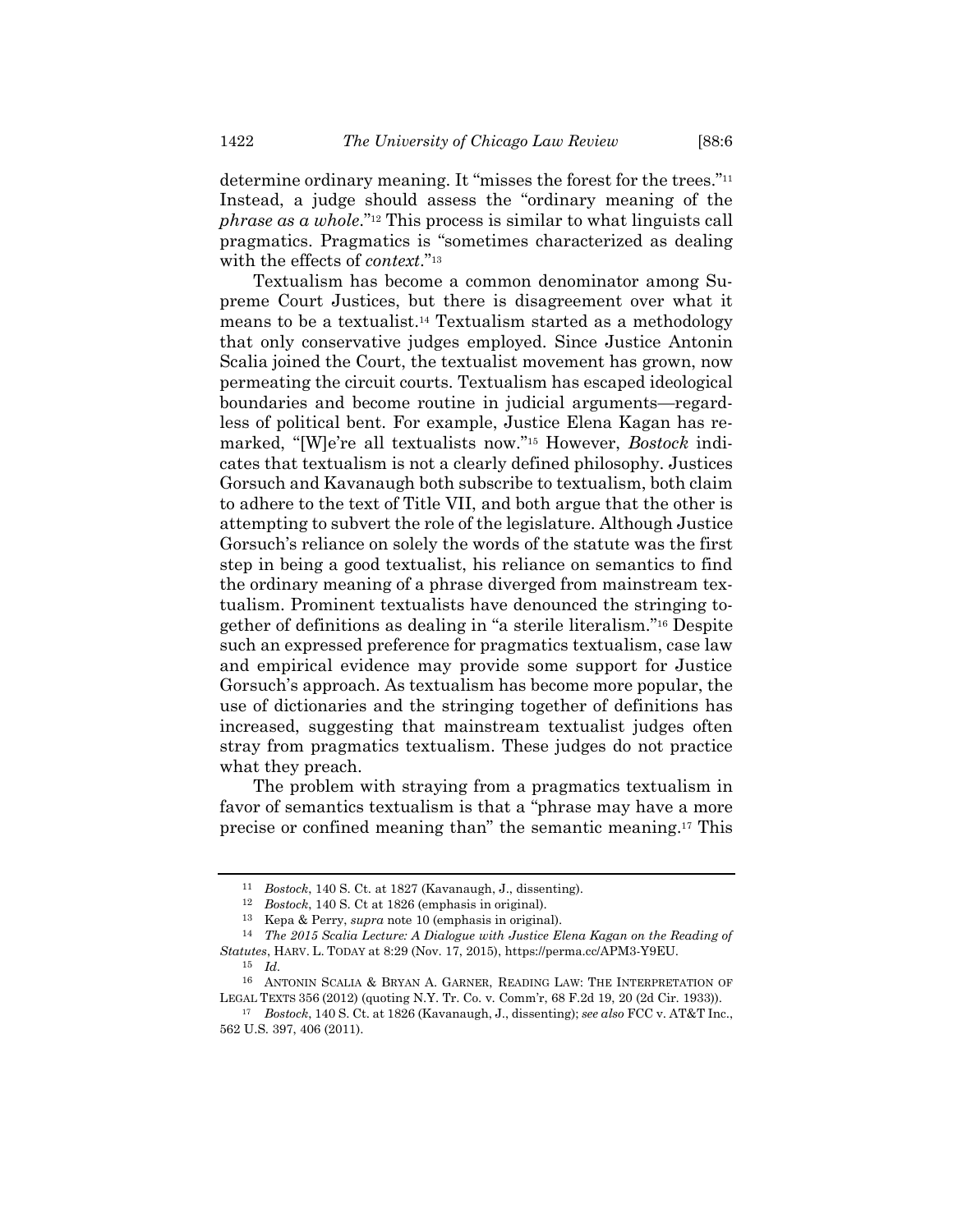more precise meaning comes from context. Context can be derived from knowing when a statement is made or who made the statement.<sup>18</sup> Important to this Comment, a specific combination of words can also provide relevant societal context. For example, Chief Justice John Roberts has written that "two words together may assume a more particular meaning than those words in isolation. We understand a golden cup to be a cup made of or resembling gold. A golden boy, on the other hand, is one who is charming, lucky, and talented."<sup>19</sup>

<span id="page-4-0"></span>*Bostock* also shows that textualism's lack of clearly defined requirements has consequences. Because Justice Gorsuch's approach to textualism won the day, gay and transgender people enjoy the benefits of Title VII protection—benefits that Justice Kavanaugh argues should have come from the legislature. Although Justice Gorsuch won the battle, will Justice Kavanaugh win the war? It is possible that this case will represent the genesis of two branches of textualism. Instead of a unified theory of textualism, judges will either adhere to the semantics or pragmatics school of textualism. It is equally possible that one of these two theories will fall by the wayside.

Bearing in mind the importance of defining what it means to be a textualist, this Comment offers a sliding-scale approach that reconciles Justice Gorsuch's semantics approach with Justice Kavanaugh's pragmatics approach. The size of the pool of precedent is the primary variable that dictates the extent to which a judge uses a semantics or pragmatics approach. This sliding-scale approach assesses the pool of available precedent to determine whether a judge can rely solely on semantics textualism to develop the ordinary meaning of a phrase. A judge should use semantics to construct a phrase with definitions derived from precedent. I call this a precedent-based-semantics approach. When there is variance in how precedent has defined the individual words of the phrase (i.e., the pool is large), it becomes necessary to support the precedent-based-semantics meaning with pragmaticsbased arguments. Relying on a judge's determination of the variability of the precedent creates a new concern. Judges who like the precedent-based-semantics meaning will say the pool of

<sup>18</sup> Kepa & Perry, *supra* note [10.](#page-2-0)

<sup>19</sup> *AT&T*, 562 U.S. at 406. Judge Learned Hand expressed a similar belief, albeit in a more fanciful manner, when he wrote that "the meaning of a sentence may be more than that of the separate words, as a melody is more than the notes." Helvering v. Gregory, 69 F.2d 809, 810–11 (2d Cir. 1934).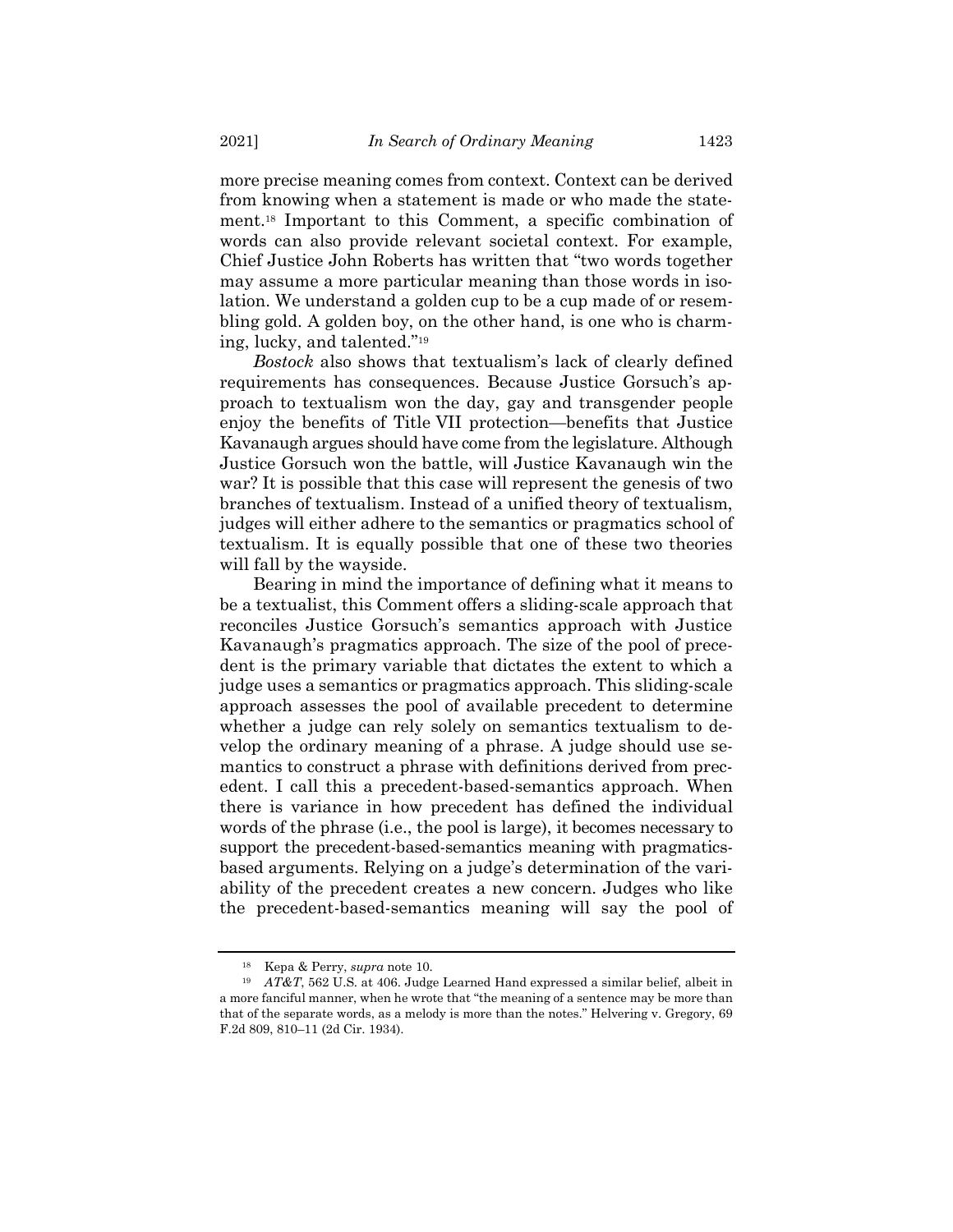precedent is small, and judges who do not like the precedentbased-semantics meaning will say the pool of precedent is large. To assuage this concern, I construct tiers that approximate the pool of precedent. The two factors that go into this approximation for the pool of precedent are (1) the court that created the precedent and (2) the statute that the precedent interpreted—similar to how the U.S. court system already approaches precedent.

In *Bostock*, Justice Gorsuch correctly relied on an entirely precedent-based-semantics approach because the pool of Supreme Court precedent interpreting the words of Title VII is adequately small. In contrast, when the pool of precedent is large, the need to support a precedent-based-semantics meaning with pragmatics comes into play. For instance, had Justice Gorsuch looked to how the Supreme Court defined words in other statutes to determine the ordinary meaning of the words of Title VII, he would have needed to address whether this meaning makes sense in the context of Title VII. The Supreme Court has likely considered the term "because of" many times and produced a variety of potential definitions. Therefore, Justice Gorsuch would have had to support his selection of *one* of the potential definitions with an examination of context. This context could be an examination of the rest of the statute: Does *Bostock*'s interpretation of the word "sex" also make sense in Title IX? Or this context could be an examination of historical or societal context: Does *Bostock*'s use of the word "sex" make sense with how normal people used it in 1964? Had Justice Gorsuch looked to how lower courts or state courts defined the words to determine the ordinary meaning of the words of Title VII, the sliding-scale approach would call for both forms of context.

My sliding-scale approach advances a new middle ground between absolute semantics and absolute pragmatics. I argue this middle ground is preferable to the absolutes because of its ability to eliminate value-based judgments. Eliminating value-based judgments is the stated goal of textualists because it increases the predictability of statutory interpretation, which in turn promotes the rule of law and democratic accountability.

The sliding-scale approach's ability to limit value-based judgments is premised on two considerations: the benefits to predictability from statutory stare decisis and the relatively limited ability to cherry-pick terms defined in precedent. Statutory stare decisis is the accepted, strong presumption that a court's precedent related to statutory interpretation is correct. Unlike constitutional stare decisis, there is general acceptance of statutory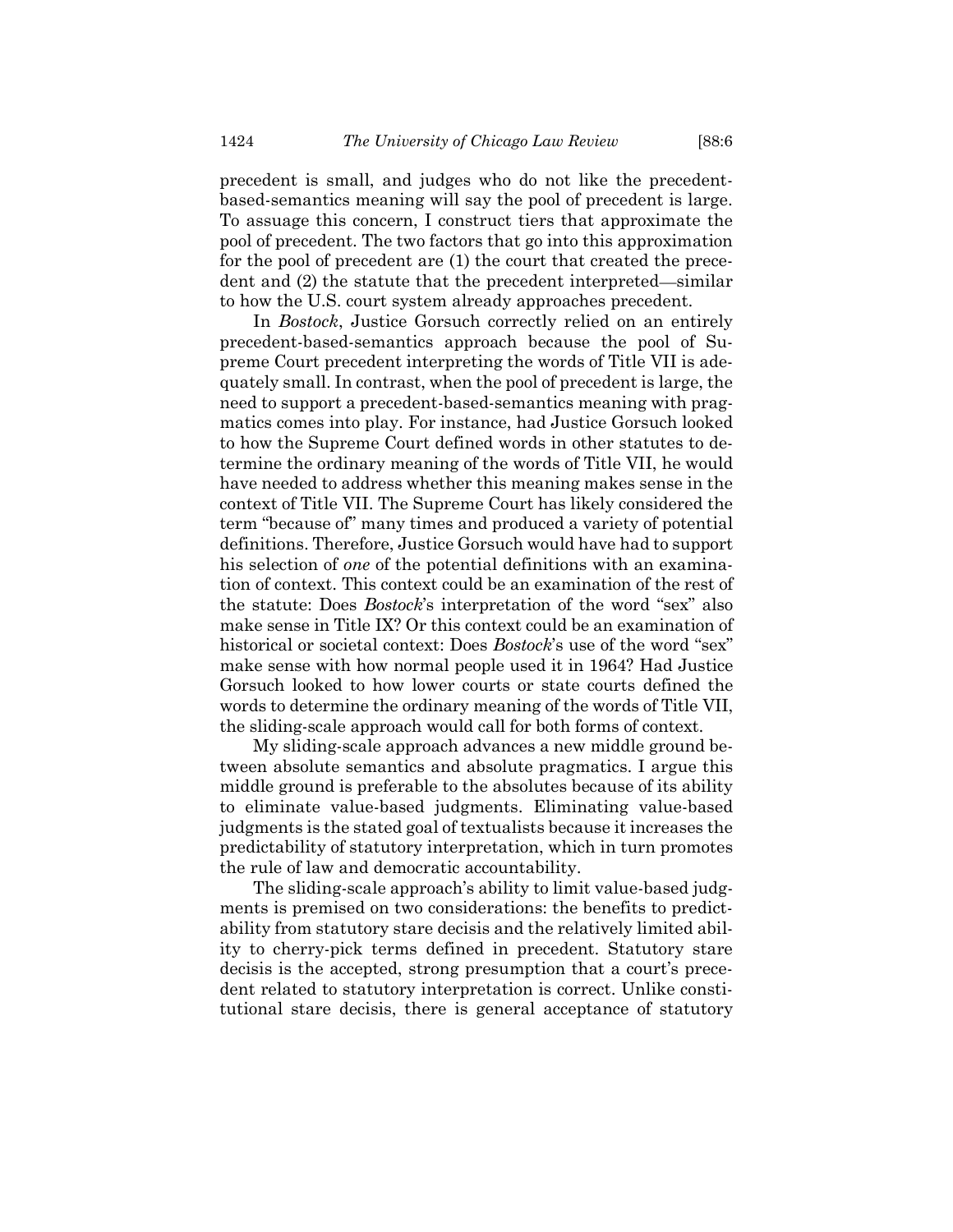<span id="page-6-1"></span>stare decisis even among textualists.<sup>20</sup> Creating predictable law and promoting judicial restraint are two rationales supporting statutory stare decisis<sup>21</sup>—similar rationales for textualism.<sup>22</sup> Cherry-picking occurs when there is an abundance of options to make an argument, allowing a judge to choose the option that best comports with her value preferences. If there is an abundance of precedent defining the same words in different ways, then a precedent-based-semantics approach allows for cherry-picking. This problem also arises with the use of dictionaries. There are enough dictionaries—and dictionary definitions—that, by picking among the plethora of options, a judge could find support for almost any possible argument. My sliding-scale approach seeks to restrain judges by limiting the ability to cherry-pick. To avoid cherry-picking, pragmatics comes in to check the precedent-based-semantics meaning, limiting precedents' ability to support value-based judgments. But to fully utilize precedent, semantics must play a role. In developing my argument for the sliding-scale approach, I offer an analysis of how textualists have approached semantics and whether the Court has tacitly recognized a distinction between dictionary-defined terms and precedent-defined terms.

This Comment proceeds in three parts. Part I provides an overview of textualism, including its history and how it relates to the *Bostock* opinion. Part I.A surveys "New Textualist" thought. These are the tenets about which there is little disagreement among textualists. Part I.B then looks outside of *Bostock* and briefly describes other methods that textualists have used to find ordinary meaning. Part II examines the major disagreement within the textualist methodology relevant to *Bostock*: the proper role of semantics. To that effect, Part II.A and Part II.B provide an in-depth analysis of the *Bostock* case, focusing on Justice Gorsuch's majority opinion and Justice Kavanaugh's dissent. After framing the debate between Justices Gorsuch and Kavanaugh as one of semantics versus pragmatics, Part II.C explores the

<span id="page-6-0"></span>

<sup>20</sup> *See* Amy Coney Barrett, *Statutory Stare Decisis in the Courts of Appeals*, 73 GEO. WASH. L. REV. 317, 326 (2005). *But see* Anita S. Krishnakumar, *Textualism and Statutory Precedents*, 104 VA. L. REV. 157, 163–65 (2018) (noting that textualist judges have been willing to ignore statutory stare decisis).

<sup>21</sup> *See* Barrett, *supra* not[e 20,](#page-6-0) at 325–27.

<sup>22</sup> *See* WILLIAM N. ESKRIDGE, JR., INTERPRETING LAW: A PRIMER ON HOW TO READ STATUTES AND THE CONSTITUTION 81 (2016) ("[Textualism] helps judges create a predictable and objective rule of law, enjoys great legitimacy because it is faithful to the premises of the legislative drafting process, and is the most reliable way to carry out the great plans to which legislators have committed our society.").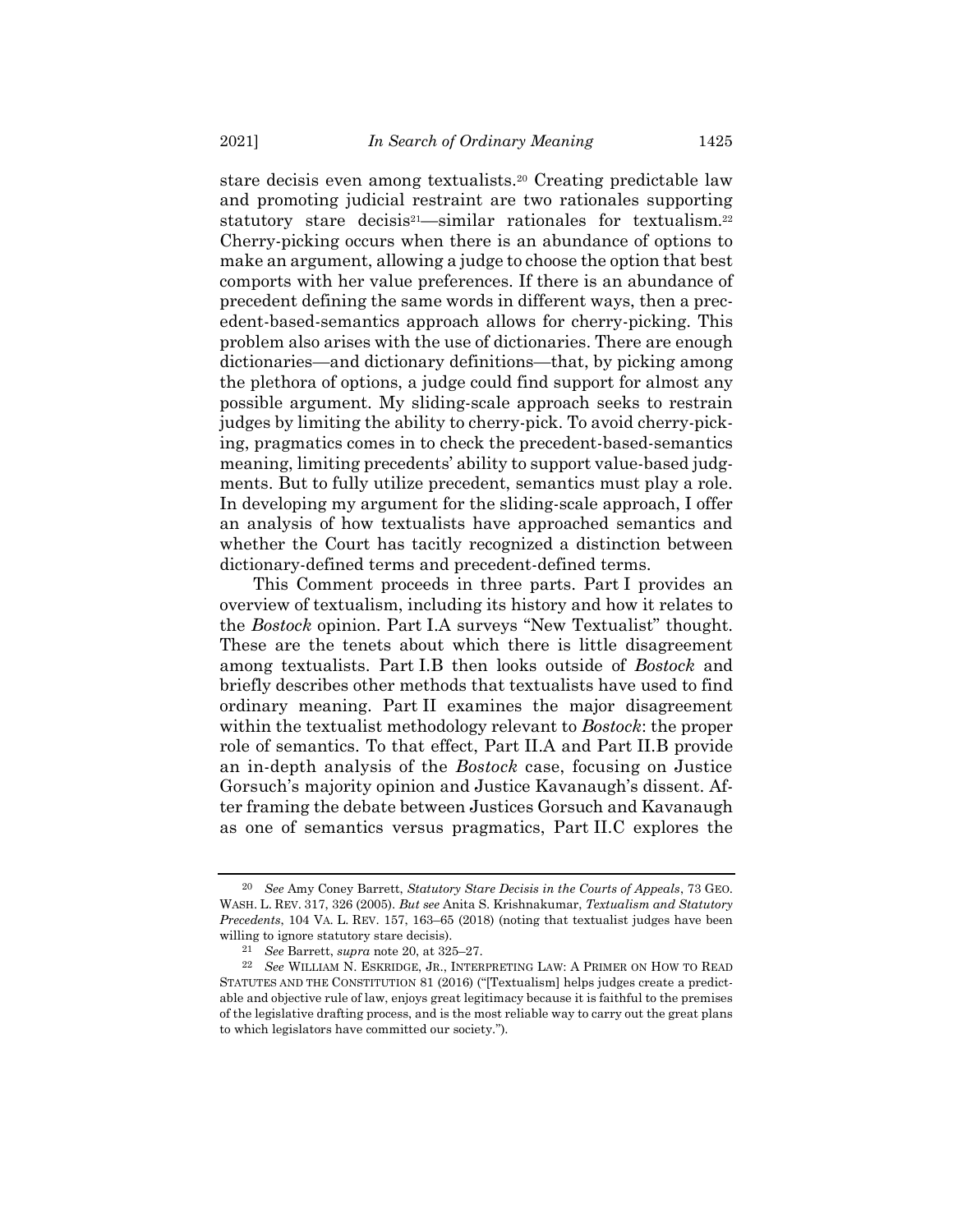validity of a precedent-based-semantics approach. Left without a clear answer between Justice Gorsuch and Justice Kavanaugh, Part III uses the guidepost of restraining judges to examine the method that textualists ought to embrace. Part III.A presents a novel sliding-scale approach that incorporates a precedent-basedsemantics approach similar to Justice Gorsuch's approach in *Bostock*, but it also gives credence to Justice Kavanaugh's arguments in support of a pragmatics-based approach. Part III.B provides further justifications in support of the sliding-scale approach. Part III.C addresses the counterarguments that arise from relying on alternative methods when there is a truly novel statute. Finally, Part III.D uses the concept of judicial restraint to critique the alternative methods introduced in Part I.B.

### I. LAYING THE GROUNDWORK: WHAT DOES IT MEAN TO BE A TEXTUALIST?

There are parts of the textualist theory that share universal agreement among textualist judges, and there are parts that leave room for debate. To establish a baseline for what it means to be a textualist, Part I.A lays out the concepts that unite all practitioners of "New Textualism"—a form of textualism that refuses to look to legislative history. Part I.B introduces the methods that have been suggested by commentators on textualism for finding ordinary meaning.

### A. New Textualism

<span id="page-7-0"></span>Despite their differing opinions in *Bostock*, Justice Gorsuch, Justice Kavanaugh, and Justice Samuel Alito all purport to subscribe to a form of textualism known as New Textualism.<sup>23</sup> Justice Scalia and Judge Frank Easterbrook popularized this interpretive methodology, and both made efforts to clearly articulate its foundational elements.<sup>24</sup> Central to New Textualism is the goal for a judge to be a "faithful agent" of Congress—"when a statutory

<span id="page-7-1"></span><sup>23</sup> *See* Andrew Koppelman, Bostock*, LGBT Discrimination, and the Subtractive Moves*, 105 MINN. L. REV. HEADNOTES 1, 6 (2020). The difference between old textualism and New Textualism is the consideration of legislative history. New Textualism rarely, if ever, consults legislative history, while old textualism sees it as an important part of confirming or finding statutory meaning. William N. Eskridge, Jr., *The New Textualism and Normative Canons*, 113 COLUM. L. REV. 531, 532–33 (2013) (reviewing SCALIA & GARNER, *supra* note [16\)](#page-3-0).

<sup>24</sup> *See generally* SCALIA & GARNER, *supra* note [16;](#page-3-0) Frank H. Easterbrook, *The Role of Original Intent in Statutory Construction*, 11 HARV. J.L. & PUB. POL'Y 59 (1987).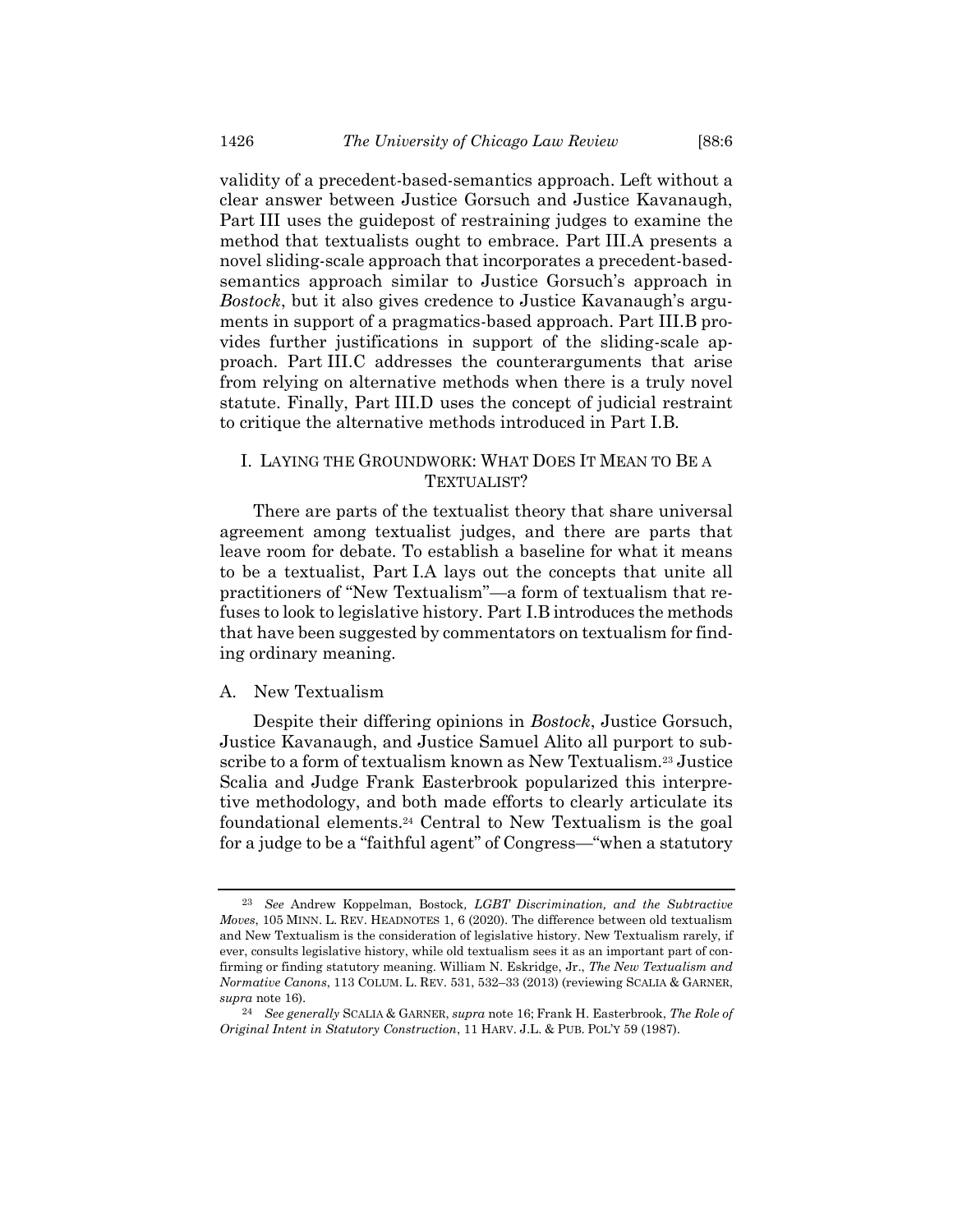<span id="page-8-0"></span>text is clear, that is the end of the matter."<sup>25</sup> This method contravenes the beliefs of purposivists who "maintain that judges are partners in governance and ought to consider that role when they apply statutes to new circumstances."<sup>26</sup> The goal of New Textualism explains why the majority in *Bostock* stressed that it was simply following the law that the legislature established in the text and why the dissents claimed that the majority was improperly legislating. To take part in any lawmaking is anathema to a textualist's goal of being a faithful agent of Congress. Instead, a textualist operating as a faithful agent wants to remain constrained to the text, limiting a judge's ability to read her own values into a statute.<sup>27</sup> Keeping the judge's values out of a statute "provide[s] greater certainty in the law, and hence greater predictability and greater respect for the rule of law."<sup>28</sup>

<span id="page-8-1"></span>In pursuit of being faithful agents, textualists have examined government behavior to further the argument that a judge should not move past a clear text. Textualists "maintain . . . that variance between a clear text and its apparent purpose does not show that Congress . . . poorly communicated its intent."<sup>29</sup> Instead, textualists abstain from using purpose to impute intent, offering three arguments that aim to show that the text is the best reflection of the legislature's desires.<sup>30</sup> First, the effect of compromising multiple interests to form the text of a statute means that legislators may not "pursue a statute's background purpose to its logical end."<sup>31</sup> Promoting the ultimate purpose over the text of a statute ignores that the text represents what Congress could get passed through the legislative process.<sup>32</sup> Second, textualists contend that it is nearly impossible to construct a collective intent from the aggregate of legislators' individual preferences because "legislative outcomes frequently turn on non-substantive factors, such as the sequence of alternatives presented (agenda manipulation) or the practice of strategic voting (logrolling)."<sup>33</sup> Similar to the first

<sup>25</sup> John F. Manning, *Equity of the Statute*, 101 COLUM. L. REV. 1, 7 (2001).

<sup>26</sup> Eskridge, *supra* note [23,](#page-7-0) at 532.

<sup>27</sup> *Id.* at 532–33.

<sup>28</sup> SCALIA & GARNER, *supra* note [16,](#page-3-0) at xxix.

<sup>29</sup> Manning, *supra* note [25,](#page-8-0) at 7.

<sup>30</sup> Purpose can be said to be the "general aim," and intent approximates the meaning and the "particularized application which the statute was 'intended' to be given." Archibald Cox, *Judge Learned Hand and the Interpretation of Statutes*, 60 HARV. L. REV. 370, 370– 71 (1947).

<sup>31</sup> Manning, *supra* note [25,](#page-8-0) at 7.

<sup>32</sup> *Id.* at 18.

<sup>33</sup> *Id.* at 19.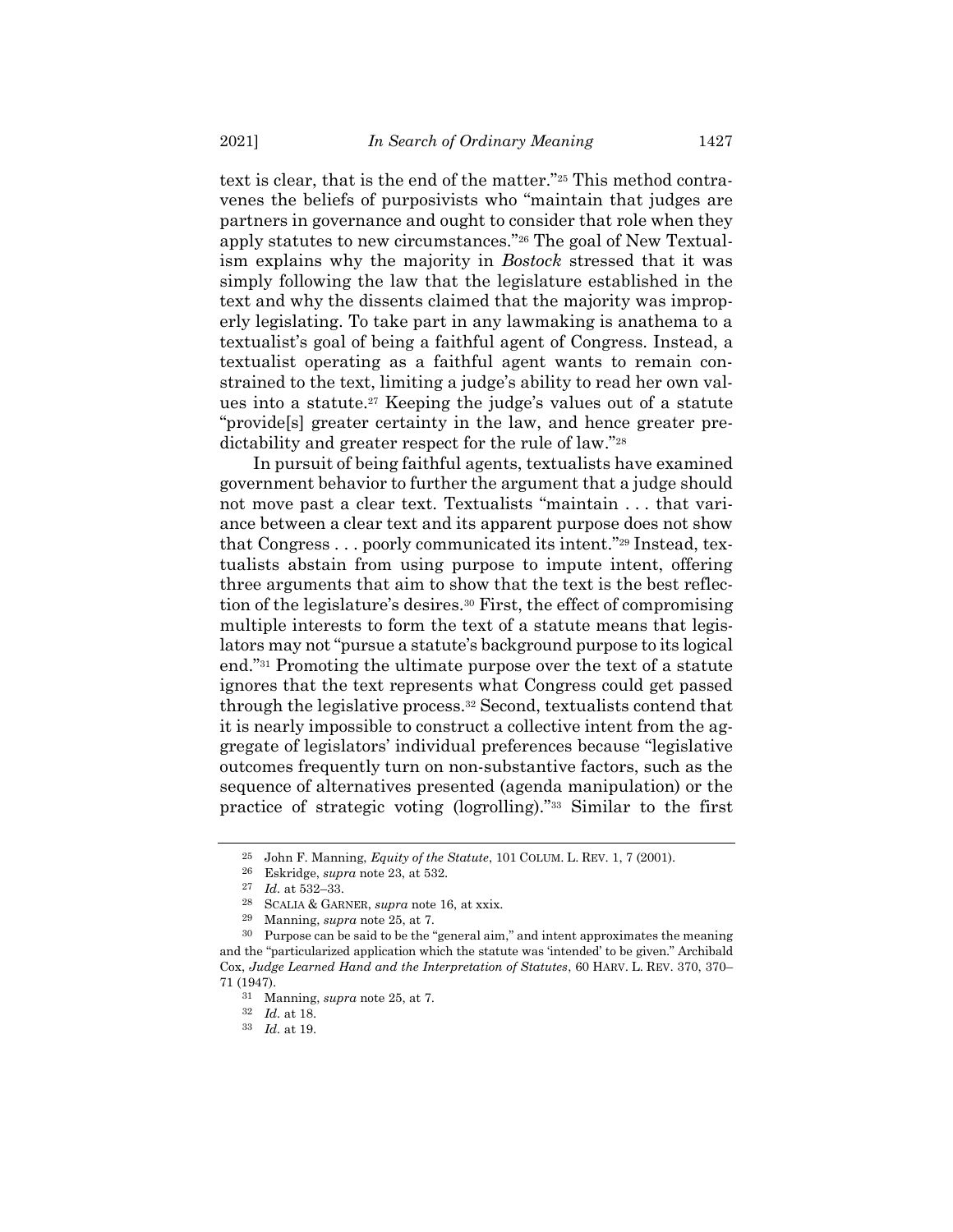point, pursuing the purpose of a law at the expense of the text ignores political realities, and because the text of a law is not dependent only on purpose but also on strategic behavior, making this tradeoff calls into question a judge's ability to impute legislative intent when interpreting a statute.<sup>34</sup> Third, enforcing purpose and not text may undermine Congress's desire to use a rule rather than a standard to achieve its goals.<sup>35</sup> As Justice Scalia put it, judges "are bound, not only by the ultimate purposes Congress has selected, but by the means it has deemed appropriate, and prescribed, for the pursuit of those purposes."<sup>36</sup> Therefore, if a judge pursues purpose over text, then that judge may be undermining the legislature's desire to restrict the means that a judge can use to accomplish the goals of a statute. These arguments show that purpose-based arguments impute '"intent' that ultimately can be found only in the mind of the judge."<sup>37</sup>

Textualists are left with the words in the statute and its surrounding context to determine the dictates of a particular law. Judge Easterbrook favorably quotes Justice Oliver Wendell Holmes, Jr., proclaiming that "Holmes could say in 1899 that 'We do not inquire what the legislature meant; we ask only what the statute means.' He was denying that original intent, as opposed to the original meaning, mattered."<sup>38</sup> Accordingly, textualists do not rely on external forms of evidence that serve to illuminate the purpose of the statute—namely, legislative history.<sup>39</sup>

A final point of agreement is that textualists do not rely on the literal meaning of the text but rather the ordinary meaning. This point is seemingly the center of Justice Kavanaugh's main argument. Justice Gorsuch's "one answer" for the text may be literally correct, but it is substituting out ordinary meaning in favor of literal meaning.<sup>40</sup> This is a problem if Justice Gorsuch is truly practicing textualism. Textualists have been clear that literalism is not the way to determine the meaning of the statute.<sup>41</sup> The

<span id="page-9-0"></span><sup>34</sup> *Id.*

<sup>35</sup> *Id.* at 20.

<sup>36</sup> MCI Telecomms. Corp. v. Am. Tel. & Tel. Co., 512 U.S. 218, 231 n.4 (2001).

<sup>37</sup> Easterbrook, *supra* note [24,](#page-7-1) at 66.

<sup>38</sup> *Id.* at 61 (quoting Oliver Wendell Holmes, Jr., *The Theory of Legal Interpretation,*  12 HARV. L. REV. 417, 419 (1899), *reprinted in* OLIVER WENDELL HOLMES, COLLECTED LEGAL PAPERS 203, 207 (1920)).

<sup>39</sup> Eskridge, *supra* note [23,](#page-7-0) at 532.

<sup>40</sup> *Bostock*, 140 S. Ct. at 1737.

<sup>41</sup> *See* ANTONIN SCALIA, A MATTER OF INTERPRETATION: FEDERAL COURTS AND THE LAW 24 (1997) ("[T]he good textualist is not a literalist."); Caleb Nelson, *What Is*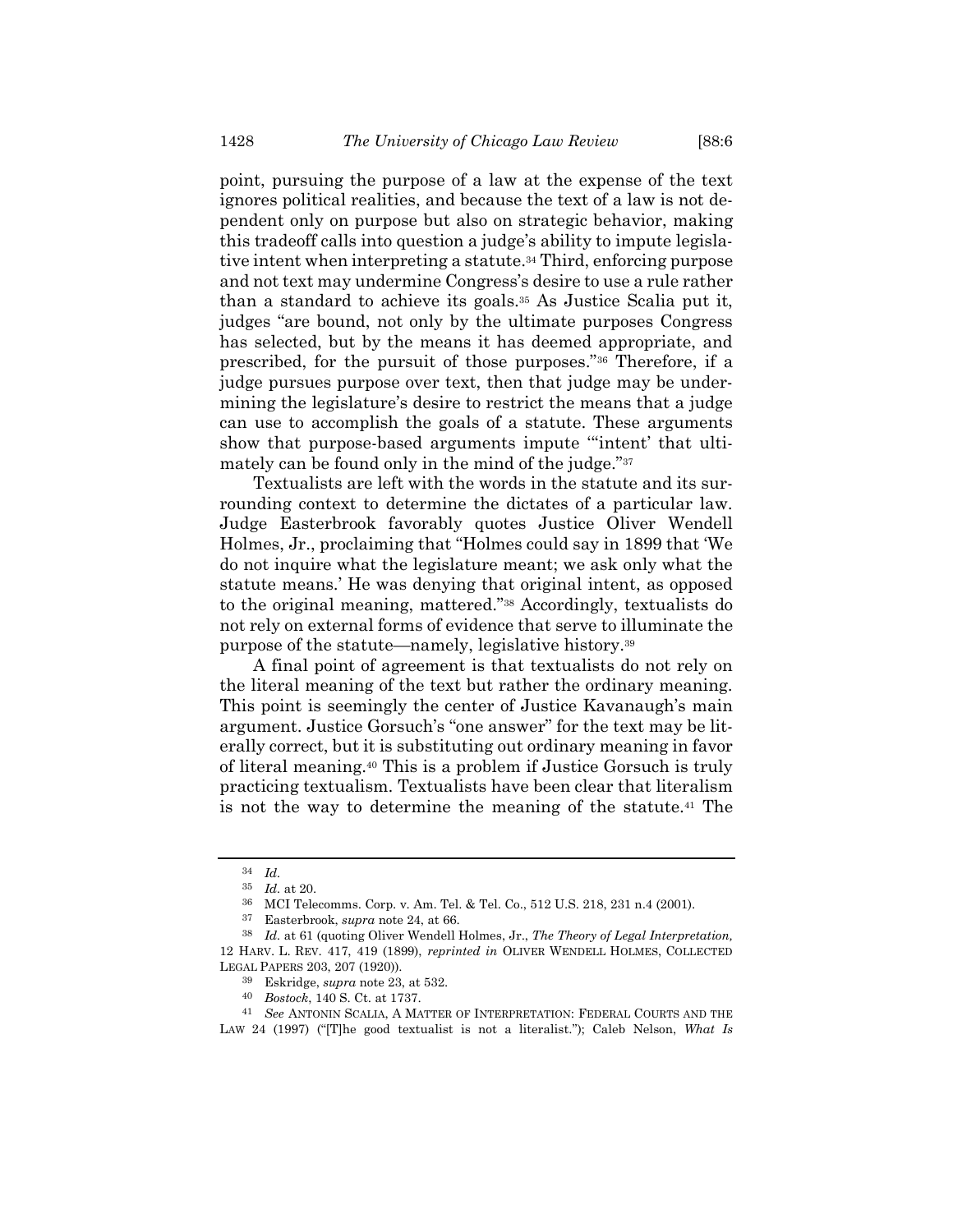<span id="page-10-0"></span>proper way for a textualist to interpret statutes is to ask "how a reasonable person, conversant with the relevant social and linguistic conventions, would read the text in context."<sup>42</sup> Successfully engaging in this exercise allows one to determine the ordinary meaning of a phrase. The ordinary meaning of the phrase is important because it is (by definition) the "most accessible to the citizenry desirous of following the law."<sup>43</sup> "This approach recognizes that the literal or dictionary definitions of words will often fail to account for settled nuances or background conventions that qualify the literal meaning of language."<sup>44</sup> When a judge deviates from the ordinary meaning in favor of the literal meaning, she abandons what most people think the law means, "depriv[ing] the citizenry of fair notice of what the law is."<sup>45</sup>

<span id="page-10-1"></span>New Textualists agree that judges should rely on the ordinary meaning of statutory test, but they disagree on the appropriate methods to find it. "Textualists believe that legislation supposes that legislators and judges are part of a common social and linguistic community, with shared conventions for communication. Accordingly, they argue that a faithful agent's job is to decode legislative instructions according to the common social and linguistic conventions shared by the relevant community."<sup>46</sup> However, there is no consensus on how to discern these social and linguistic conventions. Justice Scalia suggested using "valid canons" of statutory interpretation.<sup>47</sup> In *Bostock*, Justice Gorsuch focused on precedent and the dictionary.<sup>48</sup> This approach contrasted with Justices Kavanaugh and Alito's consideration of the history surrounding Title VII, common parlance, and how government entities have used the words elsewhere.<sup>49</sup> Judge Easterbrook has a similar approach to Justices Kavanaugh and Alito, adhering to common parlance. Judge Easterbrook argues that the meaning should be derived from how an objectively reasonable person

*Textualism?*, 91 VA. L. REV. 347, 376 (2005) ("[N]o mainstream judge is interested solely in the literal definitions of a statute's words.").

<sup>42</sup> John F. Manning, *The Absurdity Doctrine*, 116 HARV. L. REV. 2387, 2392–93 (2005).

<sup>43</sup> ESKRIDGE, *supra* note [22,](#page-6-1) at 81.

<sup>44</sup> Manning, *supra* note [42,](#page-10-0) at 2393. For an empirical study on the truth of this statement, see Kevin P. Tobia, *Testing Ordinary Meaning*, 134 HARV. L. REV. 726, 771 (2020) (finding that dictionary definitions can reflect extensive uses).

<sup>45</sup> *Bostock*, 140 S. Ct. at 1828 (Kavanaugh, J., dissenting).

<sup>46</sup> Manning, *supra* note [25,](#page-8-0) at 16.

<sup>47</sup> SCALIA & GARNER, *supra* note [16,](#page-3-0) at 9.

<sup>48</sup> *See infra* Part II.A.

<sup>49</sup> *See infra* Part II.B–C.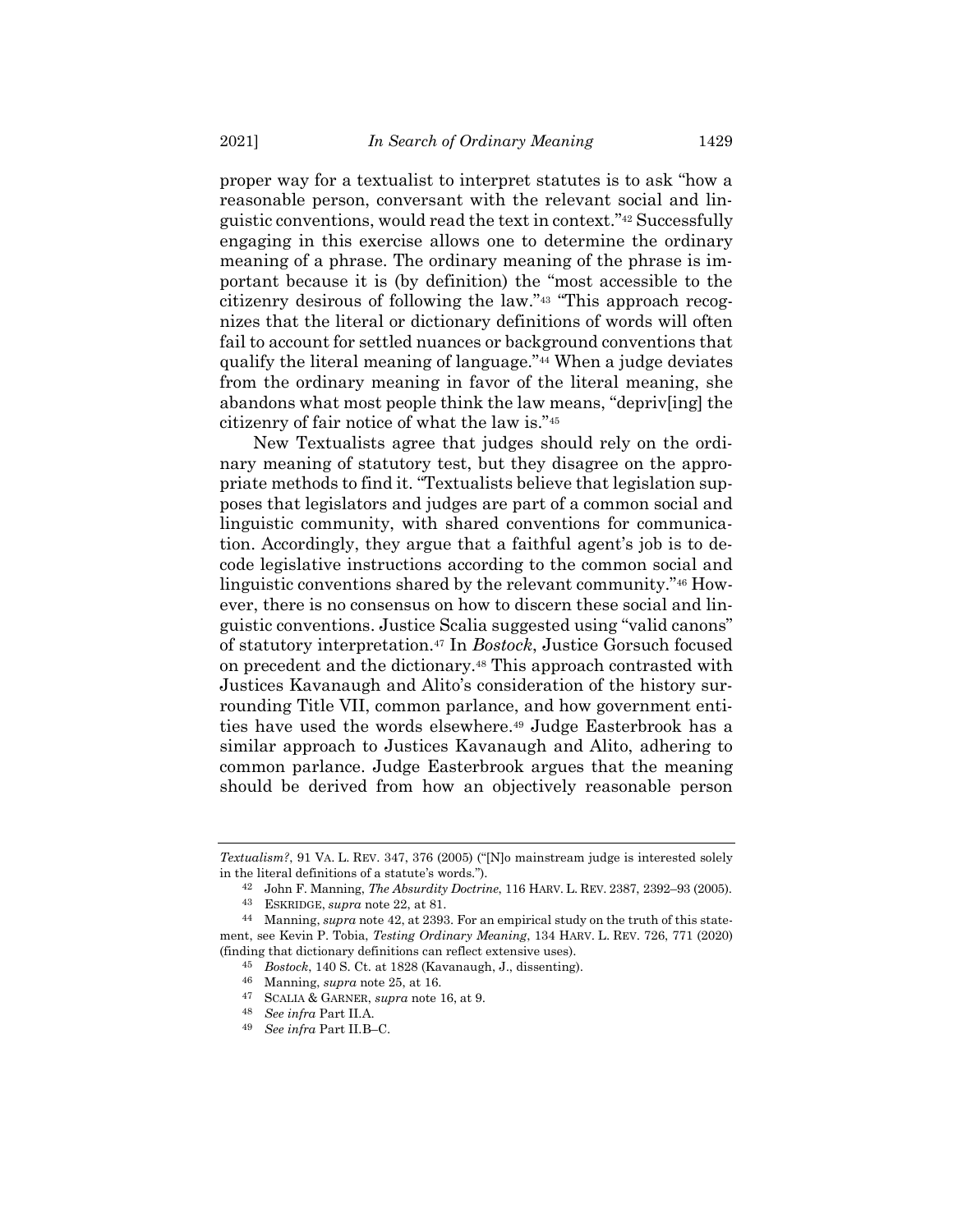<span id="page-11-2"></span>would read the words.<sup>50</sup> In practice, judges have not declared a clear winner.<sup>51</sup>

### B. Alternative Methods for Finding Ordinary Meaning

Among textualist judges, some have explicitly offered methods to determine the ordinary meaning of phrases. The purpose of this Section is to briefly introduce these methods. The shortcomings of these methods will then be discussed in Part III.D.

### <span id="page-11-1"></span><span id="page-11-0"></span>1. Justice Kavanaugh's "best reading" approach.

Justice Kavanaugh has offered what he calls the "best reading" approach.<sup>52</sup> The first step in the best-reading approach is to abandon the threshold determination of ambiguity.<sup>53</sup> Other interpretative methods—and some practitioners of textualism—require judges to find the text ambiguous before using extratextual sources or canons of interpretation. Justice Kavanaugh asserts that these ambiguity thresholds create an opportunity for value judgments to creep into a decision.<sup>54</sup> Judge Easterbrook has expressed a similar reluctance to rely on ambiguity thresholds. The problem is that an ambiguity determination is unlikely to restrain because the court is the one that gets to "choose when to declare the language of the statute 'ambiguous,'" as "[t]here is no metric for clarity."<sup>55</sup> This lack of an objective standard allows a political or subjective determination as to whether to move past

<sup>50</sup> *See* Easterbrook, *supra* note [24,](#page-7-1) at 65 ("The meaning of statutes is to be found not in the subjective, multiple mind of Congress but in the understanding of the objectively reasonable person.").

<sup>51</sup> *See* Jeffrey L. Kirchmeier & Samuel A. Thumma, *Scaling the Lexicon Fortress: The United States Supreme Court's Use of Dictionaries in the Twenty-First Century*, 94 MARQ. L. REV. 77, 84–92 (2010) (tracking the increasing usage of dictionaries of Supreme Court Justices); SCALIA & GARNER, *supra* note [16,](#page-3-0) at 415–24 (arguing that dictionaries may not solve every interpretative problem and providing dictionary recommendations); Manning, *supra* note [42,](#page-10-0) at 2458–59 (noting that dictionaries may be applicable but should be consulted only after narrowing the pool of definitions through an examination of context); Tara Leigh Grove, *Which Textualism?*, 134 HARV. L. REV. 265, 279–85 (2020) (describing the divide between "formalistic textualism" and "flexible textualism").

<sup>52</sup> *See* Brett M. Kavanaugh, *Fixing Statutory Interpretation*, 129 HARV. L. REV. 2118, 2144 (2016) (reviewing ROBERT A. KATZMANN, JUDGING STATUTES (2014)).

<sup>53</sup> *See id.*

<sup>54</sup> *See id.* at 2138–39 (citing Ward Farnsworth, Dustin F. Guzior & Anup Malani, *Ambiguity About Ambiguity: An Empirical Inquiry into Legal Interpretation*, 2 J. LEGAL ANALYSIS 257, 290 (2010)).

<sup>55</sup> Easterbrook, *supra* note [24,](#page-7-1) at 62; *see also* Kavanaugh, *supra* note [52,](#page-11-0) at 2136–37.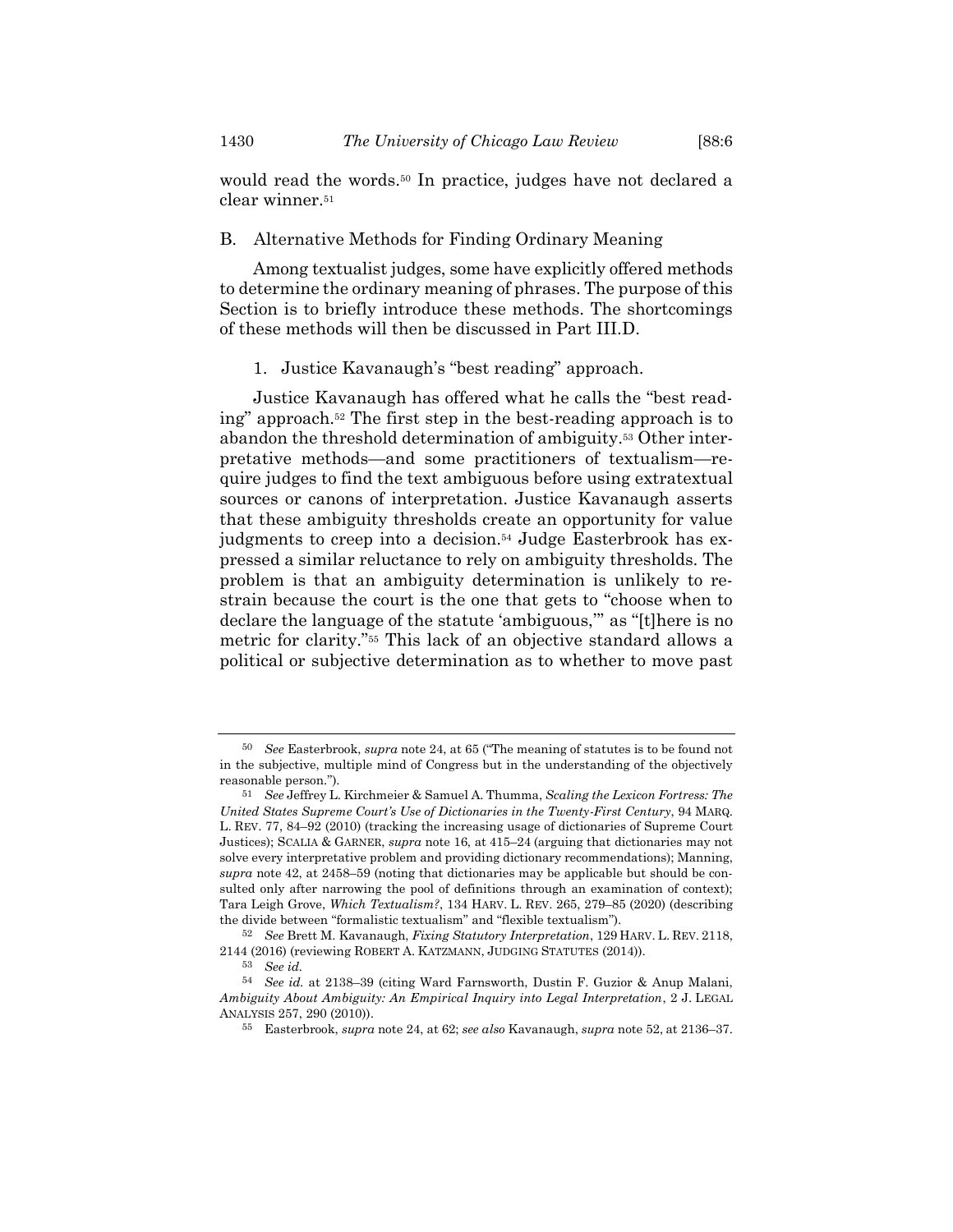the text.<sup>56</sup> This apparent problem can be seen between *Bostock*'s majority opinion and Justice Alito's dissent. Justice Gorsuch states that the "express terms of [the] statute give [the Court] one answer."<sup>57</sup> Justice Alito finds this argument arrogant and considers unambiguity to be a high standard.<sup>58</sup> These statements do little to move the ball. Which side a reader comes down on is less likely to be tied to how ambiguous the text is than the values or purposes promoted in each opinion.

Justice Kavanaugh argues that a court should instead rely on "(1) the words themselves, (2) the context of the whole statute, and (3) any other applicable semantic canons."<sup>59</sup> Justice Kavanaugh defines semantic canons as "the general rules by which we understand the English language."<sup>60</sup> Ultimately, these steps amount to the equivalent of finding the literal meaning of the statute. $61$ Then, a judge should "apply—openly and honestly—any substantive canons (such as plain statement rules or the absurdity doctrine) that may justify departure from the text."<sup>62</sup> Justice Kavanaugh focuses on the absurdity doctrine,<sup>63</sup> which will be discussed further in Part III.D.

#### 2. Justice Scalia's valid-canons approach.

Justice Scalia has spoken in vague terms of using context but has presented a list of interpretative canons to maintain predictability. Textualists have consistently said context is important to determine the meaning of a statute, and to determine the appropriate context, a judge "should look at the statutory structure and hear the words as they would sound in the mind of a skilled, objectively reasonable user of words."<sup>64</sup> Justice Scalia has promoted the same idea of utilizing a reasonableness inquiry: "[T]he acid

<sup>56</sup> *See* Saul Levmore, *Ambiguous Statutes*, 77 U. CHI. L. REV. 1073, 1077–78 (2010); Farnsworth et al., *supra* note [54,](#page-11-1) at 290.

<sup>57</sup> *Bostock*, 140 S. Ct. at 1737.

<sup>58</sup> *Id.* at 1757, 1763 (Alito, J., dissenting). In another context, Justice Scalia disagrees with unambiguity being a high standard. *See* Antonin Scalia, *Judicial Deference to Administrative Interpretations of Law*, 1989 DUKE L.J. 511, 520–21 (1989).

<sup>59</sup> Kavanaugh, *supra* note [52,](#page-11-0) at 2145.

<sup>60</sup> *Id.*

<sup>61</sup> *See id.* at 2150 ("In a world without initial determinations of ambiguity, judges would instead decide on the best reading of the statute. In that world, legislative history would be largely limited to helping answer the question of whether the literal reading of the statute produces an absurdity.").

<sup>62</sup> *Id.* at 2144.

<sup>63</sup> *See id.* at 2156–59.

<sup>64</sup> Easterbrook, *supra* not[e 24,](#page-7-1) at 65.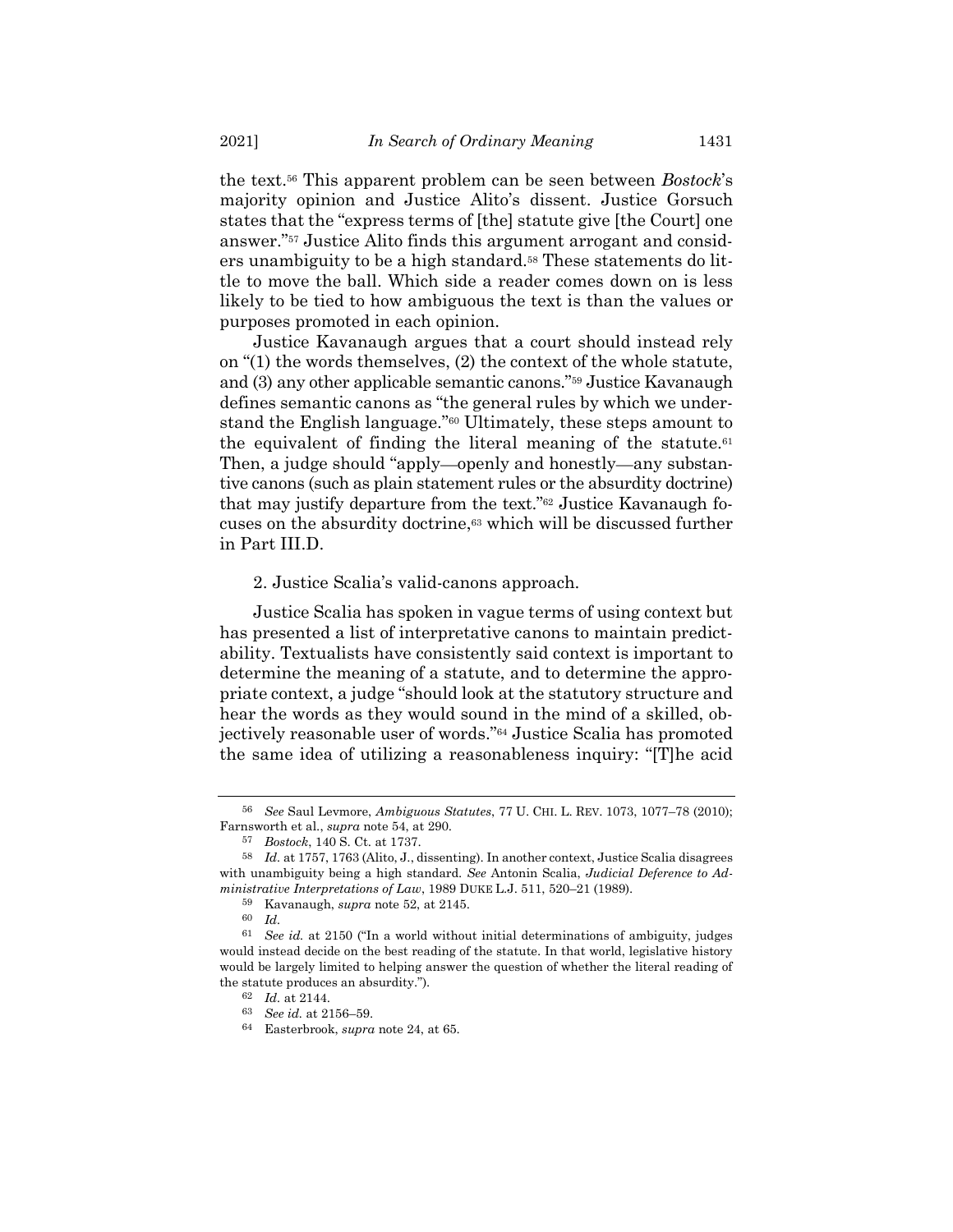test of whether a word [or phrase] can reasonably bear a particular meaning is whether you could use the word [or phrase] in that sense at a cocktail party without having people look at you funny."<sup>65</sup> However, an abstract determination of what is reasonable is not a limiting guideline. Fortunately, Justice Scalia has provided some greater insight as to what can be used to determine when cocktail-party attendees will look at you funny.<sup>66</sup> Unfortunately, this insight has come in the form of fifty-seven interpretive canons, undermining the restraining power that textualism seeks to promote.<sup>67</sup>

#### <span id="page-13-0"></span>3. Corpus linguistics.

Corpus linguistics represents a modern approach to finding ordinary meaning. Utah Supreme Court Associate Chief Justice Thomas Lee and Professor Stephen Mouritsen write that when finding ordinary meaning "we are asking an empirical question about the sense of a word or phrase that is most likely implicated in a given linguistic context."<sup>68</sup> Considering the empirical nature of the question, they propose that it is best determined through a data-driven approach called corpus linguistics.<sup>69</sup> This process looks for patterns of meaning or usage in "corpora" (i.e., large databases of naturally occurring language).<sup>70</sup> Through their analysis, Chief Justice Lee and Mouritsen seek to define ordinary meaning and often consider it with respect to the "relative frequency of competing senses of a given term."<sup>71</sup> The level of frequency that equates to ordinary meaning is not answered.<sup>72</sup> Still, a judge that relies on corpus linguistics has the tools to find the frequency of competing senses, accounting for "relevant semantic, pragmatic, temporal, and speech-community considerations."<sup>73</sup> Seemingly, corpus linguistics serves as an effective method for a

<sup>65</sup> Johnson v. United States, 529 U.S. 694, 718 (2000) (Scalia, J., dissenting).

<sup>66</sup> *See generally* Scalia & Garner, *supra* note [16.](#page-3-0)

<sup>67</sup> *See* Eskridge, *supra* not[e 23,](#page-7-0) at 534, 540–41. For a discussion of why this is unfortunate, see *infra* Part III.D.

<sup>68</sup> Thomas R. Lee & Stephen C. Mouritsen, *Judging Ordinary Meaning*, 127 YALE L.J. 788, 795 (2018).

<sup>69</sup> *See id.* at 828–29.

<sup>70</sup> *Id.*

<sup>71</sup> *Id.* at 829.

<sup>72</sup> *See id.* at 800–02 (noting the different definitions of ordinary meaning employed by courts).

<sup>73</sup> Lee & Mouritsen, *supra* note [68,](#page-13-0) at 828.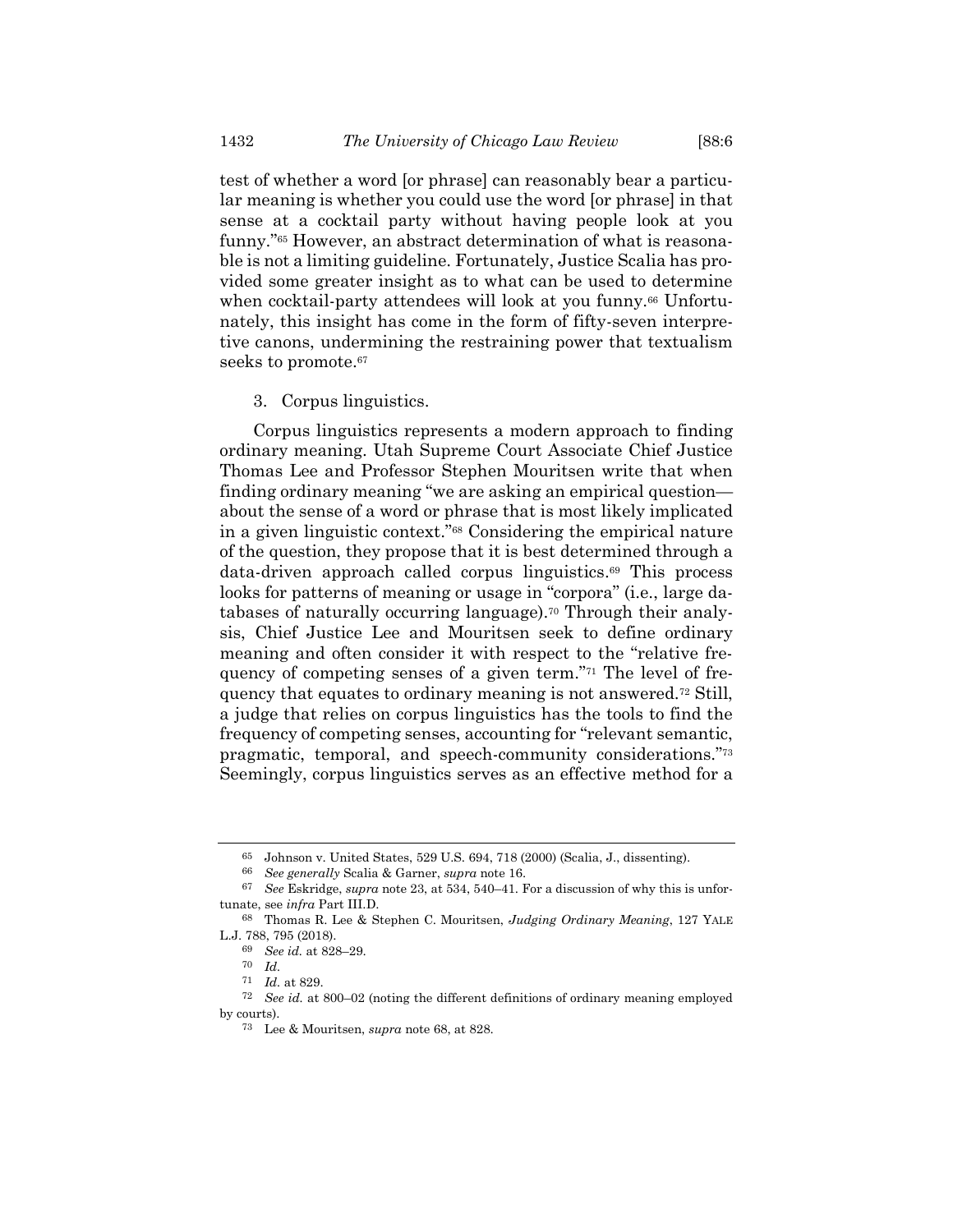textualist to consider all the potential factors that would allow her to find ordinary meaning.

## II. *BOSTOCK V. CLAYTON COUNTY*: PICKING BETWEEN SEMANTICS AND PRAGMATICS

In *Bostock*, the Supreme Court held that Title VII protects gay and transgender people from employment discrimination.<sup>74</sup> To reach this result, the Court engaged in a two-step process: (1) Find the ordinary meaning of the operative phrase and (2) apply the ordinary meaning to the facts of the case. At step one, the majority found the "express terms of [the] statute" provided "one answer."<sup>75</sup> It was therefore inappropriate to apply "extratextual considerations."<sup>76</sup> If the Court did rely on extratextual considerations, it would be going beyond a court's requirement to apply the language of the law and would abandon the practice of judicial humility.<sup>77</sup> Accordingly, the rule that emerged from the ordinary meaning of the phrase "discriminate because of sex" was that "[a]n employer violates Title VII when it intentionally fires an individual employee based in part on sex."<sup>78</sup> At the second step, the Court stated that "[a]n employer who fires an individual for being homosexual or transgender fires that person for traits or actions it would not have questioned in members of a different sex."<sup>79</sup> Consequently, discrimination because of sexual orientation or gender identity falls under Title VII's prohibitions against discrimination because of sex.<sup>80</sup> However, Justice Kavanaugh's dissenting opinion suggested that the majority's purposeful ignorance of some extratextual considerations—particularly the societal context of Title VII—means that the majority opinion is not aligned with the ordinary public meaning that it claims to represent.<sup>81</sup> By ignoring the societal context, Justice Gorsuch committed himself to the literal meaning of the phrase. The problem with using the literal meaning is twofold: First, it is well established that textualists do not rely on the literal meaning of a statute.<sup>82</sup> Second—and more fundamental—the majority's

<sup>74</sup> *Bostock*, 140 S. Ct. at 1743.

<sup>75</sup> *Id.* at 1737.

<sup>76</sup> *Id.*

<sup>77</sup> *Id.* at 1753.

<sup>78</sup> *Id.* at 1741.

<sup>79</sup> *Bostock*, 140 S. Ct. at 1737.

<sup>80</sup> *See id.* at 1743.

<sup>81</sup> *See id.* at 1828 (Kavanaugh, J., dissenting); *see also id.* at 1755 (Alito, J., dissenting).

<sup>82</sup> *See id.* at 1825 (citing Scalia, *supra* note [41,](#page-9-0) at 24).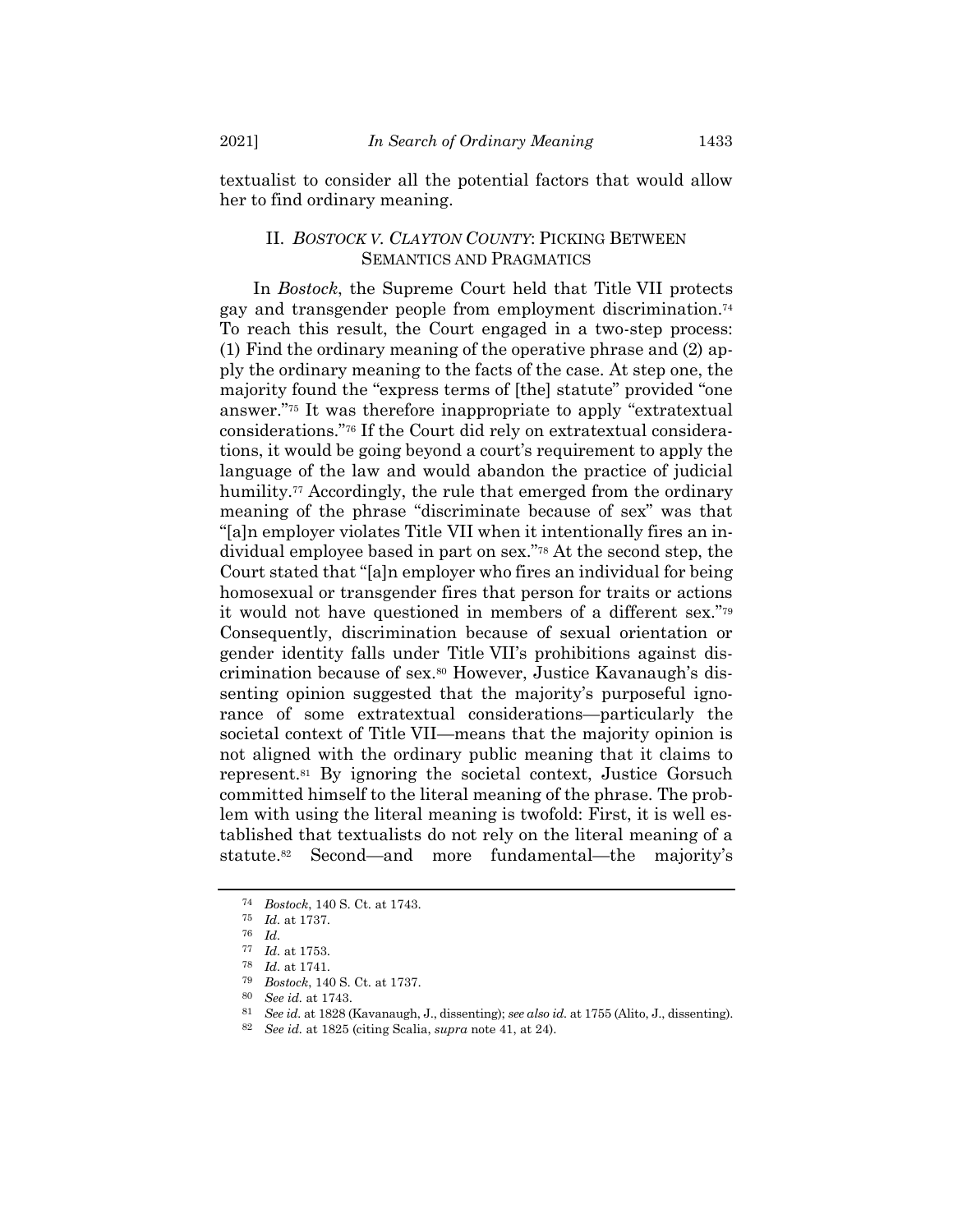decision to rely on the literal meaning of the statute allows the Court to legislate from the bench.<sup>83</sup>

But the distinction between literal and ordinary meaning is not the issue in this case.<sup>84</sup> Justice Gorsuch was explicit that his goal was to find the "ordinary public meaning of [the statute's] terms at the time of its enactment."<sup>85</sup> In pursuit of ordinary meaning, Justice Gorsuch referred to dictionary definitions of the words "sex," "discriminate," and "individual."<sup>86</sup> We can assume the dictionary definitions for these terms are aligned with their ordinary meaning because the Court sided with the plaintiffs but used a definition of "sex" the defendants provided, and there was no dispute over the definitions for "individual" or "discriminate." Moreover, Justice Gorsuch did not rely solely on dictionaries. He also pieced together these definitions with precedent, such as the Court saying that "the ordinary meaning of 'because of' is 'by reason of' or 'on account of.'" <sup>87</sup> The real debate was whether it was appropriate to rely on semantics when attempting to find the ordinary meaning of the statute.<sup>88</sup>

This Part aims to weigh in on the semantics versus pragmatics debate. To do so, I first provide more depth to the debate between Justice Gorsuch and Justice Kavanaugh. In that vein, Part II.A summarizes Justice Gorsuch's opinion. Part II.B summarizes Justice Kavanaugh's opinion, highlighting how it is in fact an argument against the use of semantics to define the ordinary meaning of a phrase. Part II.C.1 adds to the textualist literature by focusing on the extent to which semantics is out of step with textualism. Finally, Part II.C.2 accepts that textualists express a general reluctance to rely on semantic reasoning but makes a novel contribution to textualist literature through a descriptive analysis of how textualists on the Supreme Court have relied on a precedent-based-semantics approach.

A. Justice Gorsuch's Opinion

Justice Gorsuch started the majority opinion by stating that the Court's process for statutory interpretation is to "interpret[ ]

<sup>83</sup> *See id.* at 1761 (Alito, J., dissenting); *id.* at 1836–37 (Kavanaugh, J., dissenting).

<sup>84</sup> *See infra* note[s 114](#page-18-0)–16 and accompanying text.

<sup>85</sup> *Bostock*, 140 S. Ct. at 1738.

<sup>86</sup> *See id.* at 1739–41.

<sup>87</sup> *See id.* at 1739 (quoting Univ. of Tex. Sw. Med. Ctr. v. Nassar, 570 U.S. 338, 350 (2013)) (quotation marks omitted).

<sup>88</sup> *See infra* notes [116](#page-19-0)–20 and accompanying text.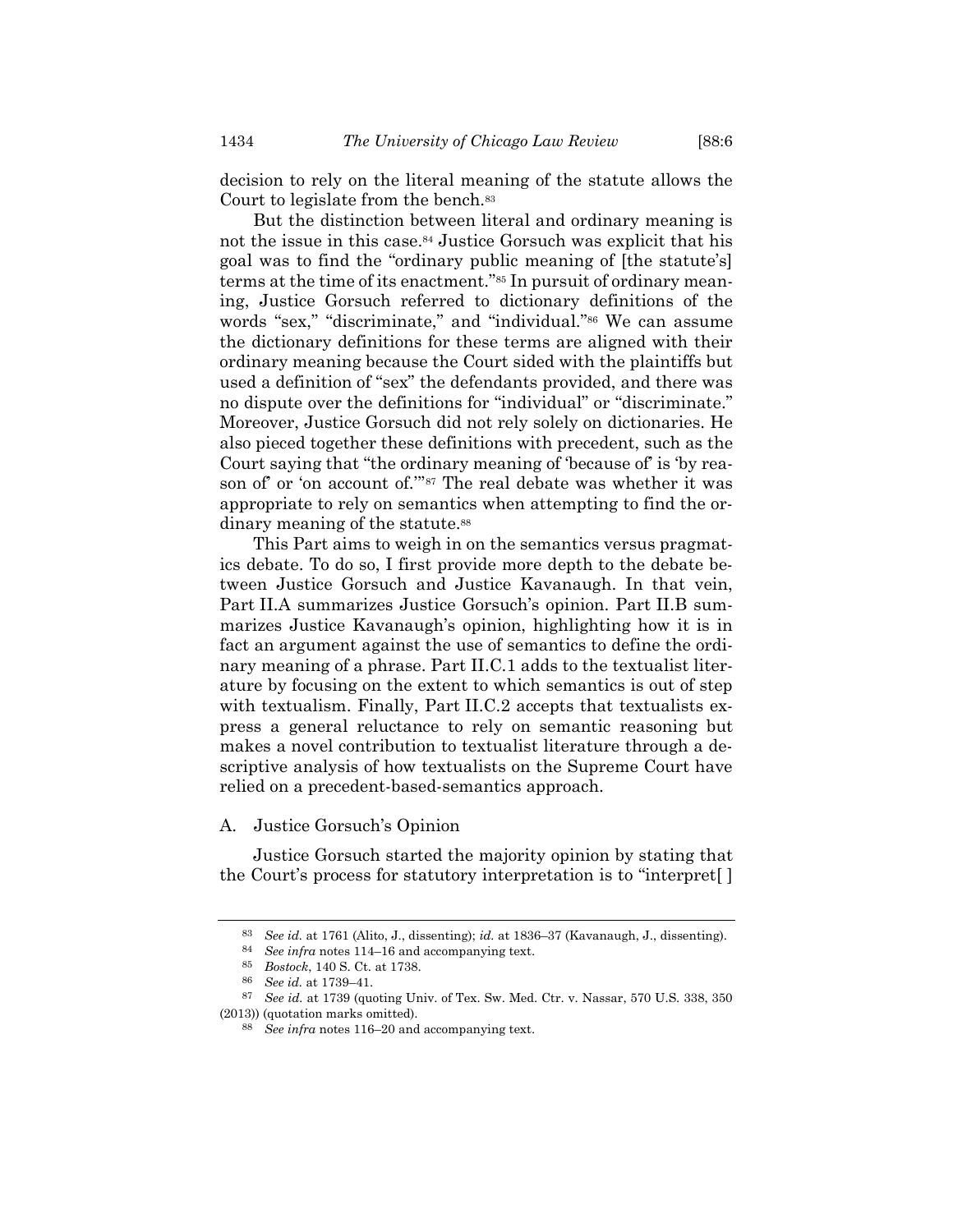a statute in accord with the ordinary public meaning of its terms at the time of its enactment."<sup>89</sup> The Court, therefore, must determine the ordinary public meaning of Title VII's command that it is "unlawful . . . for an employer to fail or refuse to hire or to discharge any individual, or otherwise to discriminate against any individual with respect to his compensation, terms, conditions, or privileges of employment, because of such individual's race, color, religion, sex, or national origin."<sup>90</sup> The focus of the case was whether sexual orientation and gender identity fall under the statutorily protected characteristic of sex.<sup>91</sup> However, both parties agreed, and the Court assumed, that "sex" refers "only to biological distinctions between male and female."<sup>92</sup> Justice Gorsuch was still left with the important task of defining and relating three other parts of the statute: (1) the phrase "because of," (2) the word "discriminate," and (3) the word "individual."<sup>93</sup>

Justice Gorsuch determined that the definitions of these words and phrases through different means but ultimately concludes that these parts interact to make a straightforward rule. For the phrase "because of," Justice Gorsuch relied on precedent providing that Title VII's "because of" test is the traditional standard of but-for causation.<sup>94</sup> According to Justice Gorsuch, a "but-for test directs [the Court] to change one thing at a time and see if the outcome changes. If it does, [the Court has] found a butfor cause."<sup>95</sup> This test is considered "sweeping" and allows for multiple but-for causes.<sup>96</sup>

However, the word "discriminate" serves to limit the application of the but-for test. Dictionaries and precedent related to how the Court has decided "disparate treatment" cases—the same type of case as *Bostock*—were considered authoritative. In these cases, the Court has held that Title VII's use of the word "discriminate" means intentionally "treating [an] individual worse than others who are similarly situated."<sup>97</sup> Applying this definition to

<sup>89</sup> *Bostock*, 140 S. Ct. at 1738.

<sup>90</sup> 42 U.S.C. § 2000e-2(a)(1).

<sup>91</sup> *Bostock*, 140 S. Ct. at 1739 ("The only statutorily protected characteristic at issue in today's cases is 'sex.'").

<sup>92</sup> *Id.*

<sup>93</sup> *See id.* at 1739–41.

<sup>94</sup> *Id.* (citing *Nassar*, 570 U.S. at 346).

<sup>95</sup> *Bostock*, 140 S. Ct. at 1739.

<sup>96</sup> *Id*.

<sup>97</sup> *Id.* at 1740 (first citing Burlington N. & Santa Fe Ry. Co. v. White, 548 U.S. 53, 59 (2006); and then citing Watson v. Fort Worth Bank & Tr., 487 U.S. 977, 986 (1988)).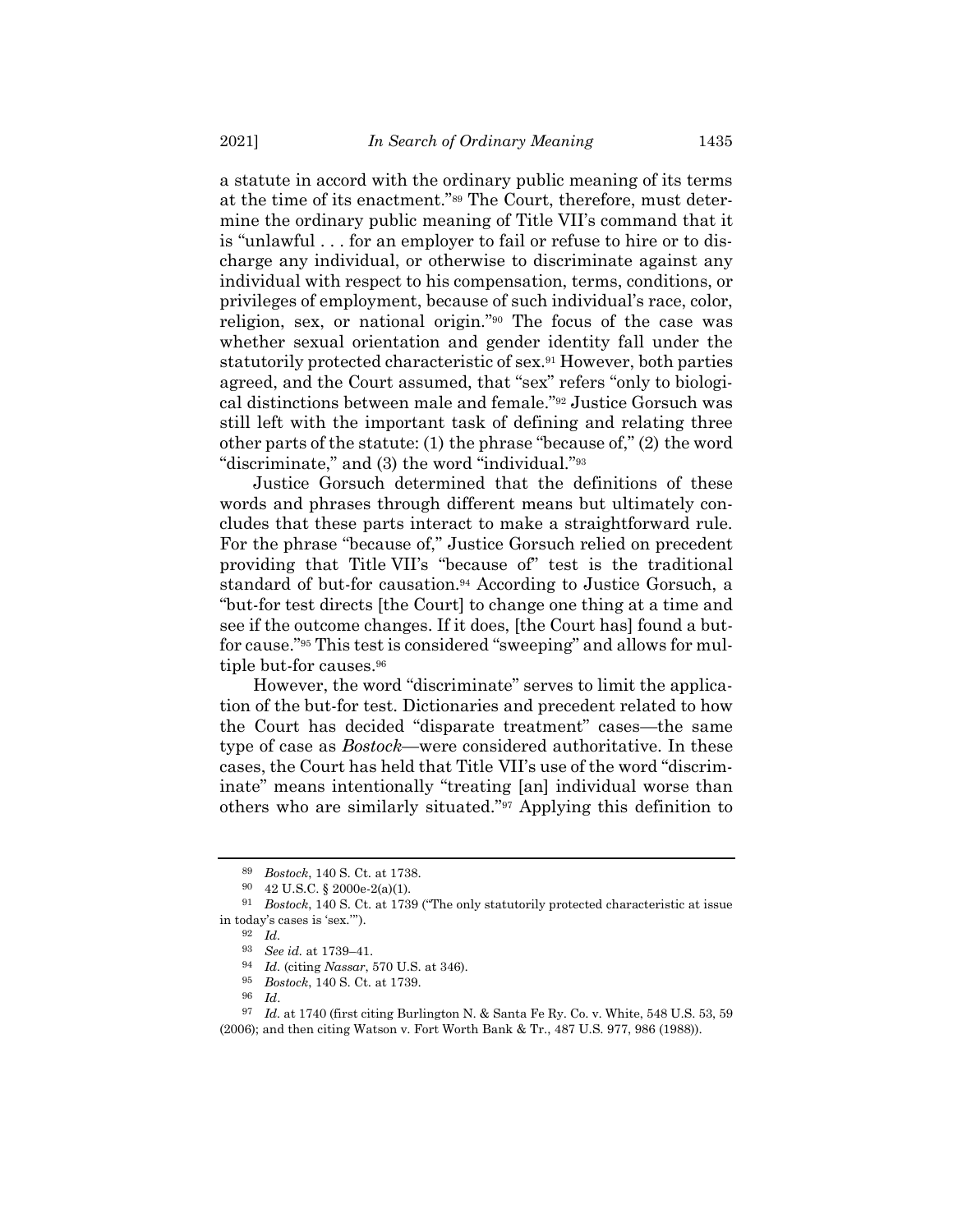the case at hand, Justice Gorsuch concluded that "an employer who intentionally treats a person worse because of sex—such as by firing the person for actions or attributes it would tolerate in an individual of another sex—discriminates against that person in violation of Title VII."<sup>98</sup> Justice Gorsuch briefly entertained an alternative definition for "discriminate" offered in Justice Alito's dissent that would have the statute "require [the Court] to consider the employer's treatment of groups rather than individuals," creating a law that "concerns itself simply with ensuring that employers don't treat women generally less favorably than they do men."<sup>99</sup> This alternative was quickly dismissed because of the word "individual." The statute "tells [the Court] three times . . . that [the Court's] focus should be on individuals, not groups."<sup>100</sup> Having completed the final step of interpretation, Justice Gorsuch determined that a "straightforward rule emerges: An employer violates Title VII when it intentionally fires an individual employee based in part on sex."<sup>101</sup>

The ordinary meaning of "discriminate because of sex" and the emergent rule need to be applied to the case; there still needs to be a determination whether discrimination because of sexual orientation or gender identity constitutes a case of but-for discrimination based on sex. Because "it is impossible to discriminate against a person for being homosexual or transgender without discriminating against that individual based on sex," discrimination because of sexual orientation or gender identity is, in fact, a form of sex discrimination.<sup>102</sup> In other words, the reason that discrimination because of sexual orientation or gender identity is a form of sex discrimination is because both sexual orientation and gender identity are "inextricably bound up with sex."<sup>103</sup> For example, firing a male employee for being gay is sex discrimination because the employer is firing the employee for being attracted to men, something that would not lead to a female employee being fired.<sup>104</sup> This difference in treatment based on sex shows that sex is a but-for cause of the employer firing the employee and supports the conclusion that the employer violated Title VII.

<sup>98</sup> *Id.* at 1740.

<sup>99</sup> *Id.*

<sup>100</sup> *Bostock*, 140 S. Ct. at 1740.

<sup>101</sup> *Id.* at 1741.

<sup>102</sup> *Id.*

<sup>103</sup> *Id.* at 1742.

<sup>104</sup> *Id.* at 1741.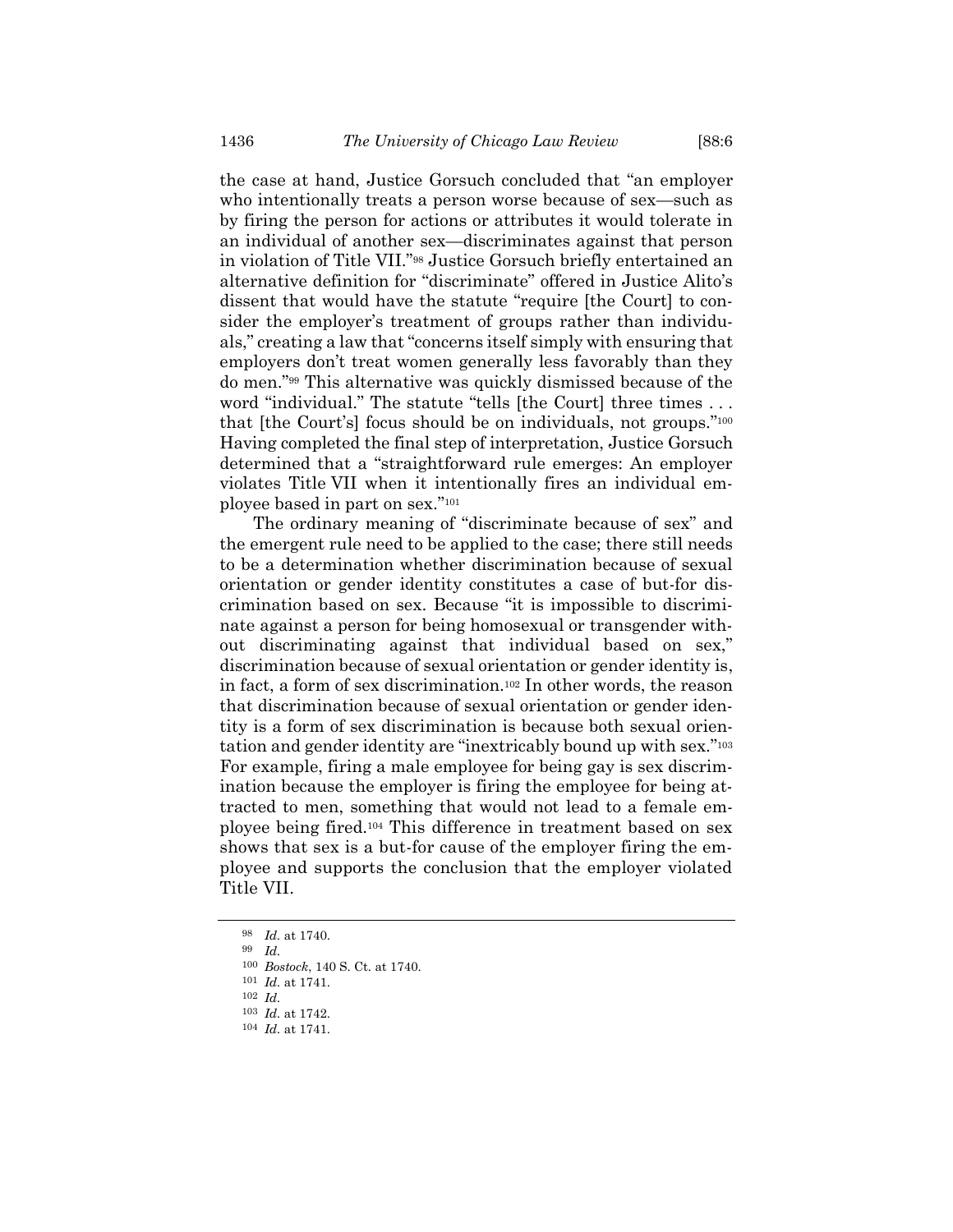#### B. Justice Kavanaugh's Dissenting Opinion

Justice Kavanaugh accepted the majority's premise that "firing someone because of their sexual orientation may, as a very literal matter, entail making a distinction based on sex," but rejected that the Court must adhere to this literal meaning.<sup>105</sup> Justice Kavanaugh stated that there is "no serious debate about the foundational interpretive principle that courts adhere to ordinary meaning, not literal meaning, when interpreting statutes."<sup>106</sup> Two purposes motivate adhering to the ordinary rather than literal meaning of statutory texts: the promotion of the rule of law and democratic accountability.<sup>107</sup> The ordinary meaning is "most accessible to the citizenry desirous of following the law,"<sup>108</sup> and to abandon the ordinary meaning for the literal meaning "deprives the citizenry of fair notice of what the law is."<sup>109</sup> This undermines the rule of law because "[a] society governed by the rule of law must have laws that are known and understandable to the citizenry."<sup>110</sup> Ordinary meaning is also most accessible to legislators, and departing from the ordinary meaning makes it more difficult for legislators to understand the meaning of the laws they enact.<sup>111</sup> And in order to have democratic accountability, "[c]itizens and legislators must be able to ascertain the law by reading the words of the statute."<sup>112</sup> Therefore, relying on the "hidden or obscure [literal] interpretation of the law, and not its ordinary meaning," causes the rule of law and democratic accountability to suffer.<sup>113</sup>

The problem with Justice Kavanaugh's emphasis on distinguishing between literal and ordinary meaning is that Justice Gorsuch agreed with the premise that ordinary meaning trumps literal meaning. The majority opinion explicitly stated that the Court should normally interpret a statute "in accord with the ordinary public meaning of its terms at the time of its enactment."<sup>114</sup>

<span id="page-18-0"></span><sup>105</sup> *Bostock*, 140 S. Ct. at 1824–25 (Kavanaugh, J., dissenting).

<sup>106</sup> *Id.* at 1825; *see also* Manning, *supra* note [42,](#page-10-0) 2392–93; Robertson v. Salomon, 130 U.S. 412, 414 (1889); Milner v. Dep't of Navy, 562 U.S. 562, 577–78 (2011).

<sup>107</sup> *Bostock*, 140 S. Ct. at 1825 (Kavanaugh, J., dissenting); *see also* ESKRIDGE, *supra* note [22,](#page-6-1) at 81; SCALIA, *supra* note [41,](#page-9-0) at 17.

<sup>108</sup> ESKRIDGE, *supra* not[e 22,](#page-6-1) at 81.

<sup>109</sup> *Bostock*, 140 S. Ct. at 1828 (Kavanaugh, J., dissenting).

<sup>110</sup> *Id.* at 1825.

<sup>111</sup> *Id.*

<sup>112</sup> *Id.* 113 *Id.*

<sup>114</sup> *Bostock*, 140 S. Ct. at 1738 (majority opinion).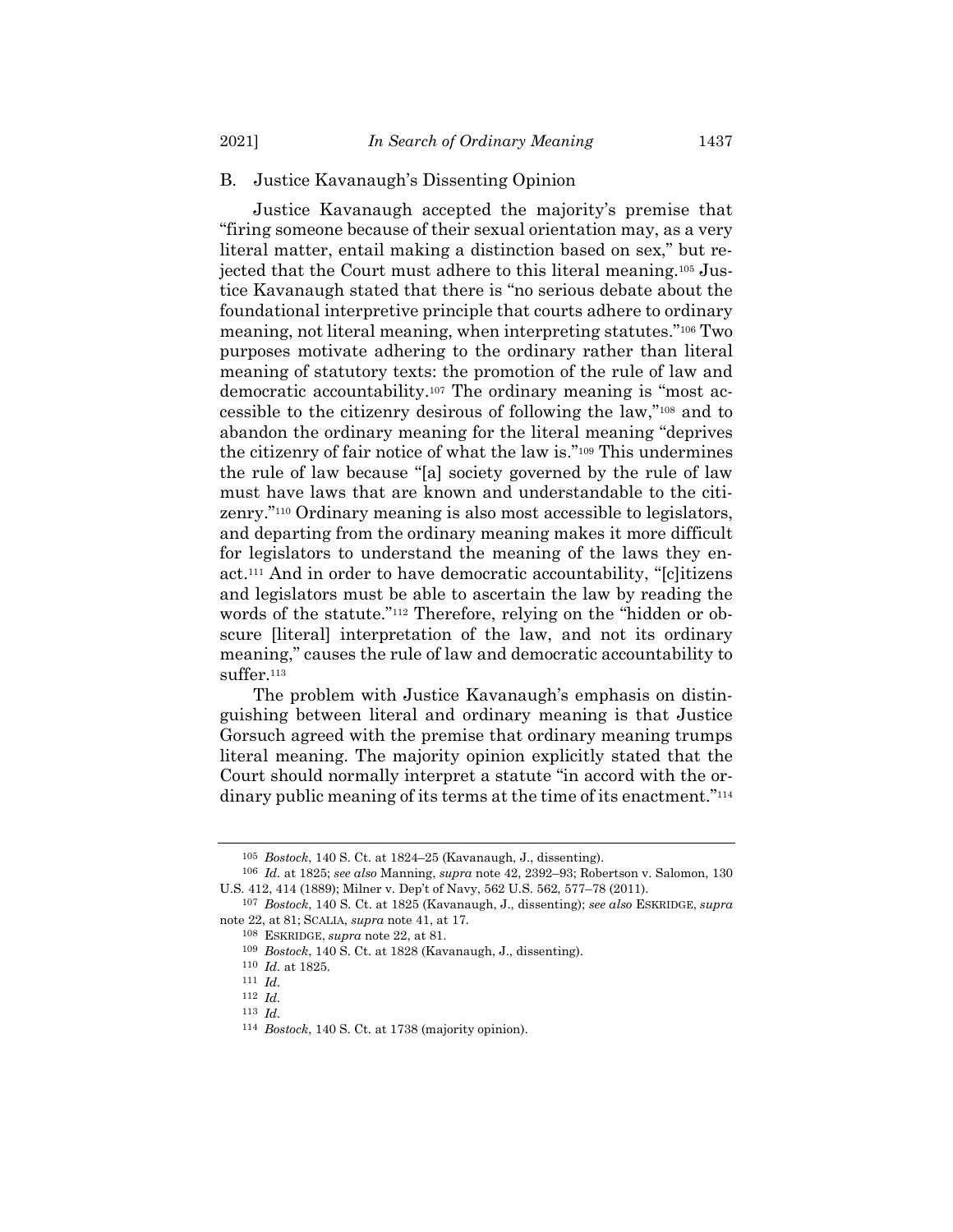The majority agreed with Justice Kavanaugh that departing from the ordinary meaning of a statute undermines the legislative process and people's reliance on a meaning of the law that "they have counted on to settle their rights and obligations."<sup>115</sup> If Justice Gorsuch and Justice Kavanaugh both agreed that statutory text should be interpreted according to its ordinary meaning rather than its literal meaning, what is the dispute really about?

<span id="page-19-0"></span>The real disagreement is about Justice Gorsuch's methodology for finding the ordinary meaning of a phrase, and it is this that allegedly commits him to a literalist approach. It may be true that there is no difference between the ordinary and literal meaning of the word "sex." But there may be a difference between the ordinary and literal meaning of the phrase "discriminate because of sex." Justice Kavanaugh's claim was that Justice Gorsuch's stringing together of the separate meanings of "discriminate," "because of," "individual," and "sex" is not the proper approach to determine the ordinary meaning of the phrase.<sup>116</sup> To borrow from linguistics, Justice Gorsuch was engaging in something similar to semantics. Semantics is a logic-based approach to determining the meaning of a phrase. One must know only the meaning of the individual words of a phrase and the rules of syntax to determine the meaning of a phrase.<sup>117</sup> After selecting what he considered to be the appropriate meaning for each word in the statutory phrase, Justice Gorsuch added them all together to define the meaning of the phrase.<sup>118</sup> Justice Kavanaugh argued this is the incorrect approach. Instead, the unit of analysis to determine the ordinary meaning of a phrase should be the entire phrase and should rely on the context specific to that phrase.<sup>119</sup> Linguists might treat this method of interpretation as closer to pragmatics. The problem with straying from pragmatics in favor of semantics is that a "phrase may have a more precise or confined meaning than the" semantic meaning.<sup>120</sup> When courts ignore this fact, they "miss[] the forest for the trees."<sup>121</sup>

After rejecting Justice Gorsuch's approach to discerning the ordinary meaning of the phrase "discriminate because of sex," Justice Kavanaugh derived ordinary meaning of the phrase from

<sup>115</sup> *Id.* (citing New Prime Inc. v. Oliveira, 139 S. Ct. 532, 538–39 (2019)).

<sup>116</sup> *Id.* at 1827 (Kavanaugh, J., dissenting).

<sup>117</sup> *Id.*

<sup>118</sup> *Id.* at 1741.

<sup>119</sup> *Bostock*, 140 S. Ct. at 1826 (Kavanaugh, J., dissenting).

<sup>120</sup> *Id.*; *see also* FCC v. AT&T Inc., 562 U.S. 397, 406 (2011).

<sup>121</sup> *Bostock*, 140 S. Ct. at 1827 (Kavanaugh, J., dissenting).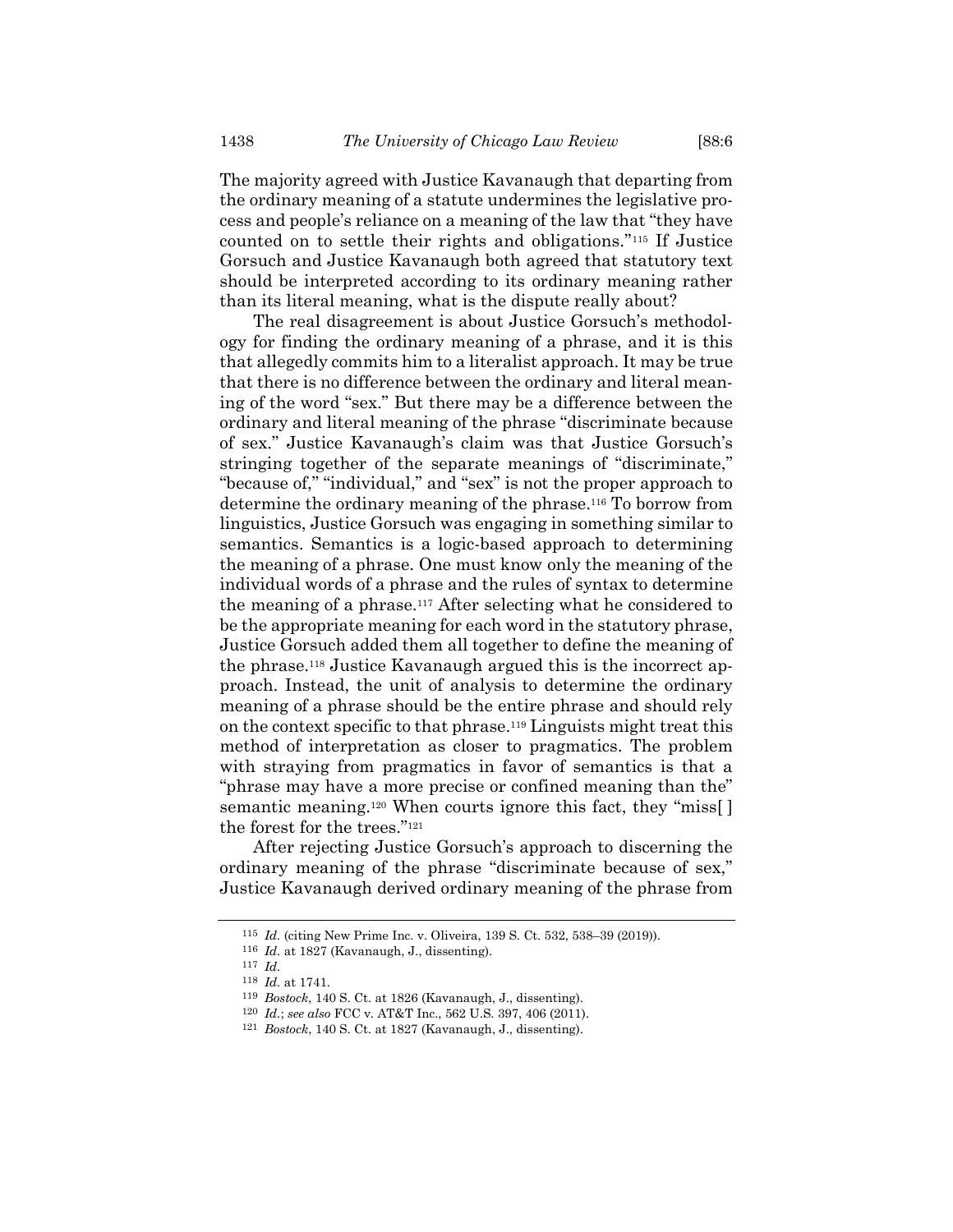common parlance and common legal usage of the phrase as a whole. Justice Kavanaugh asserted that common parlance does not support the majority because the plaintiffs would "probably [ ] not tell their friends that they were fired because of their sex."<sup>122</sup> In other words, the plaintiffs would not use the phrase "discriminate because of sex" to describe what occurred to them. Instead, the plaintiffs may have used the phrase "discriminate because of sexual orientation (or gender identity)." Additionally, historical context is important to determine meaning because it provides insight into who is doing the speaking. The women's rights movement that prompted Title VII's enactment "was not (and is not) the gay rights movement."<sup>123</sup> Therefore, when Congress prohibited discrimination because of sex, it was doing so to remedy discrimination against women. This reality should inform how we read the operative phrase. Justice Kavanaugh then turned to the wording of federal laws, executive orders, federal regulations, state law, and Supreme Court precedent.<sup>124</sup> In every context, sex is treated as a distinct concept from sexual orientation.<sup>125</sup> This is particularly important in the context of federal laws because "the Court has often said, we 'usually presume differences in language' convey 'differences in meaning.'"<sup>126</sup> We are once again provided insight into who is doing the speaking—a Congress that knows the difference between discrimination because of sexual orientation and discrimination because of sex—and this should inform the Court's reading of the phrase. Justice Kavanaugh concluded that "all of the usual indicators of ordinary meaning . . . overwhelmingly establish that sexual orientation discrimination is distinct from, and not a form of, sex discrimination."<sup>127</sup>

#### C. Semantics Versus Pragmatics

Justice Kavanaugh's problem with the majority opinion was that it strung together defined words to derive the meaning of an entire phrase. Justice Kavanaugh argued that a determination of ordinary meaning for a phrase must be done as a single unit, not

<sup>122</sup> *Id.* at 1828.

<sup>123</sup> *See id.* at 1828–29.

<sup>124</sup> *See id.* at 1829–33.

<sup>125</sup> *See id.*

<sup>126</sup> *Bostock*, 140 S. Ct at 1829 (quoting Wis. Cent. Ltd. v. United States, 138 S. Ct. 2067, 2071 (2018)).

<sup>127</sup> *Id.* at 1833.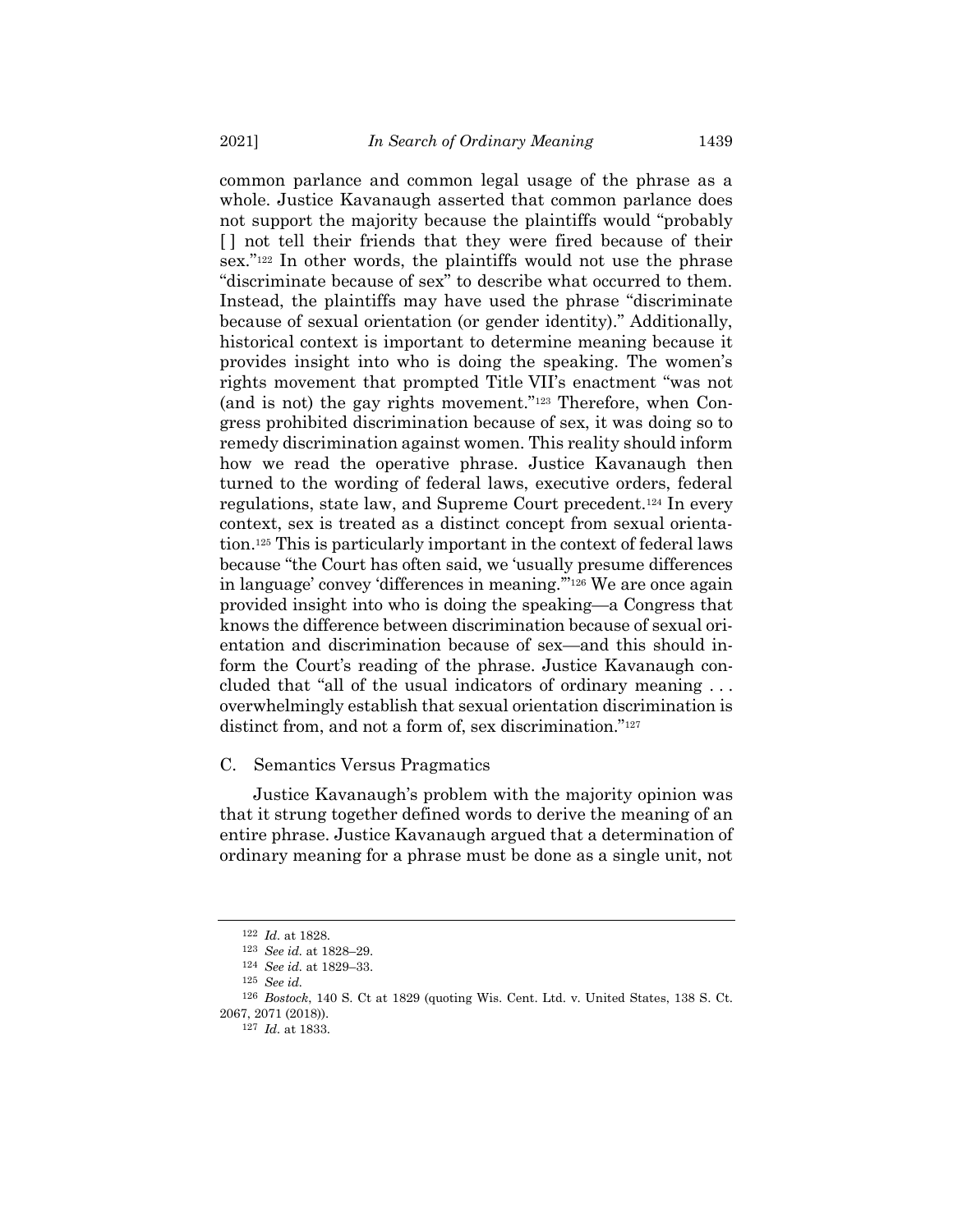an aggregation of individual parts.<sup>128</sup> If the individual parts cannot be used to define the entire phrase, then there must be a reference to the broader context of the statute. This is a battle between semantics and pragmatics. These terms have started to enter the lexicon of the textualist community.<sup>129</sup> But descriptive and prescriptive analysis of where textualists come down on semantics or pragmatics is limited. This Comment serves to fill this gap in textualist literature by examining textualist scholarship and case law, reaching an inference in support of pragmatics.<sup>130</sup> This inference certainly calls into question Justice Gorsuch's opinion. But this Comment continues to contribute to textualist literature by recognizing that *Bostock*'s reliance on precedent is an unmentioned but important distinction from the typical discussions regarding semantics. Ultimately, case law where textualists string together precedent-defined terms highlights a desire to unify text and precedent, which suggests that textualism has not abandoned semantics.

1. Semantics and the use of dictionaries.

Disparaging comments against the use of dictionaries call into question the legitimacy of a semantics approach. When a commentator or judge argues against a semantics approach, they describe the practice as stringing together dictionary definitions.<sup>131</sup> Justice Scalia captures the concern associated with stringing together dictionary definitions when he says:

Adhering to the *fair meaning* of the text (the textualist's touchstone) does not limit one to the hyperliteral meaning of each word in the text. In the words of Learned Hand: "a sterile literalism . . . loses sight of the forest for the trees." The full body of a text contains implications that can alter the literal meaning of individual words.<sup>132</sup>

Justice Scalia is not alone. Justice Kavanaugh's dissent in *Bostock* argued that a semantics approach may miss nuances that

<sup>128</sup> *Id.* at 1826.

<sup>129</sup> *See* Lee & Mouritsen, *supra* note [68,](#page-13-0) 818–24 (defining and discussing the terms "semantic meaning" and "pragmatic meaning").

<sup>130</sup> *See, e.g.*, Zarda v. Altitude Express, Inc., 883 F.3d 100, 144 n.7 (2d Cir. 2018) (Lynch, J., dissenting). *But see* Grove, *supra* note [51,](#page-11-2) at 303–07 (arguing that judges should favor "formalistic textualism" because it protects the legitimacy of the judiciary).

<sup>131</sup> *See, e.g.*, *Zarda*, 883 F.3d at 144 n.7 (Lynch, J., dissenting).

<sup>132</sup> SCALIA & GARNER, *supra* note [16,](#page-3-0) at 356 (quoting N.Y. Tr. Co. v. Comm'r, 68 F.2d 19, 20 (2d Cir. 1933)) (emphasis in original).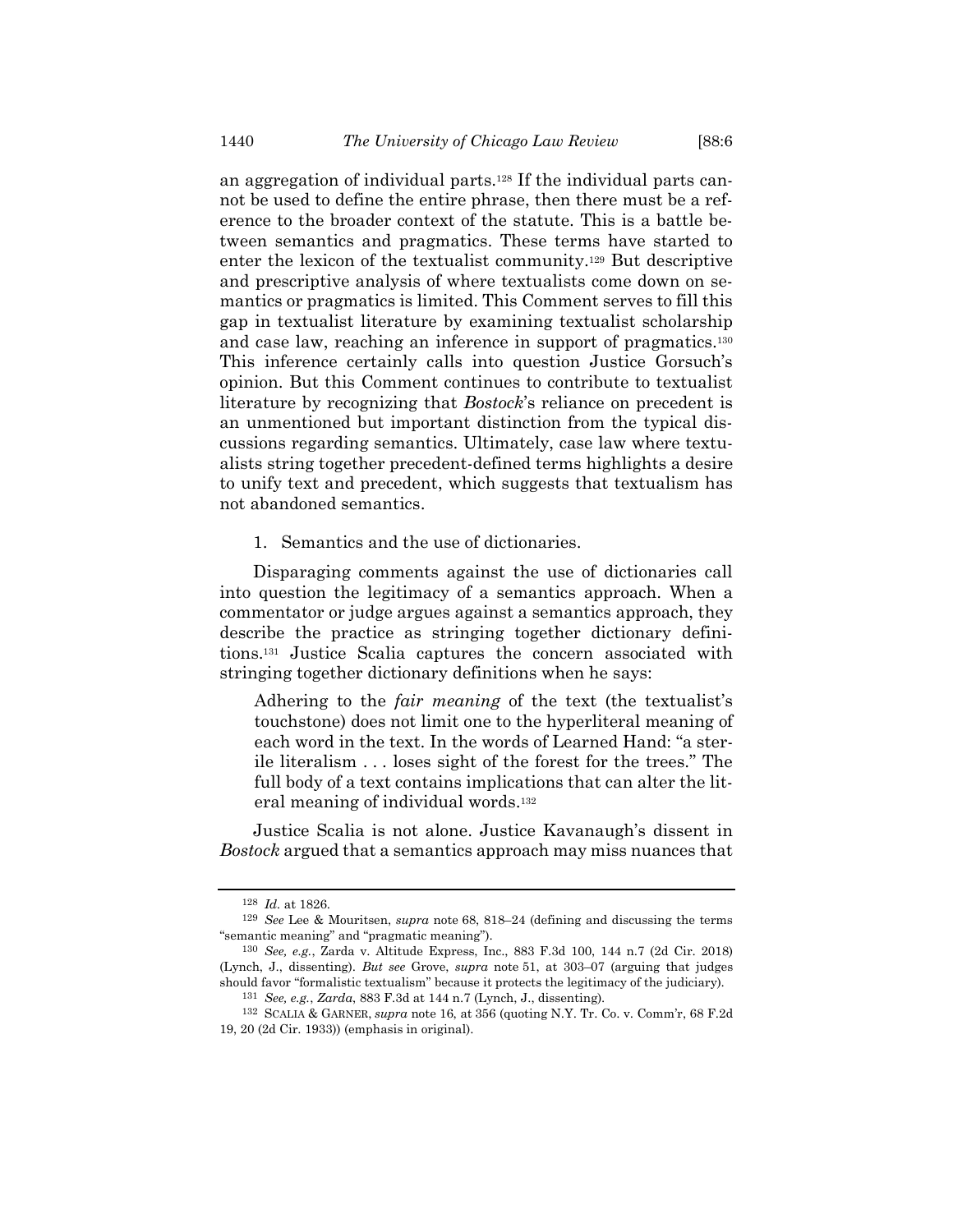qualify the application of a phrase.<sup>133</sup> And Chief Justice Roberts has made a similar argument for reading words in context.<sup>134</sup> This still leaves two questions: First, how does a textualist justify the increased use of dictionaries under a textualist judicial regime? Second, what happens when a court faces a situation like in *Bostock*? Supreme Court precedent has defined the words of the phrase "discriminate because of sex" in the context of Title VII. When considering a case brought under the same statute, would a textualist find it reasonable to be able to prescribe an entirely different rule with every permutation of words?

The Court's practice suggests the role of dictionaries in determining ordinary meaning is unclear but potentially limited. Although Justice Scalia had been explicitly against too strongly adhering to dictionaries,<sup>135</sup> the Court's two main textualists of the twenty-first century—Justice Scalia himself and Justice Clarence Thomas—have used dictionaries the most.<sup>136</sup> How does one justify this high usage with Justice Scalia's warning that dictionaries and the literal meaning of words tend to lose the forest for the trees? Is there a pattern in Justice Scalia's use of dictionaries that can provide a guide for when to deviate from the dictionary? If there is a pattern, it is not limited to using dictionaries to derive a semantic meaning of a phrase; Justice Scalia has, on more than one occasion, strung together dictionary definitions.<sup>137</sup> However, Justice Scalia rarely stopped at the meaning constructed after stringing together dictionary definitions but instead proceeds to review historical sources, relationships with other laws, or precedent.<sup>138</sup> Although never stated, Justice Scalia's practice suggests that dictionary usage is a starting point to narrow potential definitions but there still needs to be more analysis to determine the appropriate definition.<sup>139</sup> This observation suggests that Justice

<span id="page-22-0"></span><sup>133</sup> *Bostock*, 140 S. Ct. at 1826 (Kavanaugh, J., dissenting); *see also* Manning, *supra* note [42,](#page-10-0) at 2458; ESKRIDGE, supra note [22,](#page-6-1) at 62.

<sup>134</sup> *See supra* not[e 19](#page-4-0) and accompanying text.

<sup>135</sup> *See* Eskridge, *supra* note [23,](#page-7-0) at 534 (citing SCALIA & GARNER, *supra* note [16,](#page-3-0)  at 419–24).

<sup>136</sup> Kirchmeier & Thumma, *supra* note [51,](#page-11-2) at 86.

<sup>137</sup> *See, e.g.*, Dastar Corp. v. Twentieth Century Fox Film Corp., 539 U.S. 23, 31–32 (2003) (stringing together the dictionary definitions of "origin" and "goods"). For a list of every time twenty-first century Justices have used a dictionary, see generally Kirchmeier & Thumma, *supra* note [51.](#page-11-2)

<sup>138</sup> *See, e.g.*, *Dastar*, 539 U.S. at 33–34 (reviewing precedent and the relationship between the Lanham Act and copyright law to support the semantic definition of "origin of goods").

<sup>139</sup> *See* Kirchmeier & Thumma, *supra* note [51,](#page-11-2) at 123–24.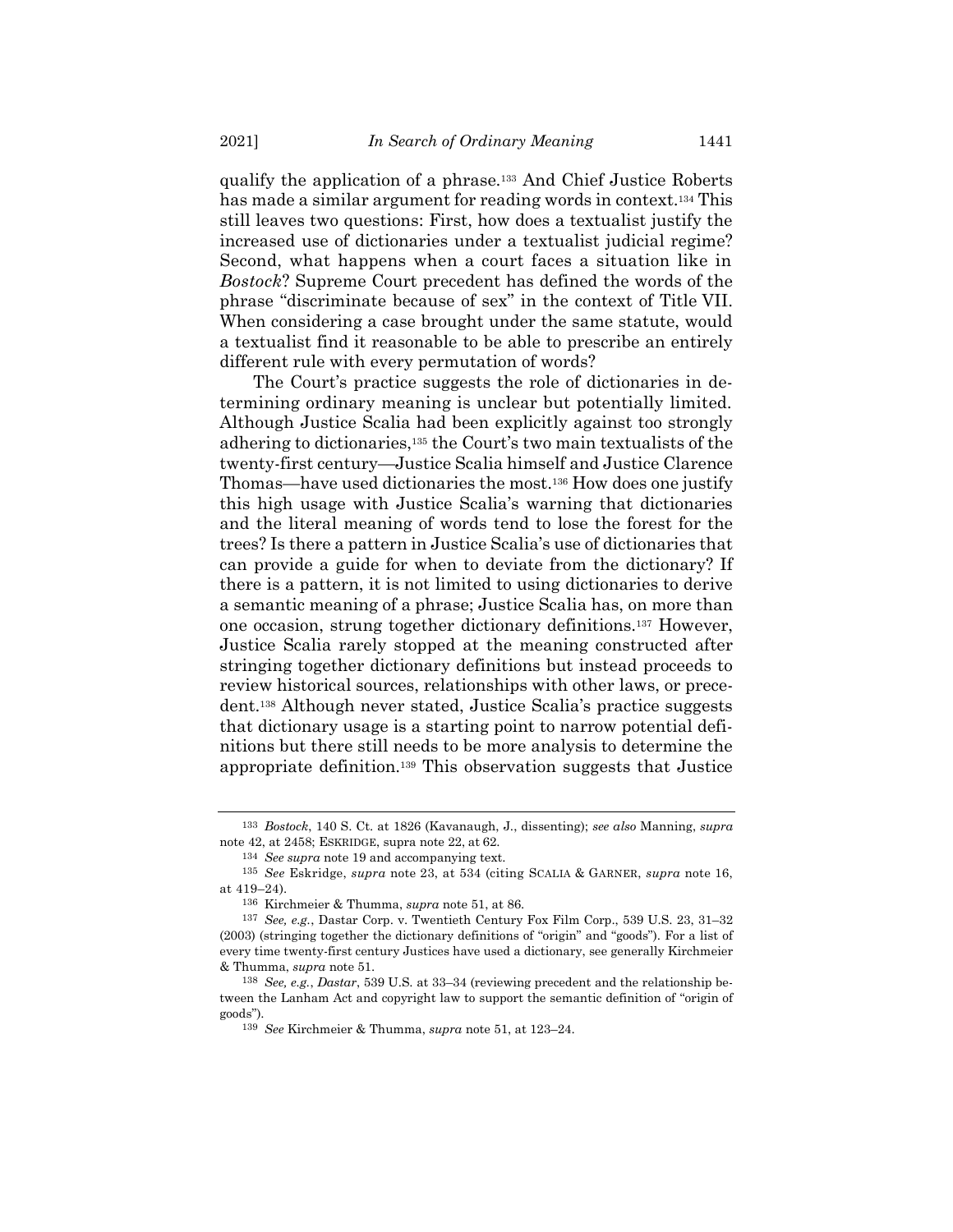Kavanaugh was correct when he said, "[i]f the usual evidence indicates that a statutory phrase bears an ordinary meaning different from the literal strung-together definitions of the individual words in the phrase, we may not ignore or gloss over that discrepancy."<sup>140</sup> But this relegation of dictionary definitions to a class below "usual evidence" does not tell us if a semantics approach is off-limits for a textualist when the units that are strung together have more evidence to support that they represent the individual unit's ordinary meaning.

#### 2. A hint of acceptance for semantics.

<span id="page-23-0"></span>Although dictionary definitions have limited application, Justice Gorsuch's opinion complicates the legitimacy of semantics because of its reliance on definitions derived from precedent. Other commentators have supported or opposed Justice Gorsuch's opinion on the basis of its linguistic techniques.<sup>141</sup> This Comment makes the novel argument that missing from this analysis is a discussion of the interaction of precedent and semantics. Judges have long struggled to develop a unified theory of text and precedent. <sup>142</sup> Justice Gorsuch's stringing together of precedent-defined terms—what I call a precedent-based-semantics approach—can serve as a unifying methodology. This Comment shows that the underdiscussed role of precedent may suggest that a semantics argument reliant on the stringing together of precedent-defined terms should be treated differently than a semantic argument that is entirely reliant on dictionary definitions. Ultimately, Part III.A suggests that the restraining power of precedent is powerful enough to warrant a methodology that operationalizes the precedent-based-semantics approach.

*Bostock*'s majority certainly starts with dictionary definitions but ultimately relies on Supreme Court precedent that has previously defined the words "because of," "discriminate," and "individual" in Title VII. Indeed, precedent is one of the potential sources of ordinary meaning that has served as a way to either buttress or disregard the semantic meaning reached through the stringing

<sup>140</sup> *Bostock*, 140 S. Ct. at 1827 (Kavanaugh, J., dissenting).

<sup>141</sup> *Compare* Grove, *supra* note [51,](#page-11-2) at 303–07 (defending Gorsuch's approach because of its ability to promote judicial restraint), *with id.* at 283 n.108 (collecting criticisms of Gorsuch's opinion).

<sup>142</sup> *See generally* Frank H. Easterbrook, *Stability and Reliability in Judicial Decisions*, 73 CORNELL L. REV. 422 (1988) (discussing the problems with developing a theory of precedent and historical attempts).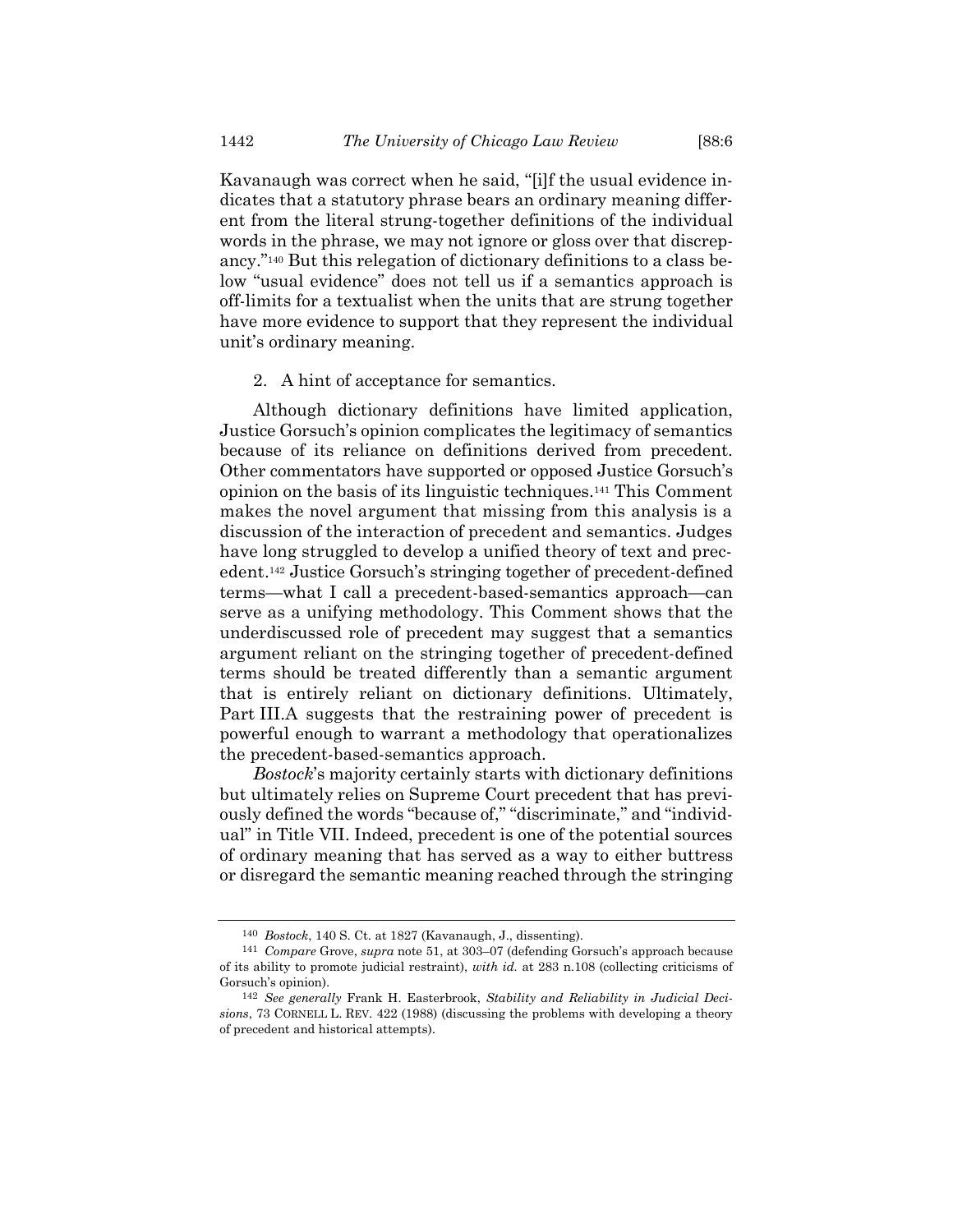together of dictionary definitions.<sup>143</sup> However, this use of precedent is fundamentally different than in *Bostock*. Remember, the *Bostock* majority engaged in a two-step process: finding ordinary meaning and then applying ordinary meaning.<sup>144</sup> Because semantics is a method to determine meaning and not implicated in step two, when using a precedent-based-semantics approach we should expect to see the use of precedent that engages with defining or articulating what the words of the statute mean.

Just because a case considered the application of a statutory phrase does not mean that it explicitly defined the meaning of said phrase. For example, the Court held in *Oncale v. Sundowner Offshore Services, Inc.*<sup>145</sup> that the ordinary meaning of the phrase "discriminate because of sex" protected individuals from same-sex sexual harassment. Similarly, in *Bostock*, the Court held that the same phrase protected gay and transgender individuals from employment discrimination. These holdings do give a court some sense of the ordinary meaning of the phrase "discriminate because of sex." However, *Bostock* engaged in the preliminary step of defining the ordinary public meaning of the phrase "discriminate because of sex," establishing an understanding of the phrase that can be used going forward and without reference to the facts of *Bostock*. To determine the ordinary meaning of this phrase, the *Bostock* Court committed to using precedent that explicitly defined the words of the statute. This commitment to precedentdefined words suggests that no precedent existed defining the entire phrase. Otherwise, we would expect the Court to have cited that precedent and moved immediately to step two. Therefore, assuming a commitment to precedent-defined words, stringing together precedent-defined words is the best the Court can do.

Textualists on the Court have supported stringing together precedent-defined words. A recent example predating Justice Kavanaugh's tenure on the Court is Justice Gorsuch's opinion in *Wisconsin Central Ltd. v. United States*. <sup>146</sup> Three railroads challenged a tax levied against employee stock options.<sup>147</sup> The

<sup>143</sup> *See, e.g.*, *Dastar*, 539 U.S. at 33–34 (using precedent to support a meaning reached through stringing together dictionary definitions); Helvering v. Gregory, 69 F.2d 809, 811 (2d Cir. 1934) (using precedent to override a meaning reached through the stringing together of dictionary terms).

<sup>144</sup> *See supra* Part II.A.

<sup>145</sup> 523 U.S. 75 (1998).

<sup>146</sup> 138 S. Ct. 2067 (2018).

<sup>147</sup> *Id.* at 2070.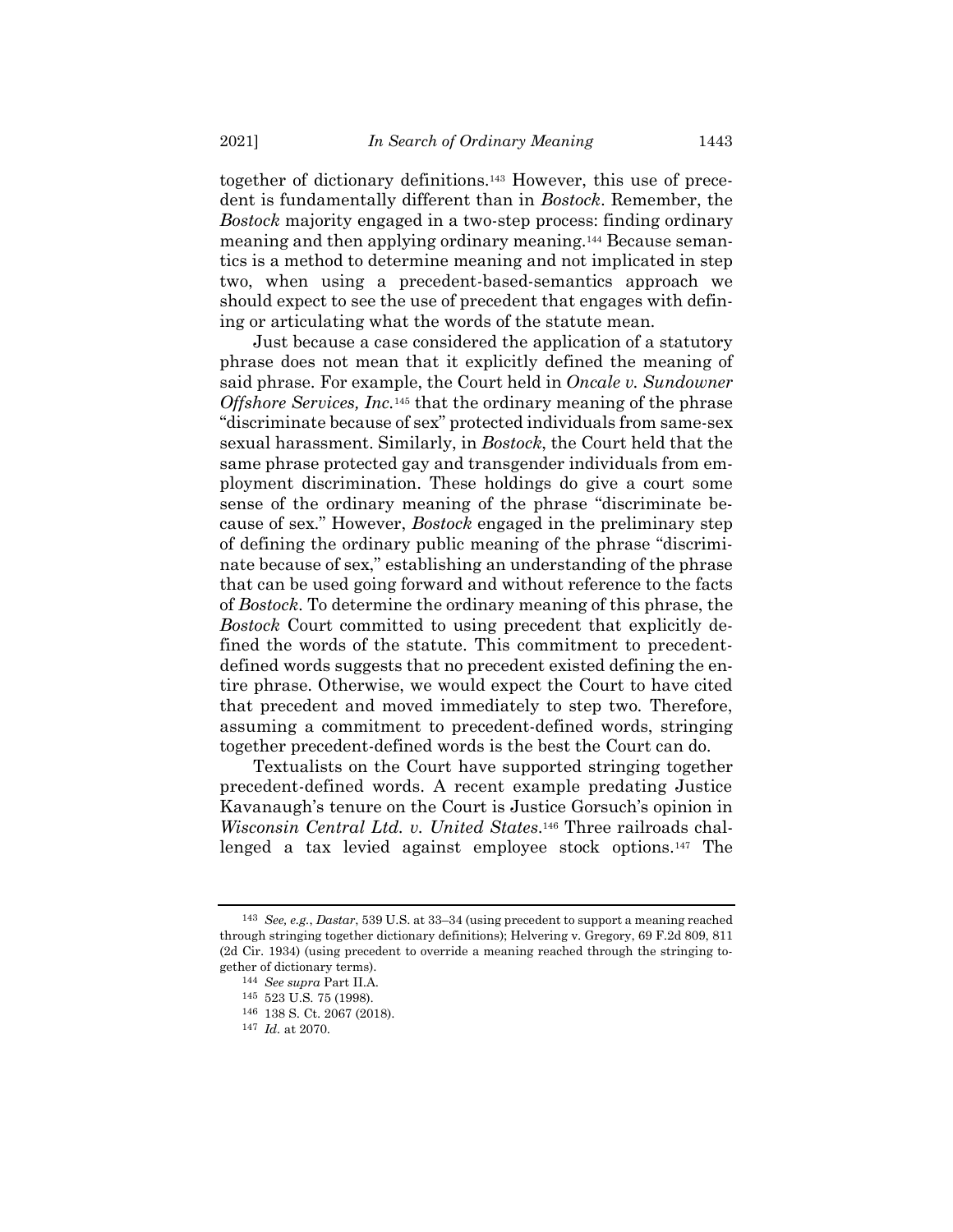language of the Railroad Retirement Tax Act<sup>148</sup> was central to the case—specifically, the phrase "money remuneration."<sup>149</sup> If the phrase money remuneration was broad enough to encompass stock options, then the three railroads would lose.<sup>150</sup> To make this determination, Justice Gorsuch first split up the phrase and started the textual analysis with the dictionary definitions of "money" and "remuneration." As in *Bostock*, Justice Gorsuch supported the dictionary-defined term with precedent that clarified the dictionary definition of the word "money."<sup>151</sup> There was no debate over the word "remuneration," <sup>152</sup> so Justice Gorsuch combined dictionary and precedent-defined meaning of "money" with the accepted meaning for "remuneration" to create the ultimate meaning of the phrase "money remuneration."<sup>153</sup> In the process of arguing for the semantic meaning, Justice Gorsuch explicitly rejected the dissent's attempt to use a literal meaning for the word "money" that could encompass stock.<sup>154</sup> While it might have been true that there was a literal, dictionary definition for money that could encompass stocks, precedent dictated that money had a narrower meaning.<sup>155</sup> When this narrower meaning of money was used to modify remuneration, stock options did not fall under the ordinary meaning of money remuneration.<sup>156</sup>

Beyond the attempt at using literal meaning, the dissent offered a surplusage argument, stating that the majority's understanding of the phrase would render other parts of the statute useless.<sup>157</sup> Justice Kavanaugh offered a similar argument in his *Bostock* dissent,<sup>158</sup> but Justice Gorsuch rejected it in *Bostock* and rejected it in *Wisconsin Central* too.<sup>159</sup> Notably, Justice Thomas and Justice Alito signed onto Justice Gorsuch's *Wisconsin Central* opinion. 160

<sup>148</sup> 26 U.S.C §§ 3201–41 (1937).

<sup>149</sup> *Id.*

<sup>150</sup> *See id.*

<sup>151</sup> *Wis. Cent. Ltd.*, 138 S. Ct. at 2071.

<sup>152</sup> *See id.* at 2080 (Breyer, J., dissenting) ("[N]o one disputes that granting employees stock options is a form of remuneration.").

<sup>153</sup> *Id.* at 2071 (majority opinion).

<sup>154</sup> *See id.* at 2072.

<sup>155</sup> *Id.* at 2071.

<sup>156</sup> *Wis. Cent. Ltd.*, 138 S. Ct. at 2075.

<sup>157</sup> *Id.* at 2077–78 (Breyer, J., dissenting).

<sup>158</sup> *Bostock*, 140 S. Ct. at 1828 (Kavanaugh, J., dissenting).

<sup>159</sup> *See id.* at 1747 (majority opinion); *Wis. Cent. Ltd.*, 138 S. Ct. at 2073.

<sup>160</sup> *Wis. Cent. Ltd.*, 138 S. Ct. at 2069.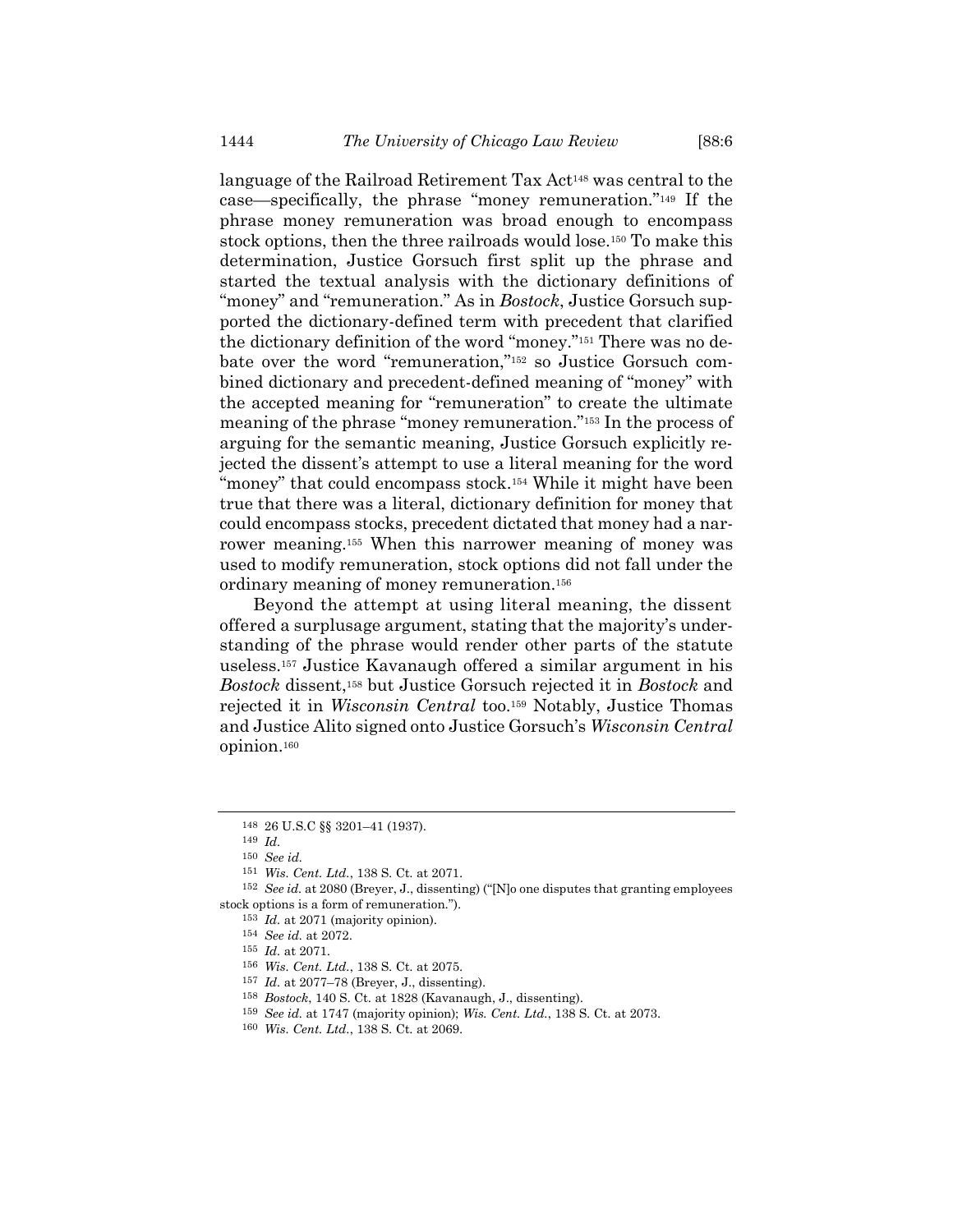Another example can be found in *Carcieri v. Salazar*. <sup>161</sup> This case concerned the Court's interpretation of the Indian Reorganization Act (IRA).<sup>162</sup> Under the IRA, the Secretary of the Interior was authorized "to acquire land and hold it in trust 'for the purpose of providing land for Indians.'" <sup>163</sup> Acting under the authority of this statute, the Secretary of the Interior accepted into trust a thirty-one-acre parcel for the benefit of the Narragansett Tribe.<sup>164</sup> But the Court had to determine if the IRA's definition of "Indian" extended to the Narragansett Tribe. The IRA defined "Indian" to "include all persons of Indian descent who are members of any recognized Indian tribe now under Federal jurisdiction."<sup>165</sup> Whether the Secretary of the Interior was authorized to hold the thirty-one-acre parcel in trust depended on the Court's interpretation of the phrase "now under Federal jurisdiction."<sup>166</sup> The Narragansett Tribe was not under federal jurisdiction when the statute was enacted.<sup>167</sup> Therefore, the question became whether the Secretary of the Interior's authorization extended to Indian tribes that were under federal jurisdiction when the trust was accepted.<sup>168</sup> Justice Thomas wrote the majority opinion and held that authorization was in fact restricted to Indian tribes under federal jurisdiction at the time of the statute's enactment.<sup>169</sup> The Court's other main textualist, Justice Scalia, joined the majority.<sup>170</sup> The Court focused its analysis on the ordinary meaning of the word "now."<sup>171</sup> To do so, Justice Thomas first relied on a dictionary definition of the word "now" and then Supreme Court precedent of the usage of "now" in different statutes.<sup>172</sup> The resulting meaning was then tacked onto "under Federal jurisdiction" to determine the ordinary meaning of the phrase.

To be sure, neither opinion provides a definitive answer to the import of stringing together precedent-defined terms. They offer support for the use of a semantic meaning but both further their argument with an examination of the "broader statutory

<sup>161</sup> 555 U.S. 379 (2008).

<sup>162</sup> *See id.* at 381–82.

<sup>163</sup> *Id.* (quoting 25 U.S.C. § 465 (1934) (codified at 25 U.S.C. § 5108)).

<sup>164</sup> *Id.* at 385.

<sup>165</sup> 25 U.S.C. § 479 (currently codified at 25 U.S.C. § 5129).

<sup>166</sup> *Carcieri*, 555 U.S. at 388.

<sup>167</sup> *See id.* at 383–84.

<sup>168</sup> *See id.* at 388.

<sup>169</sup> *Id.* at 390–91.

<sup>170</sup> *Id.* at 380.

<sup>171</sup> *Carcieri*, 555 at 388–91.

<sup>172</sup> *Id.* at 388–89.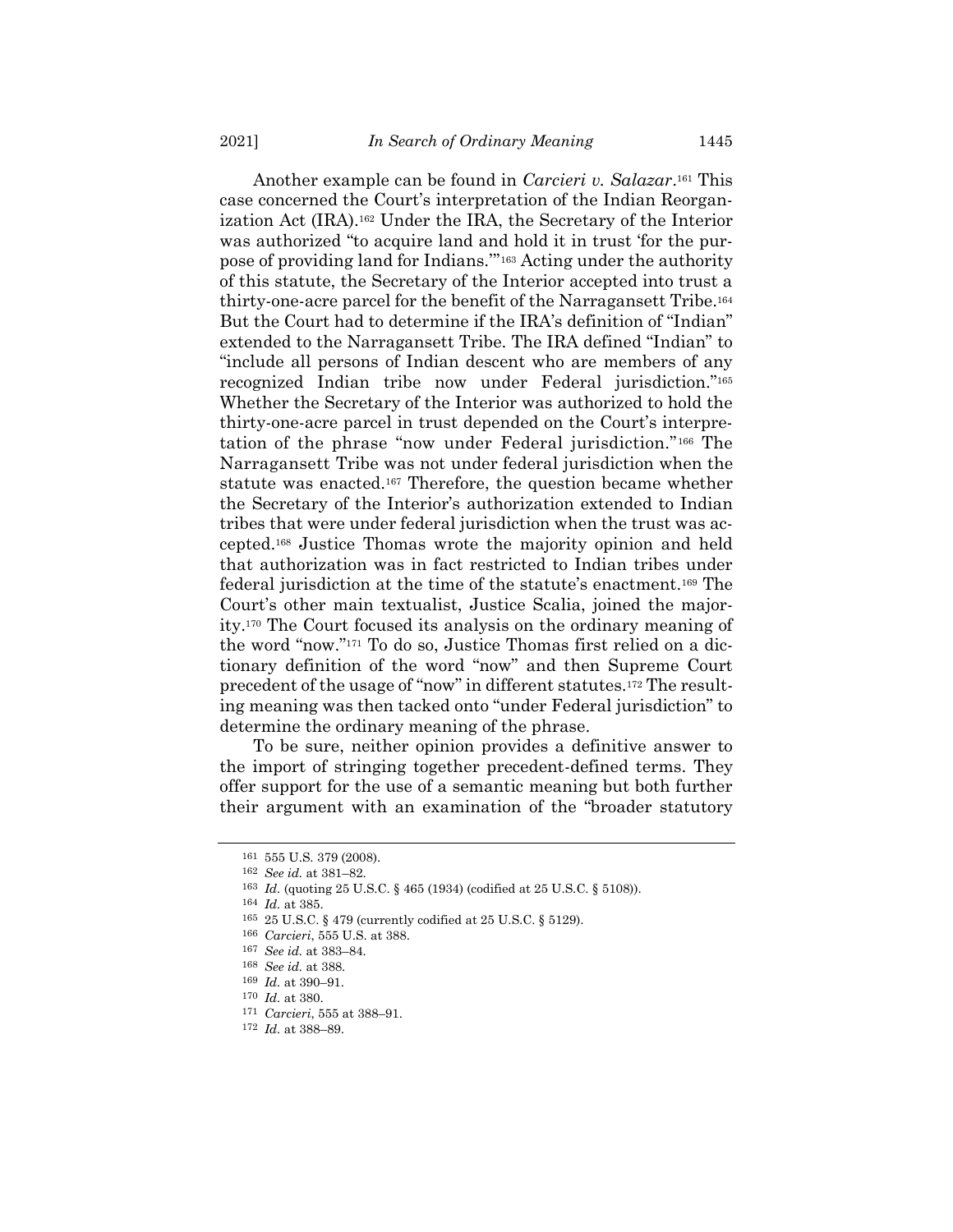context"—a form of argument aligned with pragmatics.<sup>173</sup> For example, in *Wisconsin Central*, Justice Gorsuch looked to a statute under the same title that "expressly treated 'money' and 'stock' as different things."<sup>174</sup> Congress's explicit treatment of these two words as different concepts created a presumption that these two words have different meanings.<sup>175</sup> Therefore, Justice Gorsuch provided additional support to the precedent-based-semantics meaning that indicated money remuneration did not extend to stock options. (It is worth pointing out that Justice Kavanaugh made a similar argument in his *Bostock* dissent.176) The precedent-basedsemantics approach can serve as a starting point. But are there scenarios where a precedent-based-semantics meaning could and should stand alone?<sup>177</sup>

The ultimate conclusion of this Section is that, although not all textualists have uniformly endorsed either semantics or pragmatics, textualists view semantics—at the very least—as a valid approach up until some undefined point. While textualists have expressed concern with the semantics approach, when textualists interpret statutes, they tend to engage in semantics as well as pragmatics. This "do as I say, not as I do" approach is wanting and suggests that the history of textualism does not determine who is right between Justice Gorsuch and Justice Kavanaugh. Similar to how dictionaries work with the meaning of individual words, whether semantics should be abandoned for a pragmatics approach may depend on a case-by-case basis.<sup>178</sup>

## III. DETERMINING THE ORDINARY MEANING OF PHRASES: A SLIDING SCALE BETWEEN SEMANTICS AND PRAGMATICS

It should be clear by this point that a textualist's goal is to find the ordinary meaning of a statute's phrase. The problem is that Justices Gorsuch and Kavanaugh offer two opposing ways to find ordinary meaning—a semantics approach and a pragmatics approach. This Part proposes a solution that uses a sliding-scale approach to incorporate both semantics and pragmatics when

<sup>173</sup> *Wis. Cent. Ltd.*, 138 S. Ct. at 2071; *see also Carcieri*, 555 U.S. at 389–90.

<sup>174</sup> *Wis. Cent. Ltd.*, 138 S. Ct. at 2071.

<sup>175</sup> *Id.* at 2071–72.

<sup>176</sup> *See Bostock*, 140 S. Ct. at 1829 (Kavanaugh, J., dissenting) (citing *Wis. Cent. Ltd.*, 138 S. Ct. at 2071).

<sup>177</sup> *See infra* Part III.

<sup>178</sup> *See* Kirchmeier & Thumma, *supra* note [51,](#page-11-2) at 128 ("The Court focuses on resolving the issue presented in the case before it, using dictionaries where the individual Justices find them instructive.").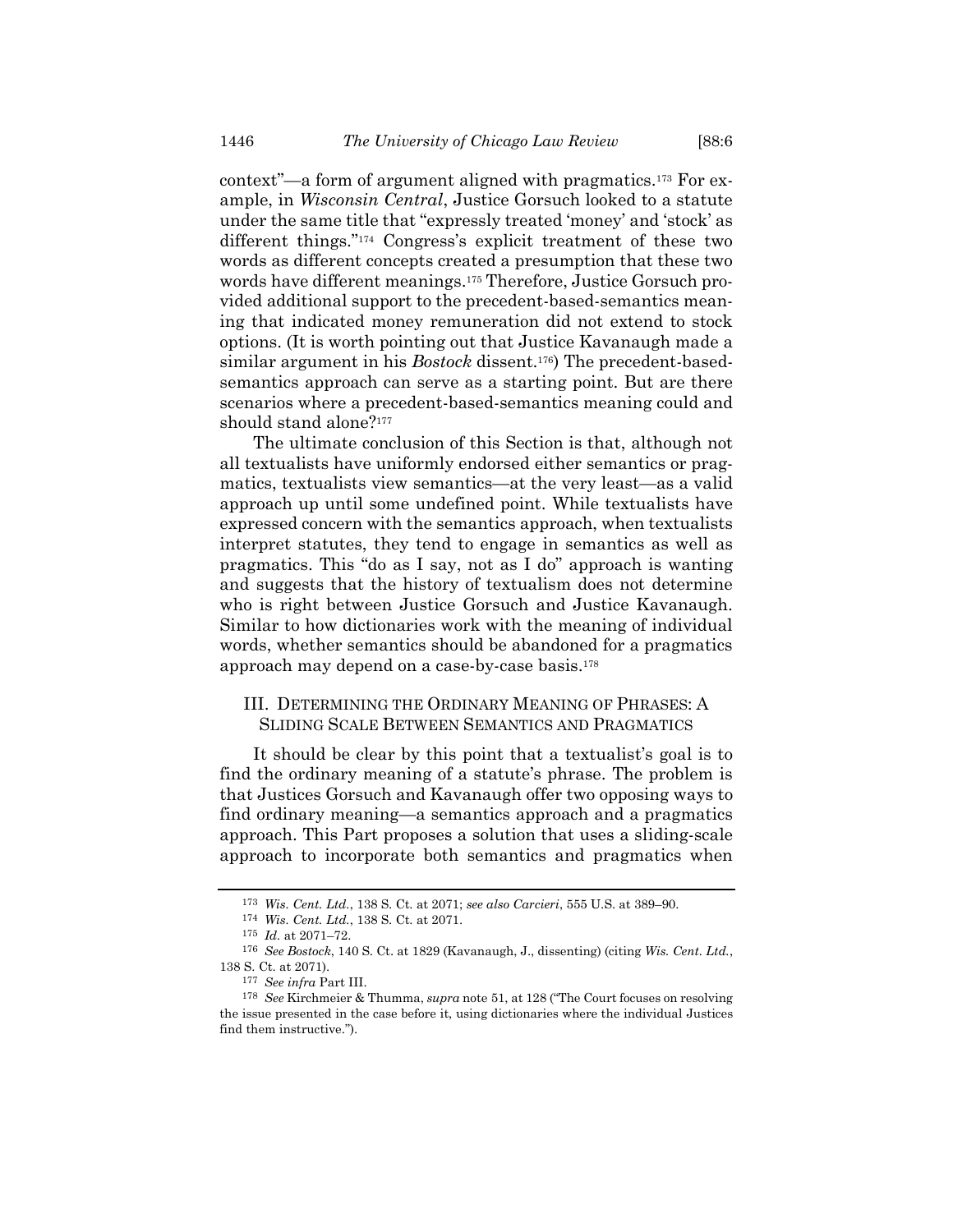finding ordinary meaning. My approach considers the restraining power of precedent and uses the potential pool of precedent as the metric to determine whether a semantics or pragmatics approach is needed. The pool of precedent is said to increase when there is variation in how precedent is defining the words of a phrase. As the pool increases, the ability for a precedent-based-semantics approach to restrain a judge is weakened, creating a need to supplement it with pragmatics-based arguments. The sliding-scale approach considers textualism's two purposes of protecting the rule of law and democratic accountability.<sup>179</sup> But the approach leans more on the principle that supports these two purposes judicial restraint.<sup>180</sup>

This Part proceeds as follows: With restraint as the lodestar, Section A presents a novel solution of using a sliding-scale approach with the primary variable being the size of the pool of precedent. Section B presents additional justifications for why it is important to have an approach that systematically incorporates precedent, trading on the goals of textualism and its preference for rules. Section C addresses the counterarguments that a truly novel statute presents. Finally, Section D examines why other means of determining ordinary meaning are suboptimal.

A. A Sliding-Scale Approach to Using Precedent, Semantics, and Pragmatics

This Section seeks to present a novel solution that reconciles the debate between semantics and pragmatics by creating a slidingscale approach that focuses on the restraining power of precedent. A semantics approach maximizes the restraining power of precedent. The alternative to semantics would be using precedent to reason backward to a sense of the ordinary meaning of a phrase. For example, in *Oncale*, the Court interpreted "discriminate because of sex" to protect individuals from same-sex sexual harassment.<sup>181</sup> The result in *Oncale* gives other courts some sense of the ordinary meaning of the phrase, although there are many iterations of the ordinary meaning of the phrase that could lead to the protection against same-sex sexual harassment. A court tasked with finding the ordinary meaning of the phrase "discriminate because of sex" would have significant discretion to construct a

<sup>179</sup> *See supra* Part II.B.

<sup>180</sup> *See supra* notes [25](#page-8-0)–[28](#page-8-1) and accompanying text.

<sup>181</sup> *See Oncale*, 523 U.S. at 82.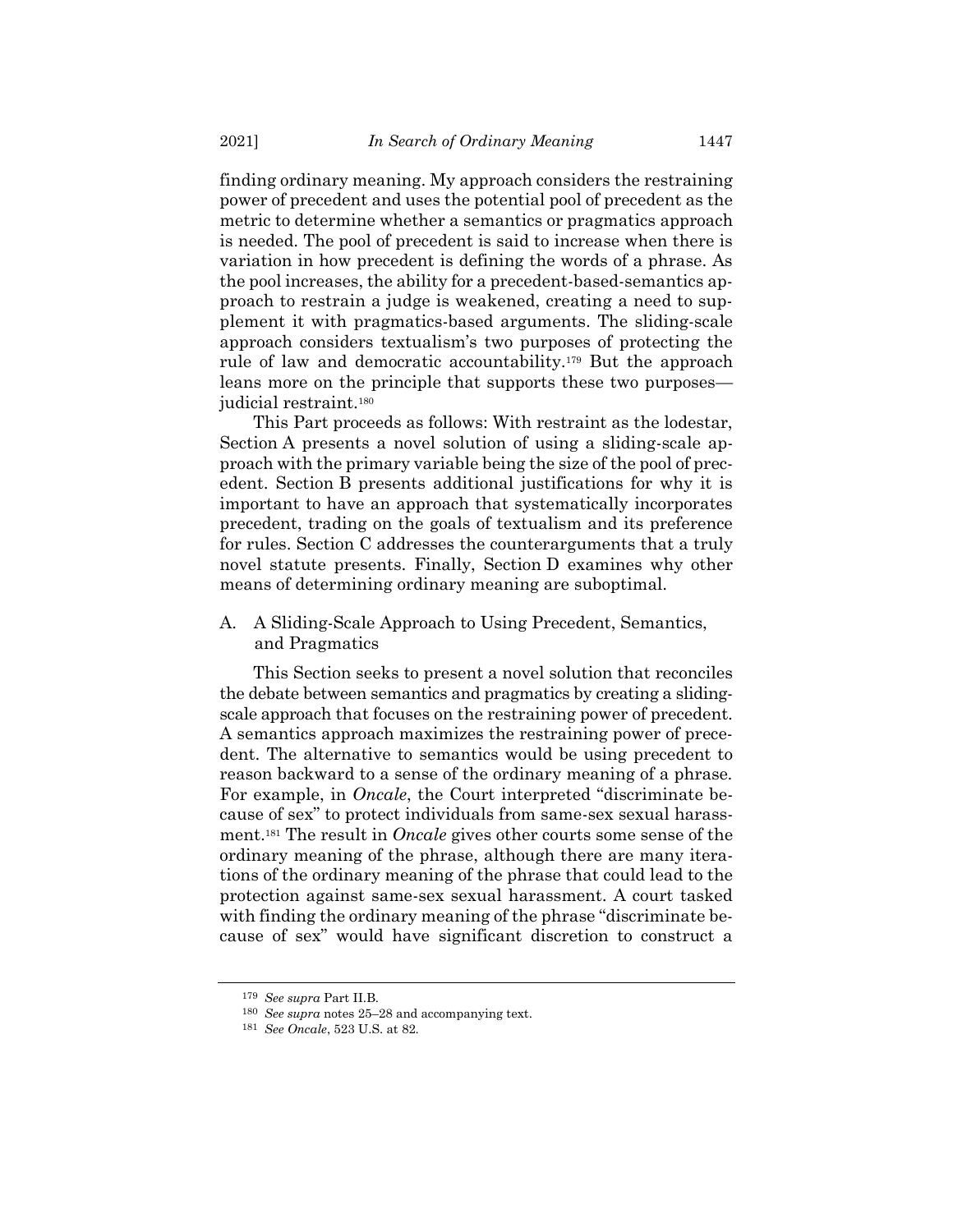meaning aligned with precedent and also aligned with the judge's value-based preferences. A semantics approach to precedent, however, constrains by focusing on precedent's treatment of words and not facts. "Because of" means but-for causation; that is how precedent has defined the terms and a judge would have no discretion on this matter. If the other words of the phrase also have established precedent, then a judge using a precedentbased-semantics approach can find the ordinary meaning of the phrase through a mechanical process devoid of discretion.

But when the pool of precedent is large, the precedent's restraining power is diminished, and the need for a semantics approach goes with it. I suggest that a judge should still be willing to utilize a precedent-based-semantics approach, but, as the restraining power of precedent wanes, a judge should support the precedent-based-semantics approach with pragmatics-based arguments. The move to pragmatics is premised on a criticism of dictionary definitions and other methods for deriving ordinary meaning—too many options allow a judge to cherry-pick.<sup>182</sup> The argument is that if the pool of potential arguments is large (i.e., there are many plausible dictionary definitions or interpretative canons), the judge is not restrained because she can choose a definition or canon that is aligned with her political beliefs. The restraint that the text provides is an illusion; instead, the text has been bent to the judge's will.<sup>183</sup> Precedent-defined meaning, on the other hand, is more difficult to cherry-pick. Precedent is similar to dictionaries in that it defines words, but precedent is better at clearly identifying the correct interpretation of a word in a statute. It is the goal of a judge to clearly articulate what a word means in a statute. Also, there are few cases defining the original meaning of a word in a statute, and they often reaffirm a meaning that has been previously stated.<sup>184</sup> Therefore, when precedent exists, it is like each word in a phrase has a single dictionary definition, decreasing the ability to cherry-pick. To be sure, if there are many precedents providing many different definitions, we would be back to square one. When we see this variation in how precedent has defined the meaning of words, the size of the pool of precedent can be considered large. When the pool is large,

<sup>182</sup> *See infra* note [249](#page-43-0) and accompanying text.

<sup>183</sup> *See* Eskridge, *supra* note [23,](#page-7-0) at 545–51 (critiquing the idea that text, dictionaries, and canons meaningfully restrain Justices).

<sup>184</sup> *See, e.g.*, Univ. of Tex. Sw. Med. Ctr. v. Nassar, 570 U.S. 338, 350 (2013) (citing Gross v. FBL Fin. Servs., Inc., 557 U.S. 167, 176 (2009)).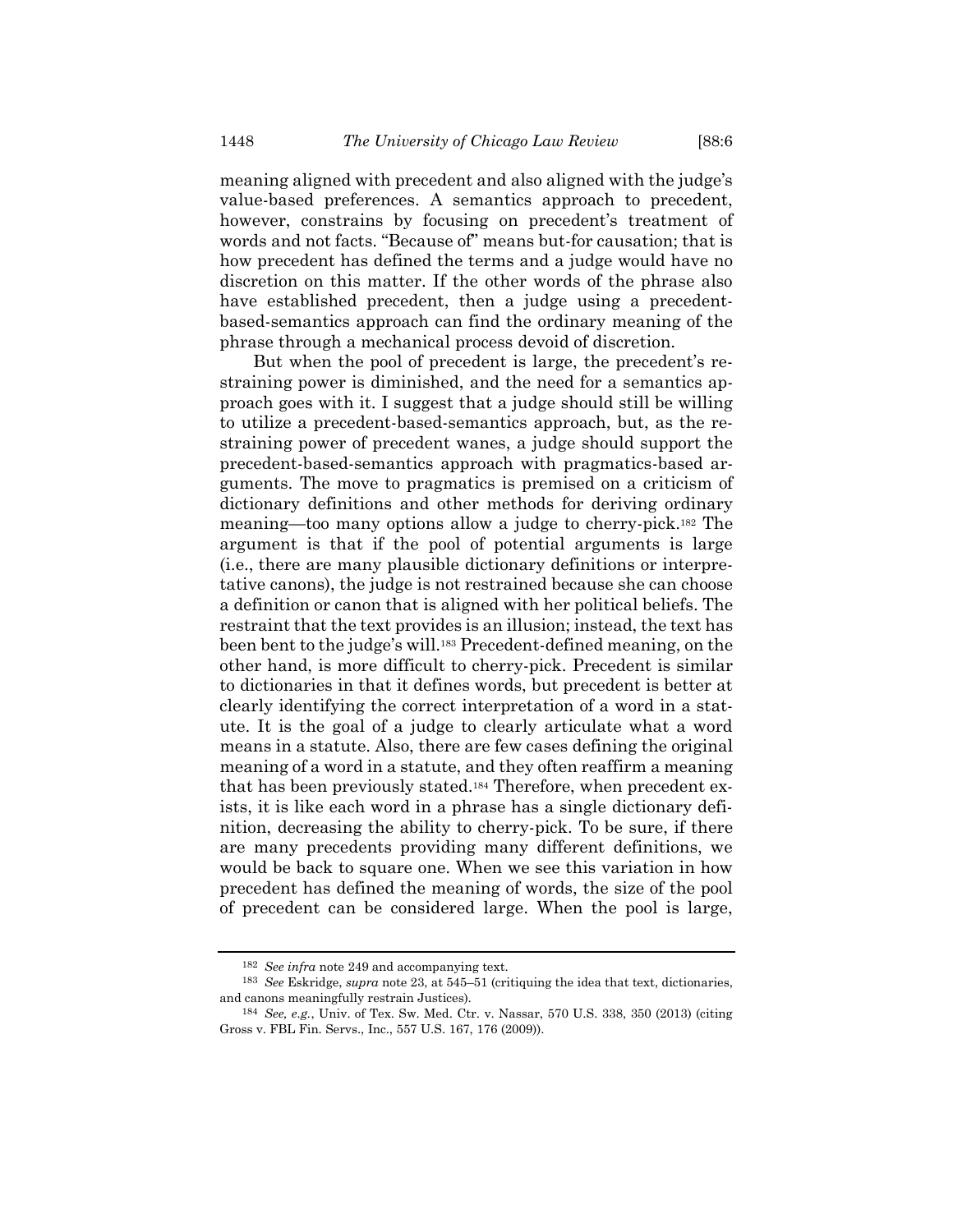pragmatics plays a role. Recall Justice Scalia's use of dictionaries as a starting point.<sup>185</sup> After establishing the meaning of a phrase by combining words from the dictionary, Justice Scalia would supplement his argument with an interrogation of the text and its context. In effect, Justice Scalia would start with semantics and then use pragmatics to support his semantics-based meaning. My sliding-scale approach requires a judge to do the same thing when the pool of precedent is large enough that cherrypicking is not limited. When the restraining ability of a precedentbased-semantics method is limited, its purpose then becomes to serve as a better starting point than dictionaries.

A problem with the sliding-scale approach is that a judge may have discretion to determine when the pool of precedent is sufficiently large to move past the precedent-based-semantics meaning. As an attempt to limit this unwanted discretion, I propose four discrete tiers to determine when a judge should support her precedent-based-semantics meaning with pragmatics. To develop these tiers, I use two considerations as proxies for the size of the pool of precedent: (1) the court that created the precedent and (2) the statute the precedent was interpreting. These proxies represent a commonsense approach to determine the size of the pool of precedent. The Supreme Court hears a relatively small number of cases a year, and even fewer Title VII cases. Accordingly, the pool of precedent interpreting Title VII is small enough to alleviate concerns of cherry-picking. It is not necessary to consider pragmatics-based arguments. However, there are ninety-four district courts hearing many thousands of cases a year. <sup>186</sup> If a judge must look to precedent from district courts to create a precedentbased-semantics meaning for a phrase, then her ability to cherrypick is quite significant. Therefore, it is necessary for a judge relying on district court precedent to support her argument with pragmatics.

I explain and offer cases that fall into the four major tiers, exemplifying how all courts might utilize my sliding-scale approach. I also make a more general suggestion about how the lower courts could further apply my sliding scale. The four tiers that apply to all courts are as followed: (1) Supreme Court precedent interpreting the words of the statute in question,

<sup>185</sup> *See supra* notes [138](#page-22-0)–40 and accompanying text.

<sup>186</sup> *See* Admin. Off. of the U.S. Cts., *Federal Judicial Caseload Statistics 2020*, U.S. CTS. (Mar. 31, 2020), https://perma.cc/6HY3-CVE5 (finding 425,945 filings in the U.S. district courts as of March 2020).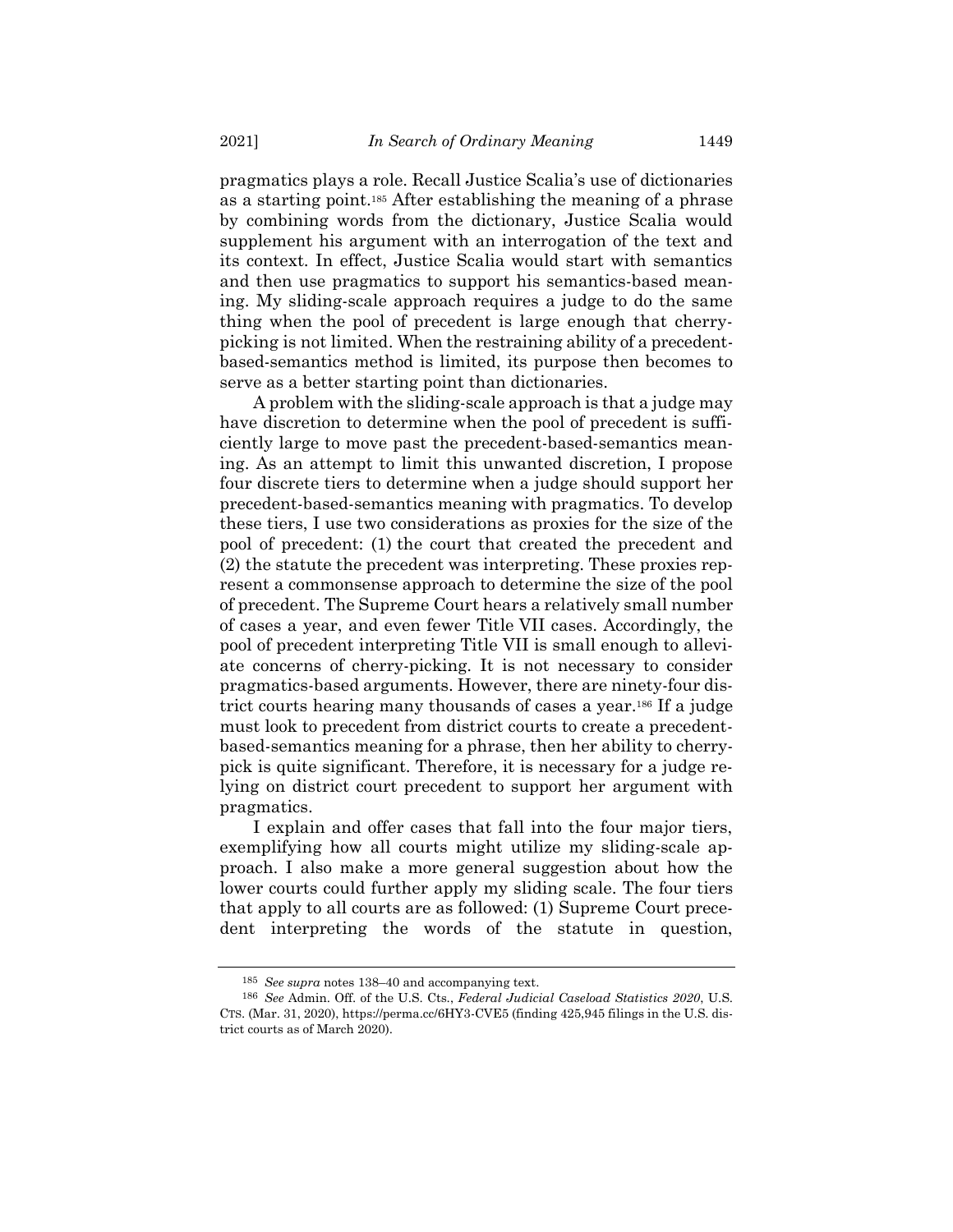words, and (4) truly novel statutes.

1. The highest tier: Supreme Court precedent defining the words of the statute in question.

When there is Supreme Court precedent interpreting the statute in question, the courts should rely fully on a precedentbased-semantics approach. The force of a meaning derived from a precedent-based-semantics approach is strongest in these situations because the potential pool of precedent is likely small and the arguments supporting statutory stare decisis are easily applied.<sup>187</sup> The Supreme Court has determined the ordinary meaning of the words of the phrase. These definitions would be the law of the land for the statute in question, and all courts will follow suit. The result is little to no variation in how the individual words of the statutory phrase are defined. This lack of variation leaves little room to inject value judgments into the legal analysis, promoting the major goals of textualism. Therefore, a judge adhering to a sliding-scale approach would follow Justice Gorsuch's path in *Bostock* and stop after using a precedent-based-semantics approach.<sup>188</sup> It is possible to present convincing alternative determinations of ordinary meaning based on hypothetical conversations with citizens from 1964 or inferences drawn from canons of interpretation.<sup>189</sup> But abandoning the precedent-based-semantics approach in favor of a meaning that feels right provides greater opportunity for value judgments to seep in, undermining the ultimate pursuits of textualism. However, Justice Gorsuch's approach is not a perfect analog for this tier because of its initial reliance on dictionary definitions. Using dictionary definitions is not necessarily bad for the argument, but it does little to limit the ability to cherry-pick. 190

2. The middle tier: Supreme Court precedent defining similar words in other statutes.

When a court must rely on Supreme Court precedent that interprets similar language in other statutes, it becomes necessary

<sup>187</sup> *See infra* Part III.B.1.

<sup>188</sup> *See Bostock*, 140 S Ct. at 1739–43.

<sup>189</sup> *See id.* at 1828; *infra* note[s 249](#page-43-0)–51 and accompanying text.

<sup>190</sup> *See supra* Part II.C.1.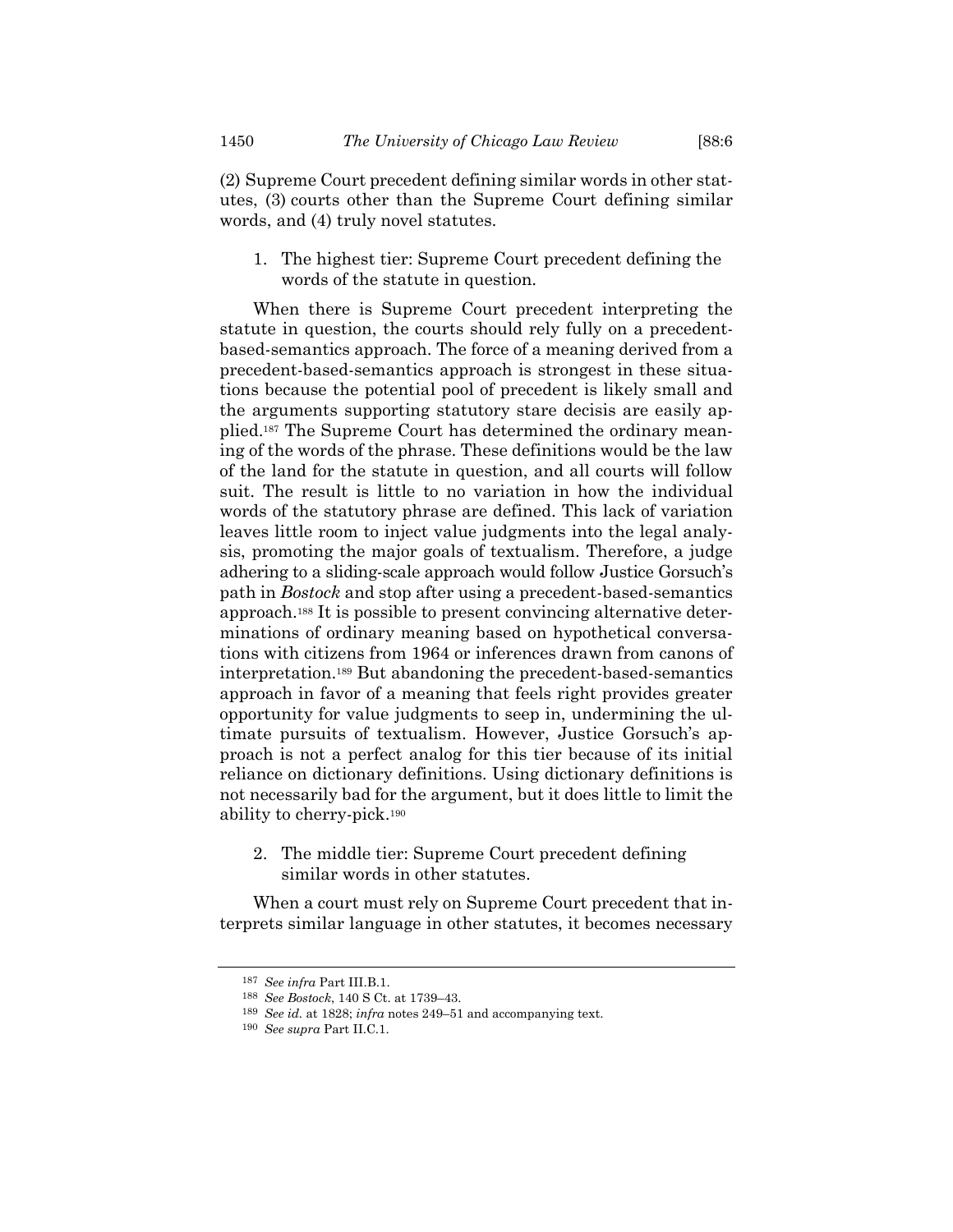for the court to support the precedent-based-semantics approach with minimal pragmatics-based arguments. Looking to Supreme Court precedent interpreting the words of other statutes will increase variation in how the words are defined. The Supreme Court's definition of the word "quickly" in a financial statute will differ from its definition of the word "quickly" in an environmental statute. Therefore, when a judge has the choice to rely on either definition to construct her semantic meaning of a phrase comprising "quickly," the risk of cherry-picking is heightened. That is why some pragmatics-based support is required.

*Wisconsin Central* and *Carcieri* exemplify the application of this middle tier. In both cases, the Court used a precedent-basedsemantics approach where the precedent interpreted other statutes.<sup>191</sup> The Court supplemented the precedent-based-semantics meaning with an examination of the broader statutory context a limited application of pragmatics-based arguments.<sup>192</sup> The continued reliance on precedent preserves predictability and uniformity, but there are more precedents to choose from when the Court must turn to other statutes. The consequence is an increased ability to cherry-pick. The ability to cherry-pick decreases restraint and means that semantics' inability to capture all of the nuances of the text becomes more difficult to justify. But both cases show how the Court can mitigate this concern through a reliance on the broader statutory context. This increased use of the broader statutory context is the "slide" in the sliding-scale approach. Focusing on what the rest of the text can teach us starts to move into the realm of pragmatics.

At this tier, courts should supplement precedent with additional pragmatic tools. *Carcieri* serves as an example of how a judge should use the broader statutory context to support the precedent-based-semantics meaning. To support the precedentdefined meaning of "now," Justice Thomas looked to the use of "now" in other parts of the text.<sup>193</sup> Specifically, Justice Thomas rejected the argument that "now" means "now and hereafter" because the statute has expressly used the phrase "now or hereafter."<sup>194</sup> It would be difficult to explain Congress's use of "now" alone to mean "now or hereafter" if other parts of the same statute explicitly use "now or hereafter." Looking at other parts of the

<sup>191</sup> *See Wis. Cent. Ltd.*, 138 S. Ct. at 2071; *Carcieri*, 555 U.S. at 388–89.

<sup>192</sup> *See Wis. Cent. Ltd.*, 138 S. Ct. at 2071; *Carcieri*, 555 U.S. at 388–89.

<sup>193</sup> *Carcieri*, 555 U.S. at 389–90.

<sup>194</sup> *Id.*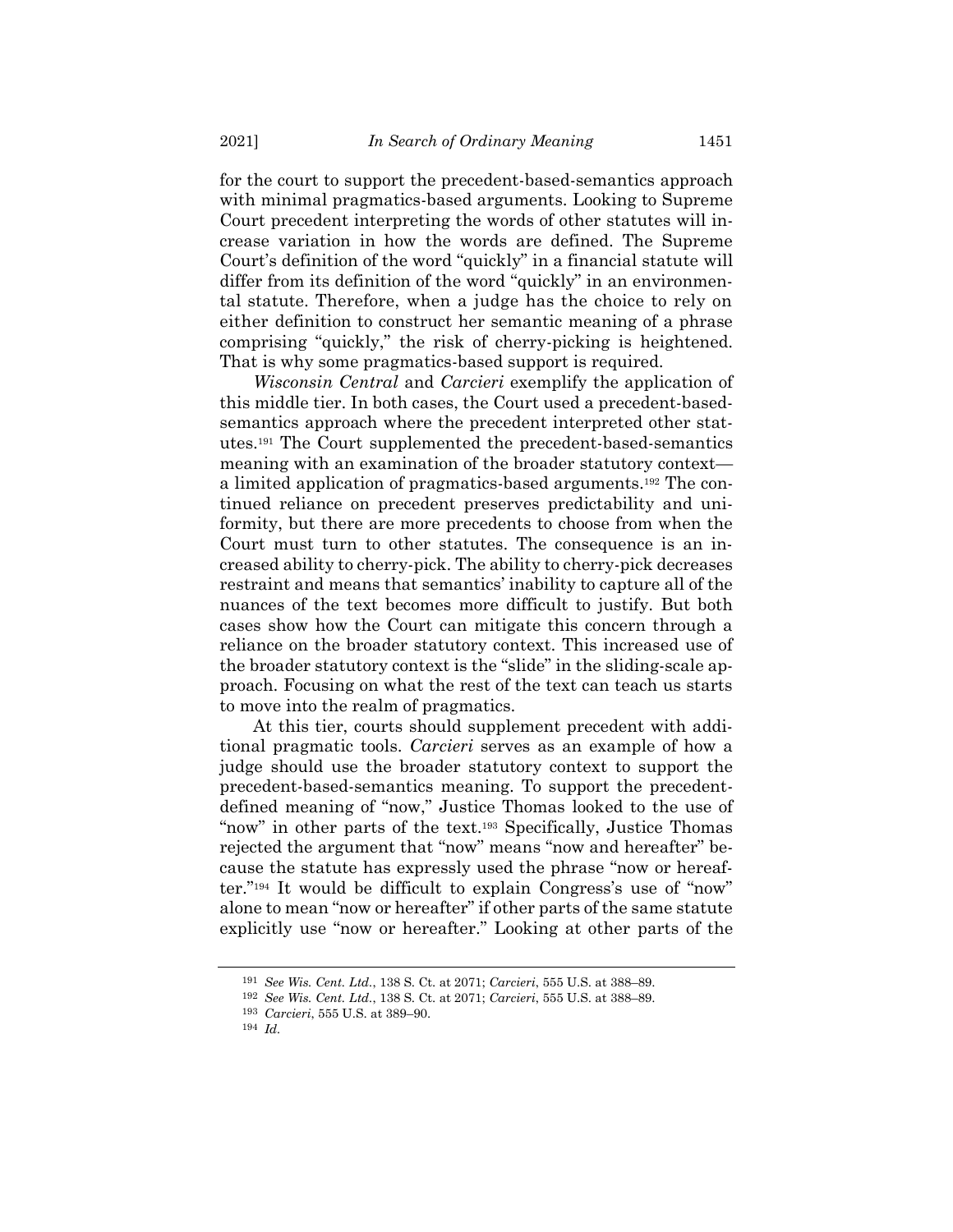statute to determine the meaning of "now" is within the field of pragmatics, but it is a fairly limited use. There is no reliance on contemporaneous legislation. These sorts of techniques can enter the discussion only when the pool of precedent is large enough that cherry-picking is easy.

3. The lowest tier: courts other than the Supreme Court defining similar words in other statutes.

When courts resort to lower court precedent to use a precedentbased-semantics approach, pragmatics-based arguments take on a greater role in the analysis. There will be situations where there is insufficient relevant Supreme Court precedent to construct a semantic understanding of a phrase, but I argue that a court should continue to rely on precedent. The court should look to how other courts have interpreted the statute or similar language as a starting point. Certainly, this is where judicial restraint is at its weakest. The sheer number of courts defining the terms of statutes will create significant variation in how the terms are defined, increasing the pool of precedent. The larger pool presents an opportunity to cherry-pick definitions to create an ordinary meaning—potentially leading to a value-based result. There will still be minimal value attached to the uniformity and predictability associated with the practice. To make up for the larger pool of precedent, the judge will need to provide more pragmatics-based evidence to buttress the precedent-plus-semantic meaning.

Justice Kagan's dissent in *Yates v. United States*<sup>195</sup> exemplifies the lowest tier and illustrates how to use precedent and semantics as a starting point for finding the ordinary meaning of a phrase. (Justice Kagan's dissent received support from textualists Justice Scalia and Justice Thomas, <sup>196</sup> and Justice Kavanaugh has called the opinion "brilliant."197) Yates was a commercial fisherman who caught undersized fish. "To prevent federal authorities from confirming that he had harvested undersized fish, Yates ordered a crew member to toss the suspect catch into the sea."<sup>198</sup> Because of this action, Yates was charged and convicted under § 1519 of the Sarbanes-Oxley Act of 2002.<sup>199</sup> Section 1519

<sup>195</sup> 574 U.S. 528 (2015).

<sup>196</sup> *Id.* at 552 (Kagan, J., dissenting).

<sup>197</sup> Kavanaugh, *supra* note [52,](#page-11-0) at 2161.

<sup>198</sup> *Yates*, 574 U.S. at 531.

<sup>199</sup> *See id.*; Pub L. No. 107–204, 116 Stat. 745 (codified in scattered sections of 15 U.S.C, 18 U.S.C., 28 U.S.C, and 29 U.S.C.).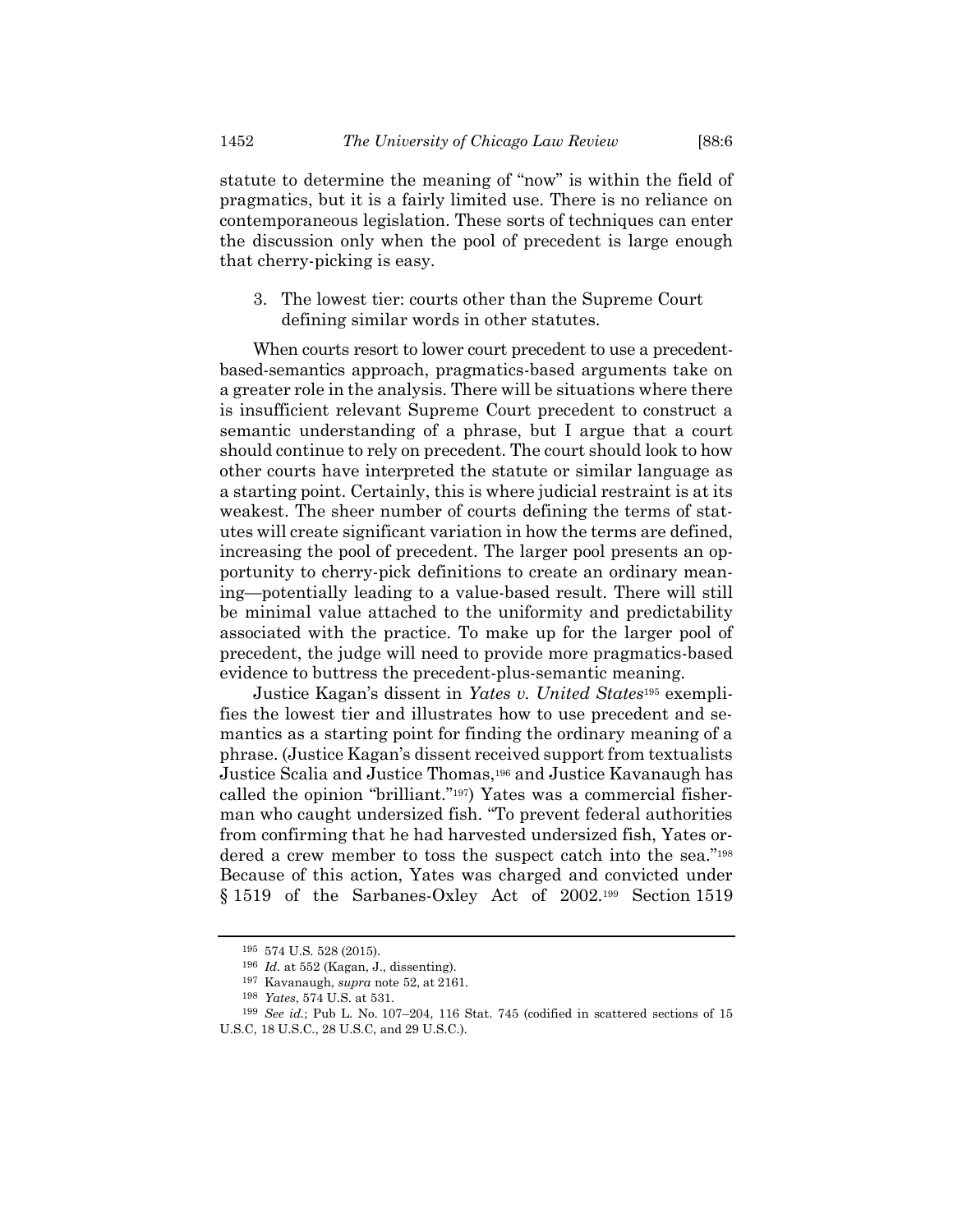proscribes "knowingly alter[ing], destroy[ing], mutilate[ing], conceal[ing], cover[ing] up, falsif[ying], or mak[ing] a false entry in any record, document, or tangible object with the intent to impede, obstruct, or influence the investigation."<sup>200</sup> The case turned on whether the interpretation of the phrase "tangible object" encompassed the abandoned fish in a statute that prohibits tampering with evidence.<sup>201</sup> The plurality and the concurrence narrowed the meaning of the phrase through the use of purpose-based arguments and interpretative canons.<sup>202</sup> Justice Kagan granted to the other opinions that "sometimes . . . the dictionary definition of a disputed term cannot control. But this is not such an occasion, for here the text and its context point the same way."<sup>203</sup> The method that Justice Kagan used to determine the context of the phrase is similar to Justice Gorsuch's approach in *Bostock*, diverging with respect to the nature of the precedent—Justice Kagan used state court precedent interpreting other statutes while Justice Gorsuch used Supreme Court precedent interpreting the statute in question. The first step was finding the ordinary meaning of "tangible object," which is done through a dictionary definition and an acknowledgment of state court precedent.<sup>204</sup> The next step was to look to the surrounding word "any." Once again, Justice Kagan started with the dictionary definition and then the precedent.<sup>205</sup> The word "any" expands the application of the phrase "tangible object," and ignoring this would ignore the ordinary meaning of the text.<sup>206</sup> This process resembles how Justice Gorsuch tacks on the ordinary meaning of the word "individual" to the phrase "discriminate because of sex" but with the opposite effect. The word "any" expands the meaning of "tangible object" and the word "individual" eliminates the possibility that the phrase "discriminate because of sex" calls for a group-based determination an important factor for the result of *Bostock*'s majority.<sup>207</sup> To be sure, it is not exactly parallel because the definition of "individual" was not from precedent but solely from the dictionary.

Justice Kagan also advanced arguments that look outside the surrounding text to determine the broader statutory context.

<sup>200</sup> 18 U.S.C. § 1519.

<sup>201</sup> *See Yates*, 574 U.S. at 536.

<sup>202</sup> *See id.* at 539–42; *id.* at 549–51 (Alito, J., concurring).

<sup>203</sup> *Id.* at 555 (Kagan, J., dissenting) (citation omitted).

<sup>204</sup> *See id.* at 553–55.

<sup>205</sup> *See id.* at 555–56.

<sup>206</sup> *See Yates*, 574 U.S. at 555–56 (Kagan, J., dissenting).

<sup>207</sup> *See Bostock*, 140 S. Ct. at 1740–41.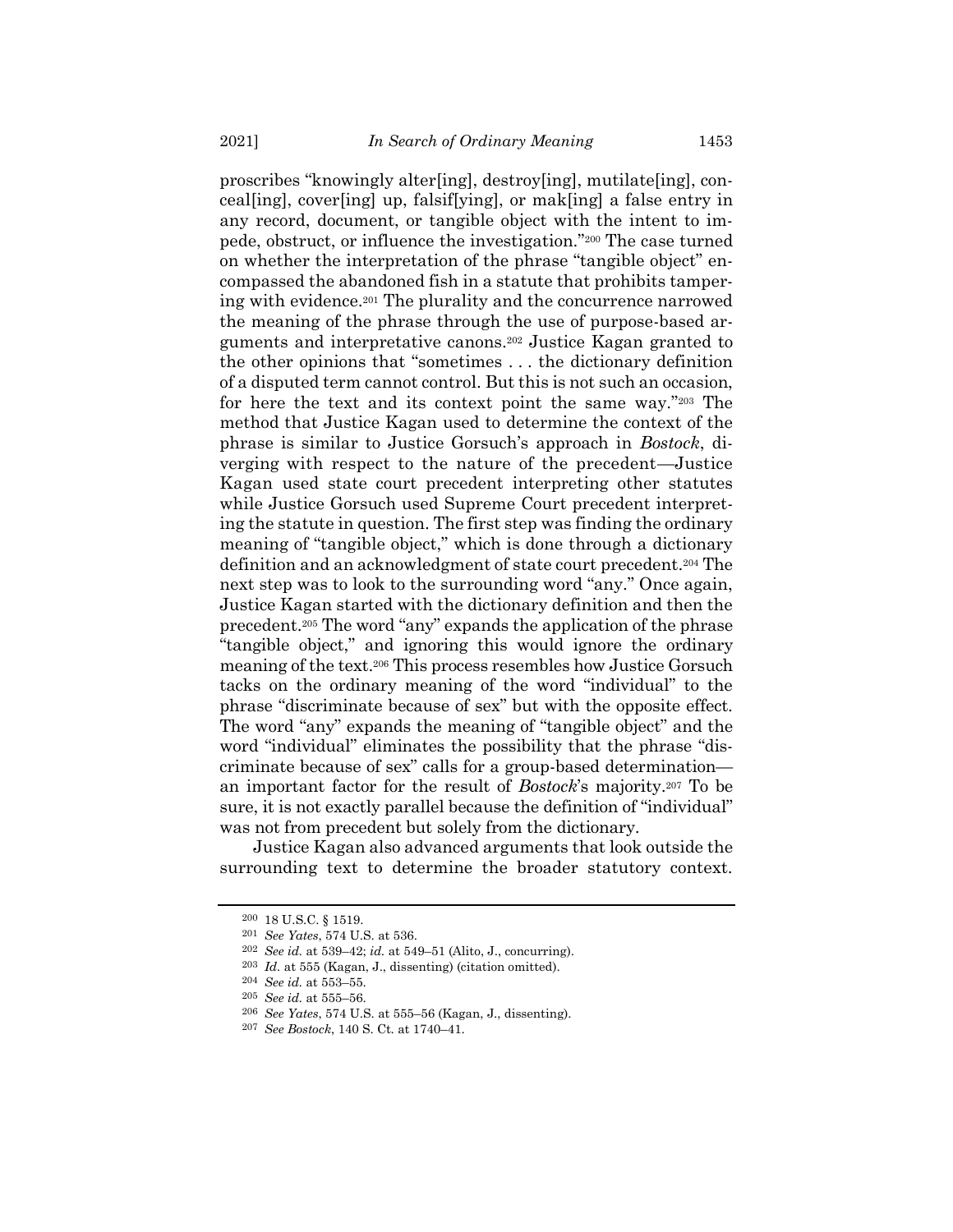Some of these arguments cut against Justice Gorsuch's reasoning. Justice Kagan considered a hypothetical conversation with a neighbor and asks whether a neighbor would consider a fish to be a tangible object.<sup>208</sup> Both *Bostock* dissents offered a similar argument when they presented the hypothetical that an ordinary citizen would disagree with the idea that "discriminate because of sex" encompasses discrimination on the basis of sexual orientation or gender identity.<sup>209</sup> These hypothetical conversations tried to consider context beyond what the words of the statute provide and are seen as valid arguments in pragmatics. But this style of argument should be resorted to only when the pool of precedent is large. Therefore, under my sliding-scale approach, these arguments would not be effective against Justice Gorsuch's reading of the statute in *Bostock*.

4. A truly novel statute: pragmatics is the only option.

When there is no relevant precedent for a statute, pragmatics should be a court's only interpretative method. A precedentbased-semantics approach gets its restraint from the precedent. Therefore, when we are left with only the semantics approach, we are stringing together dictionary definitions. For the reasons expressed in Part II.B.1, this is a relatively poor option when compared to pragmatics. Therefore, semantics should be abandoned. There still remains a question of what pragmatics-based arguments should be preferred. It may be necessary for a judge to carefully consider which of the alternative methods best promotes judicial restraint.<sup>210</sup>

5. How lower courts can apply the sliding scale.

A final consideration for my sliding-scale approach is to determine how the structure of our court system can create additional tiers that approximate the variation of precedent. In lower courts, the focus remains on the balance between the benefits associated with a limited pool of precedent and the need for broader statutory context. How the sliding-scale approach may apply in circuit courts will serve as an example. For these courts, between the highest tier (situations where there is Supreme

<sup>208</sup> *See Yates*, 574 U.S. at 567 (Kagan, J., dissenting).

<sup>209</sup> *See Bostock*, 140 S. Ct. at 1767 (Alito, J., dissenting); *id.* at 1828 (Kavanaugh, J., dissenting).

<sup>210</sup> *See infra* Part III.D.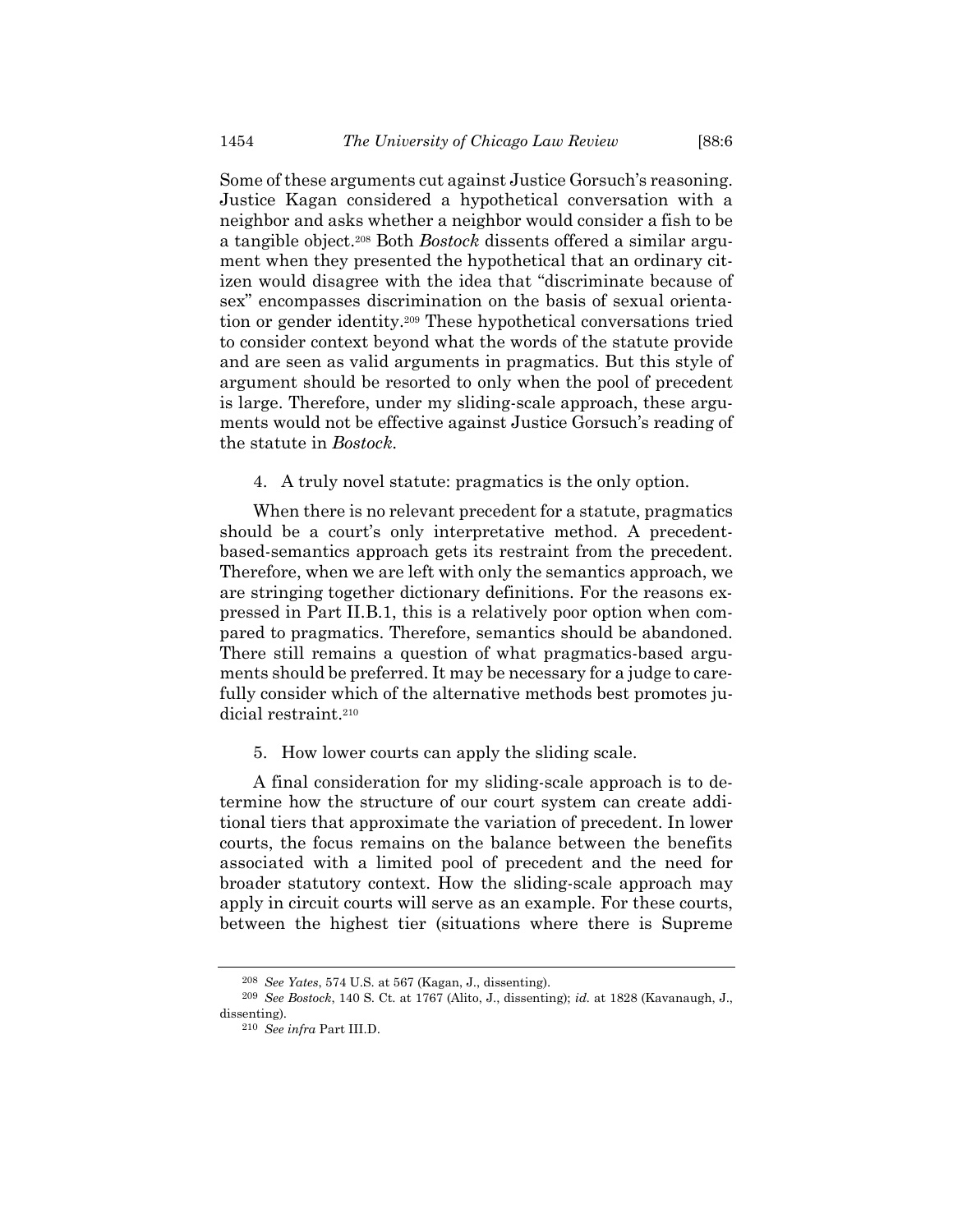Court precedent interpreting the words of a statute in question) and the middle tier (where there is Supreme Court precedent interpreting other statutes) there is a tier where a circuit's precedent interprets the statute in question. This situation arises when the Supreme Court has not yet defined a word within a statute but a circuit's precedent has. Consider the "quickly" example with the modification that it is the Seventh Circuit, rather than the Supreme Court, interpreting a phrase in an immigration statute that includes the word "quickly." Also consider if there were Seventh Circuit precedent that had defined "quickly" in the context of the same statute. Relying on the Seventh Circuit's definition would require less pragmatics-based support than relying on Supreme Court precedent defining other statutes. There would be less variation in how the Seventh Circuit had defined the words of the statute in question when compared to how the Supreme Court had defined similar words in financial and environmental statutes. The decreased variation would mean a lesser concern for cherry-picking and a decreased need for broader statutory context.

For a similar reason, between the middle tier of Supreme Court precedent interpreting other statutes and the lowest tier of lower courts interpreting other statutes should be a tier of the circuit's precedent interpreting other statutes. Imagine if the Seventh Circuit were defining the ordinary meaning of a phrase in an immigration statute that included the word "quickly" and looking to its own precedent defining the word "quickly" in other statutes. The variation in how the Seventh Circuit has defined the word "quickly" in all other statutes would be less than the variation of how all other courts have defined the word "quickly" in all other statutes. One could continue to break up the last tier into multiple tiers: other circuits interpreting other statutes, district courts interpreting other statutes, and state courts interpreting other statutes. If doing so, one should focus, for each tier, on how the size of the pool of precedent creates a need to consider pragmatics-based arguments.

#### B. Further Justifications for a Sliding-Scale Approach

Beyond precedent's commonsense ability to limit cherrypicking, there are further justifications for the sliding-scale approach and its attachment to precedent. I will start with drawing a comparison to the arguments supporting statutory stare decisis—a "super-strong" presumption of correctness for statutory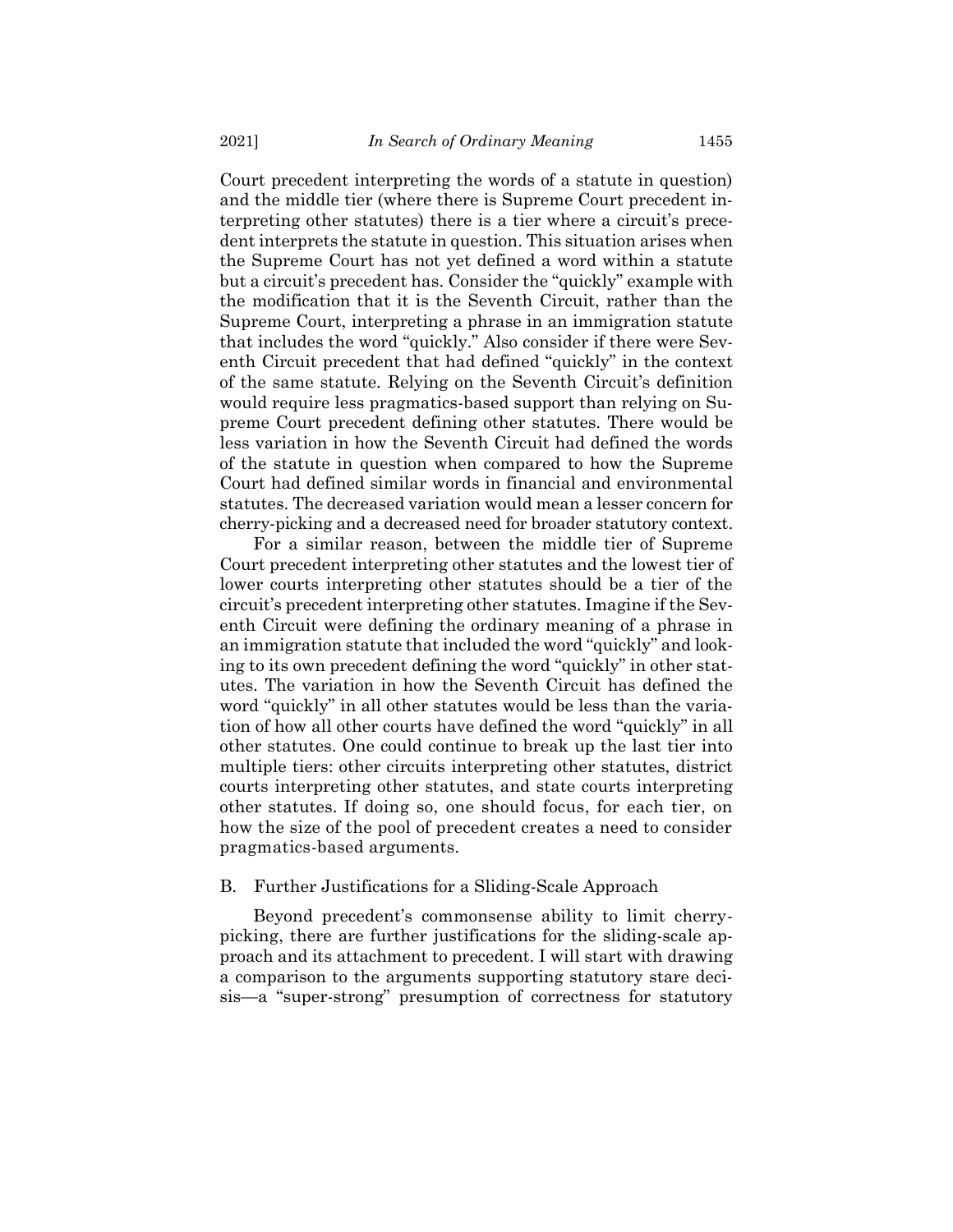<span id="page-37-0"></span>precedent211—and textualism's goals. Then, I will explain how the combination of this background and a semantics approach of constructing the meaning of phrases is aligned with textualism's preference for creating and adhering to rules.

1. The natural connection between precedent and textualism.

Although textualism's underlying principle is promoting judicial restraint, other goals associated with the doctrine are explicit justifications for statutory stare decisis. "[S]tatutory precedents are treated to a 'super-strong' presumption of correctness."<sup>212</sup> In defense of this presumption, Justice Louis Brandeis famously commented that "in most matters it is more important that the applicable rule of law be settled than that it be settled right."<sup>213</sup> Professor Frank Horack similarly said that if the Court decides to reverse its ruling on a statutory meaning, then "it is affirmatively changing an established rule of law under which society has been operating."<sup>214</sup> This characterization highlights the importance of predictability and its effect on the rule of law. Horack also states that the changing of the law—which now includes the Court's decision—is "explicitly and unquestionably the exercise of a legislative function."<sup>215</sup>

Despite the need to examine extratextual sources (i.e., precedent), "many textualists . . . still embrace statutory stare decisis."<sup>216</sup> Justice Hugo Black, a textualist, expressed similar separation-of-powers concerns with respect to overturning precedent and was in favor of an absolutist approach.<sup>217</sup> Although there is debate on the extent to which statutory stare decisis should be absolute, Justice Black's basic theory has been influential.<sup>218</sup> Despite a discomfort with judges serving as policymakers, Justice Black recognized that "the resolution of statutory ambiguity

<sup>211</sup> *See* Krishnakumar, *supra* note [20,](#page-6-0) at 165 (quoting William N. Eskridge, Jr., *Overruling Statutory Precedents*, 76 GEO. L.J. 1361, 1362 (1988)).

<sup>212</sup> *Id.* at 165 (quoting Eskridge, *supra* note [211,](#page-37-0) at 1362).

<sup>213</sup> Burnet v. Colo. Oil & Gas Co., 285 U.S. 393, 406 (1932) (Brandeis, J., dissenting). 214 Frank E. Horack, Jr., *Congressional Silence: A Tool of Judicial Supremacy*, 25 TEX. L. REV. 247, 251 (1947).

<sup>215</sup> *Id.*

<sup>216</sup> Barrett, *supra* note [20,](#page-6-0) at 326.

<sup>217</sup> *See id.* at 325–26 (citing Boys Mkts., Inc. v. Retail Clerks Union, Local 770, 398 U.S. 235, 256–58 (1970) (Black, J., dissenting)).

<sup>218</sup> *Id.* at 326.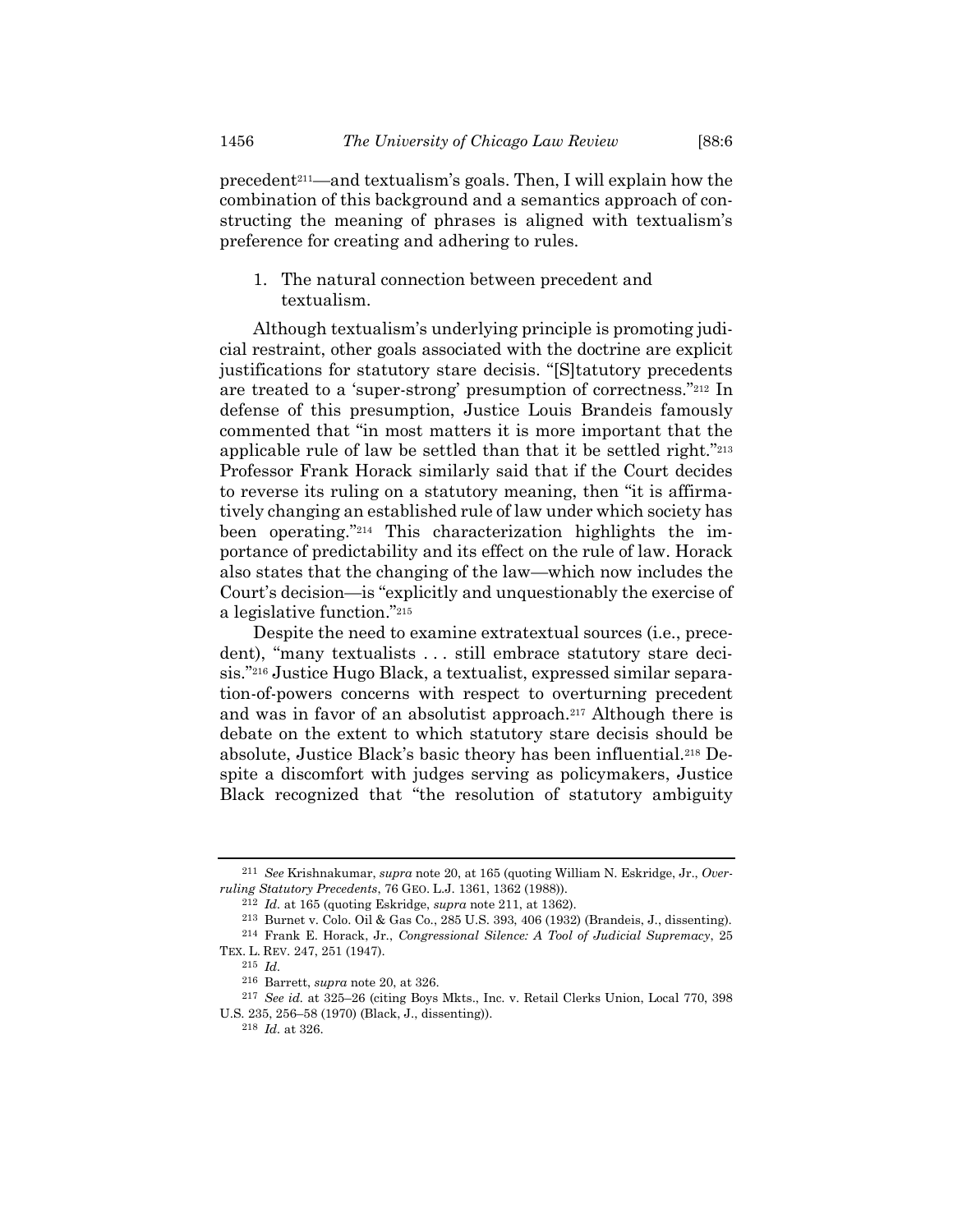inevitably requires some degree of policymaking."<sup>219</sup> However, he argued that to deviate from the statutory precedent was to usurp the legislature.<sup>220</sup> As seen from all of *Bostock*'s opinions lodging attacks against legislating from the bench, this fear is aligned with textualism and has a similar motivation to textualism's faithful-agent goal.<sup>221</sup> More recently, and providing a clear connection to textualism, then-Professor Amy Coney Barrett invoked this separation-of-powers idea as a form of judicial restraint.<sup>222</sup> All of this is to show that an approach that attempts to recharacterize the unit of linguistic analysis in order to ignore statutory precedent should be met with suspicion. To get around statutory stare decisis is to miss the opportunity to internalize many of the goals of textualism.

2. A preference for rules and its connection to a pragmatics-plus-semantics approach.

Combining the benefits of a strict adherence to precedent with a semantics approach furthers a textualist's goal of judicial restraint through a reliance on rules. When precedent exists, it is as if each word in a phrase has a single dictionary definition.<sup>223</sup> As a consequence, a judge can reach an understanding of the text without considering the exact problem facing the court.<sup>224</sup> Whether this is a positive depends on where one comes down on the rules versus standards debate. But there is a link between textualism and rules.<sup>225</sup> Although I have conceived of predictability as a corollary of judicial restraint, promoting predictability

<span id="page-38-0"></span><sup>219</sup> *Id.* at 325.

<sup>220</sup> *See id.* at 326.

<sup>221</sup> *See Bostock*, 140 S. Ct. at 1738; *id.* at 1754 (Alito, J., dissenting); *id.* at 1836–37 (Kavanaugh, J., dissenting).

<sup>222</sup> *See* Barrett, *supra* note 20, at 347–49.

<sup>223</sup> *See supra* Part III.A.

<sup>224</sup> *See, e.g.*, *Bostock*, 140 S. Ct. at 1741 ("[A] straightforward rule emerges: An employer violates Title VII when it intentionally fires an individual employee based in part on sex.").

<sup>225</sup> *See* Antonin Scalia, *The Rule of Law as a Law of Rules*, 56 U CHI. L. REV. 1175, 1183–85(1989)(discussing a link between textualism and "general rules").*But see* Easterbrook, *supra* note [24,](#page-7-1) at 61 ("Meaning comes from the ring the words would have had to a skilled user of words at the time, thinking about the same problem.").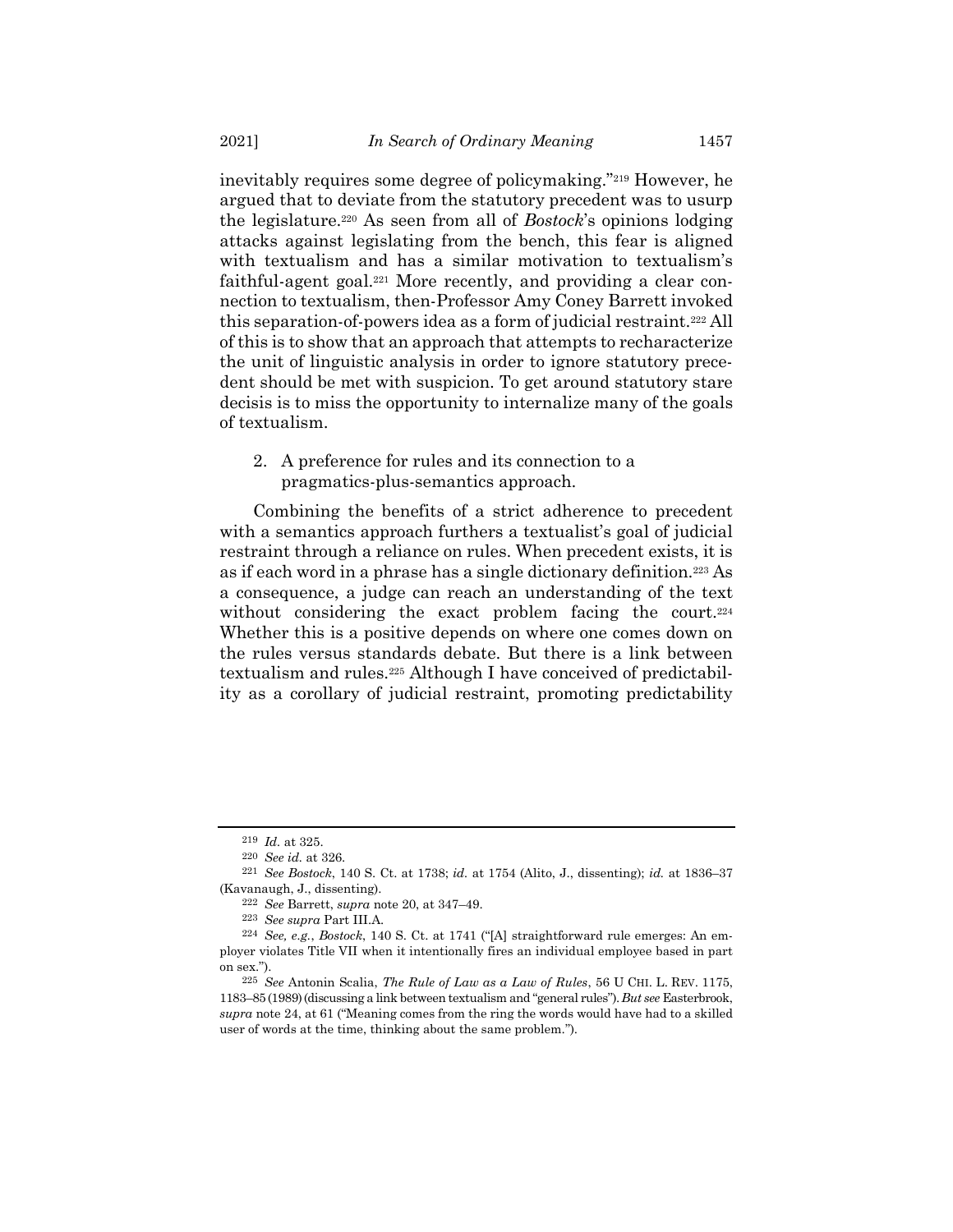can lead to judicial restraint too. <sup>226</sup> Because rules provide greater predictability, they can limit value judgments.<sup>227</sup>

Applying a precedent-based-semantics approach to a novel Title VII context provides evidence of how it develops a rule. For example, in a case examining the protections that Title VII affords to religion, the path to reaching the rule is clear. A judge can examine the limited precedent interpreting "because of," "discriminate," and "individual" in the context of Title VII and reach the straightforward rule that an employer violates the statute when it intentionally fires an individual employee based in part on religion. The consequences of this rule on the case before the court would be the basis of a judge's argument. In a post-*Bostock* world, the rule does not change. Maintaining the religion example, Justice Gorsuch's rule resulting from the semantics approach duplicates much of the work but adds the element that concepts that are inextricably linked with religion must be encompassed within Title VII's religious protections. How a particular judge feels about discrimination against religion, sex, or sexual orientation plays a more limited role because the judge cannot cherrypick a meaning of a statute that aligns with her values.

#### C. Addressing Novel Statutes

My resolution to rely on alternative methods when there is no precedent reveals something important about my sliding-scale approach—the source of restraint is derived more from precedent than the words of the statute. Because precedent interpreting the original meaning of words severely limits the ability to cherrypick, a judge that uses a precedent-based-semantics approach successfully promotes textualism's goals of judicial restraint, predictability, rule of law, and democratic accountability. But is this judge being a textualist? As mentioned, "many textualists . . . still embrace statutory stare decisis."<sup>228</sup> That does not mean that a textualist is comfortable using precedent when she does not have to.<sup>229</sup> In the case of a novel statutory phrase, there is in fact no on-

<sup>226</sup> *See* Thomas W. Merrill, *Originalism, Stare Decisis and the Promotion of Judicial Restraint*, 22 CONST. COMMENT. 271, 275 (2005) ("Judicial r]estraint in this sense simply requires that the judge adhere to whatever method produces the most easily-predicted results.").

<sup>227</sup> Scalia, *supra* note [225,](#page-38-0) at 1179–80.

<sup>228</sup> Barrett, *supra* note [20,](#page-6-0) at 326.

<sup>229</sup> *See* James R. Maxeiner, *Scalia & Garner's* Reading Law*: A Civil Law for the Age of Statutes?*, 6 J. CIV. L. STUD. 1, 11 (quoting SCALIA & GARNER, *supra* note [16,](#page-3-0) at 411)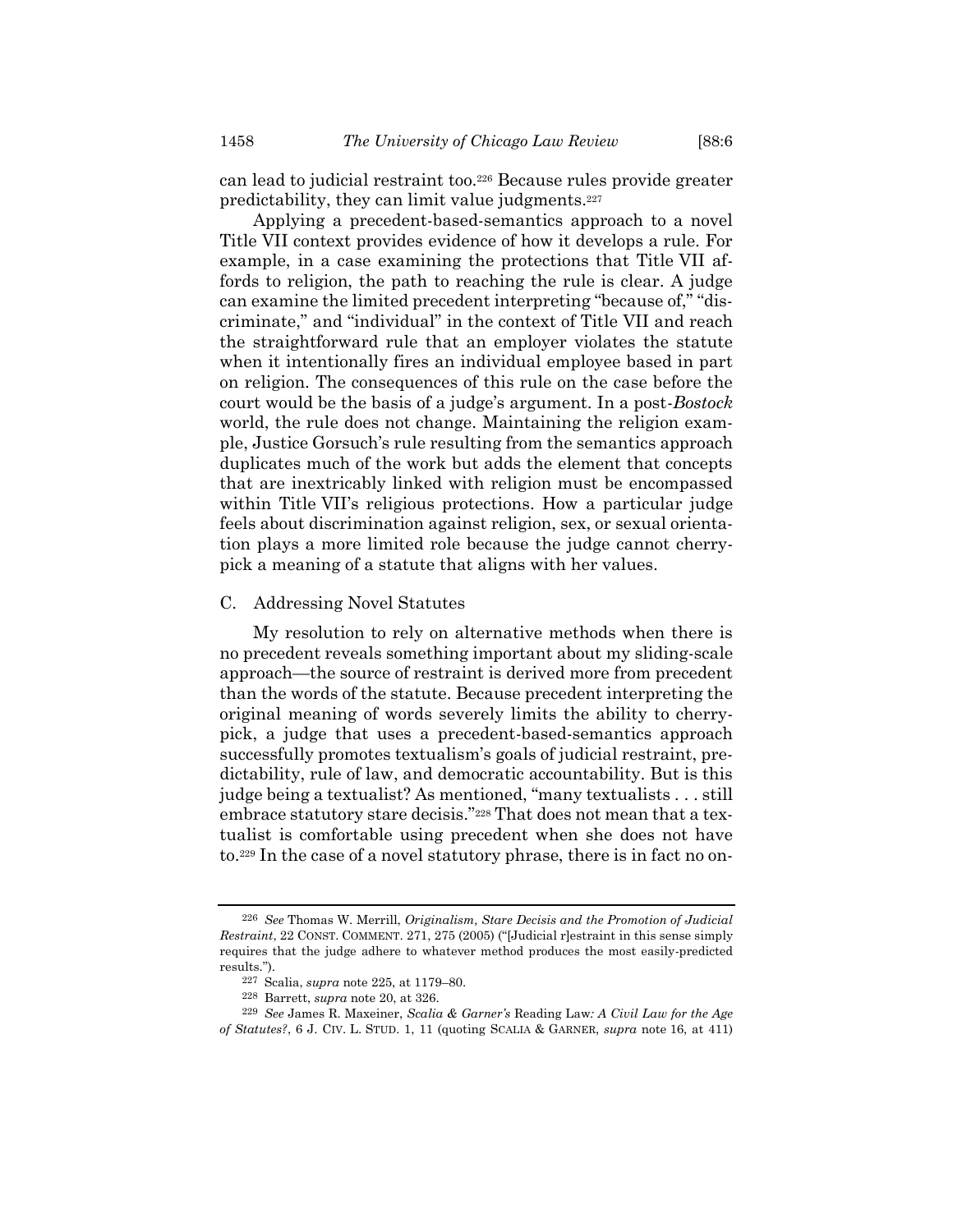point precedent. Instead, a judge using the precedent-basedsemantics method would be going out of her way to use precedent in pursuit of promoting the goals of textualism. It would not be a stretch to say that precedent interpreting a statute is extratextual. Therefore, allowing such a precedent to be a preliminary step would violate the idea that a clear text should not require extratextual considerations.<sup>230</sup> This returns the interpreter to ambiguity thresholds, potentially undoing all the restraint that the precedent-based-semantics approach could offer.<sup>231</sup>

When the precedent that a judge is using to determine the meaning of the individual words is from a nontextualist judge's opinion, a similar tension exists. The job of a textualist judge is to "interpret[ ] a statute in accord with the ordinary public meaning of its terms at the time of its enactment."<sup>232</sup> But it is possible to imagine that a nontextualist judge got the meaning of one of the words in a phrase wrong. This can mean that the interpretation is misaligned with the ordinary meaning at the time of enactment or completely detached from the ordinary meaning of the terms. If this occurs, should a textualist ignore the benefits associated with precedent in favor of the process that defines textualism?

Dictionary usage is evidence that textualists are willing to use extratextual sources to help determine the ordinary meaning of the text, but evidence is limited on whether this willingness extends to precedent defining terms. Judge Easterbrook has recognized both that precedent and the text are an "old pair" and the importance of precedent to the legitimacy of court opinions.<sup>233</sup> In attempting to formulate this theory—admittedly, never reaching a conclusion—Judge Easterbrook provides an unsatisfying answer that "precedent can be a destabilizing as well as a stabilizing influence."<sup>234</sup> Judge Easterbrook does suggest that there is no compelling reason to have weak constitutional stare decisis and argues that it makes more sense for constitutional stare decisis to have the same presumption of statutory stare decisis.<sup>235</sup> Judge

<sup>(</sup>"Stare decisis . . . is not a part of textualism. It is an exception to textualism (as it is to any theory of interpretation) born not of logic but of necessity." (emphasis omitted)).

<sup>230</sup> *See Bostock*, 140 S. Ct. at 1737 ("When the express terms of a statute give us one answer and extratextual considerations suggest another, it's no contest. Only the written word is the law.").

<sup>231</sup> *See supra* Part II.C.1; *supra* Part III.A.1.

<sup>232</sup> *Bostock*, 140 S. Ct. at 1738.

<sup>233</sup> Easterbrook, *supra* note [142,](#page-23-0) at 422.

<sup>234</sup> *Id.* at 433.

<sup>235</sup> *Id.* at 426, 429.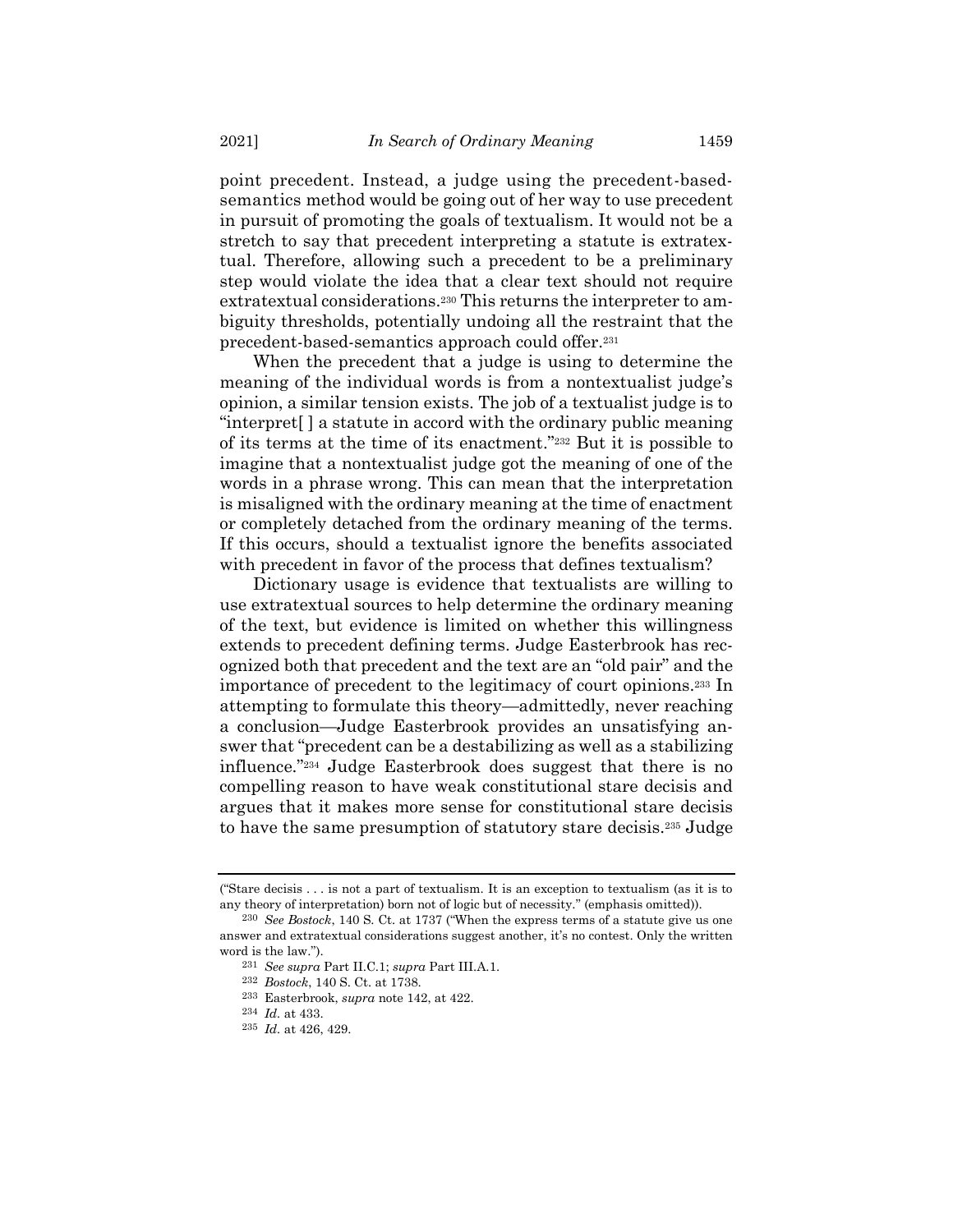Easterbrook does not, though, state how strong the presumption for stare decisis should be and doubts the adequacy of the rationales supporting a strong statutory stare decisis.<sup>236</sup> Professor Adrian Vermeule does argue for the super-strong presumption for statutory stare decisis, suggesting that this rule would reduce costs to the legal system.<sup>237</sup> Although not connecting it with statutory stare decisis, Vermeule makes a similar argument for a more textualist approach to judging.<sup>238</sup> However, Justice Thomas has taken an aggressive approach, expressing a willingness to overturn wrongly decided precedent when interpreting the Constitution. <sup>239</sup> Justice Thomas has also recently expressed willingness to ignore statutory stare decisis.<sup>240</sup> Professor Anita Krishnakumar says that textualists of the "post-Scalia era" do not adhere to statutory stare decisis because of a presumption that there is a correct answer to interpretative questions, creating discomfort when following a precedent that reaches the wrong answer.<sup>241</sup> However, the choice to overrule precedent increases discretion and the ability to inject value judgments, undermining the goals of textualism. 242

## D. Problems with the Alternative Methods for Finding Ordinary Meaning

This Section assesses the relative restraining power of the alternative methods for finding ordinary meaning discussed in Part III.C. Arguments regarding interpretative methodology are

<sup>236</sup> *Id.*

<sup>237</sup> Adrian Vermeule, *Interpretive Choice*, 75 N.Y.U. L. REV. 74, 144–45 (2000) (arguing that strong statutory stare decisis decreases judicial decision costs and is more stabilizing than weak statutory stare decisis).

<sup>238</sup> *Id.* at 139 (recognizing that there are potential increases in decision costs with textualism but that the decision costs of legislative history are still theoretically greater).

<sup>239</sup> *See, e.g.*, Gamble v. United States, 139 S. Ct. 1960, 1984 (2019) (Thomas, J., concurring) ("When faced with a demonstrably erroneous precedent, my rule is simple: We should not follow it.").

<sup>240</sup> *See* Krishnakumar, *supra* note [20,](#page-6-0) at 211 n.203 ("Justice Thomas joined thirteen of seventeen Roberts Court opinions advocating overruling a statutory precedent (and authored ten of them).").

<sup>241</sup> *Id.* at 204–05. Despite the broad label of "textualists of the 'post-Scalia era,'" Professor Krishnakumar's data ends in 2015 and does not include Justice Gorsuch's or Justice Kavanaugh's time on the Court. *Id.* at 228–33.

<sup>242</sup> *Cf.* William Baude, *Precedent and Discretion*, 2019 SUP. CT. REV. 313, 329–30 (2019) ("[D]iscretionary features render precedent worse than useless. They make it a tool for evading other requirements of the law, and a threat to certain aspects of judicial neutrality.").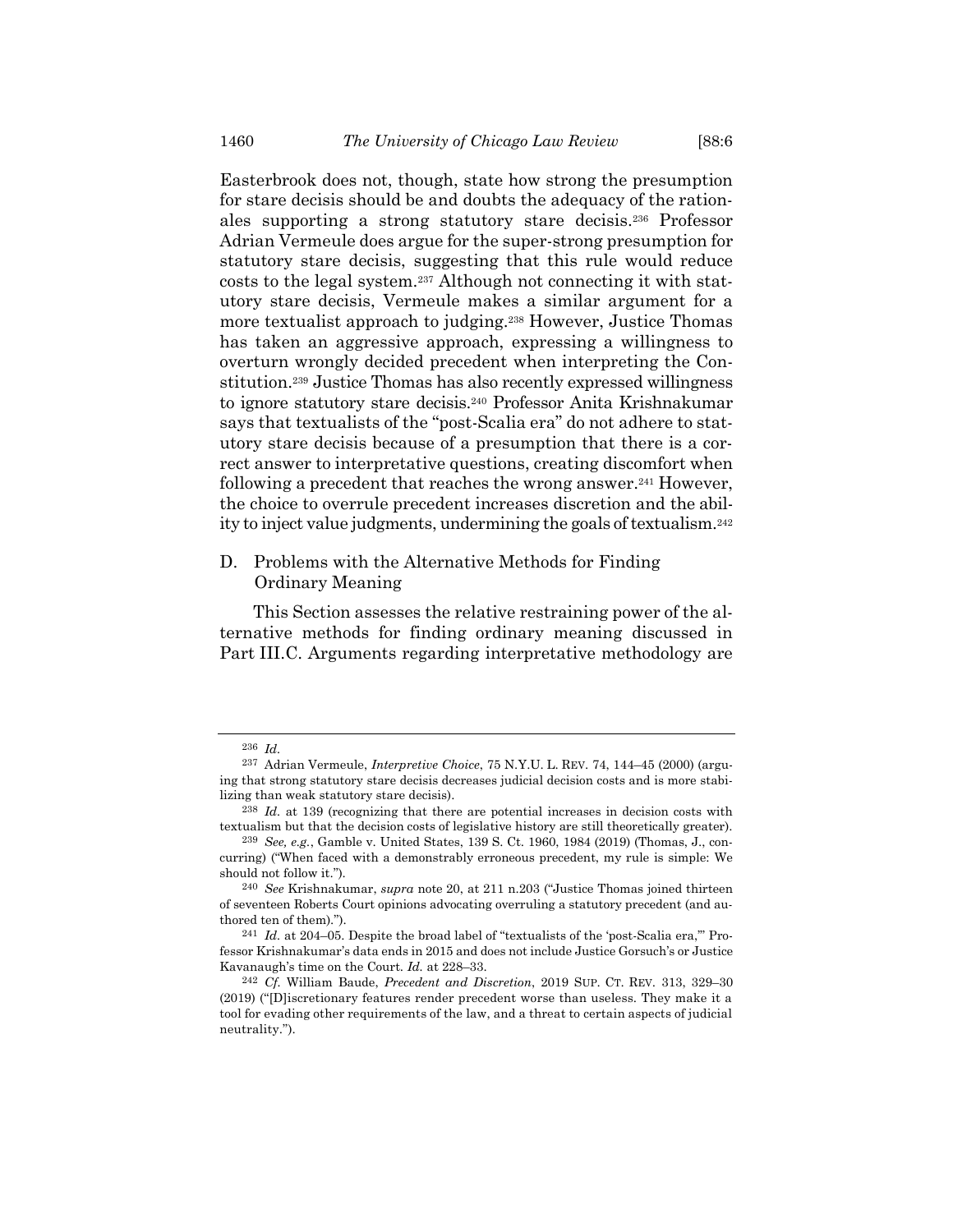centered around relative measures.<sup>243</sup> As such, arguing in favor of my solution requires an examination of how effectively alternative methods restrain judges. Because my solution does fully rely on pragmatics when interpreting a truly novel statute, this Section also selects the alternative method that is best at restraining judges.

Justice Kavanaugh's best-reading approach and its open application of the absurdity doctrine<sup>244</sup> create the same conditions for value-based judgments that it aims to solve. The Court has said that the absurdity doctrine dictates that "a court's obligation to the text ceas[es] when 'the absurdity and injustice of applying the provision to the case, would be so monstrous, that all mankind would, without hesitation, unite in rejecting the application."<sup>245</sup> Professor John Manning, a prominent textualist scholar, argues that the absurdity doctrine is flawed because it does not provide judges an "intelligible basis on which to set aside clear textual commands in favor of likely legislative intent."<sup>246</sup> Similar to the problems that Justice Kavanaugh raises against ambiguity, it is not clear what makes a statute absurd and what level of absurdity should trigger the absurdity doctrine's application.<sup>247</sup> This missing "intelligible basis" serves to open the door for value-based judgments. Manning does relent on throwing out the absurdity doctrine entirely, arguing that the baseline meaning to consider when using the absurdity doctrine is not the literal meaning but a meaning that relies on context.<sup>248</sup> My goal is to determine what considerations are appropriate when considering the context and the resulting ordinary meaning, so I am back to square one.

Justice Scalia's approach, which relies on canons of interpretation, also does little to restrain judges from making value-based

<sup>243</sup> *See, e.g.,* Eskridge, *supra* note [23,](#page-7-0) at 551 (criticizing Scalia's "canons-based textualism" for being "a relatively less constraining approach" than the use of "legislative materials").

<sup>244</sup> *See* Kavanaugh, *supra* note [52,](#page-11-0) at 2144 (noting that the best-reading approach allows judges to use the absurdity doctrine to "justify departure from the text").

<sup>245</sup> Manning, *supra* note [42,](#page-10-0) at 2387–88 (quoting Sturges v. Crowinshield, 17 U.S. (Wheat 8.) 122, 203 (1819)); *see also* SCALIA & GARNER, *supra* note [16,](#page-3-0) at 235 ("What the rule of absurdity seeks to do is what all rules of interpretation seek to do: *make sense* of the text." (emphasis in original)).

<sup>246</sup> Manning, *supra* note [42,](#page-10-0) at 2454–55.

<sup>247</sup> *See supra* notes [52](#page-11-0)–[54](#page-11-1) and accompanying text. *But see* SCALIA & GARNER, *supra* note [16,](#page-3-0) at 388 (arguing that a judge may consult legislative history to find at least one "rational legislator" who interprets the statute to mean what the present court considers an absurd result; if this legislator exists, then the statute is not absurd).

<sup>248</sup> Manning, *supra* note [42,](#page-10-0) at 2461–64.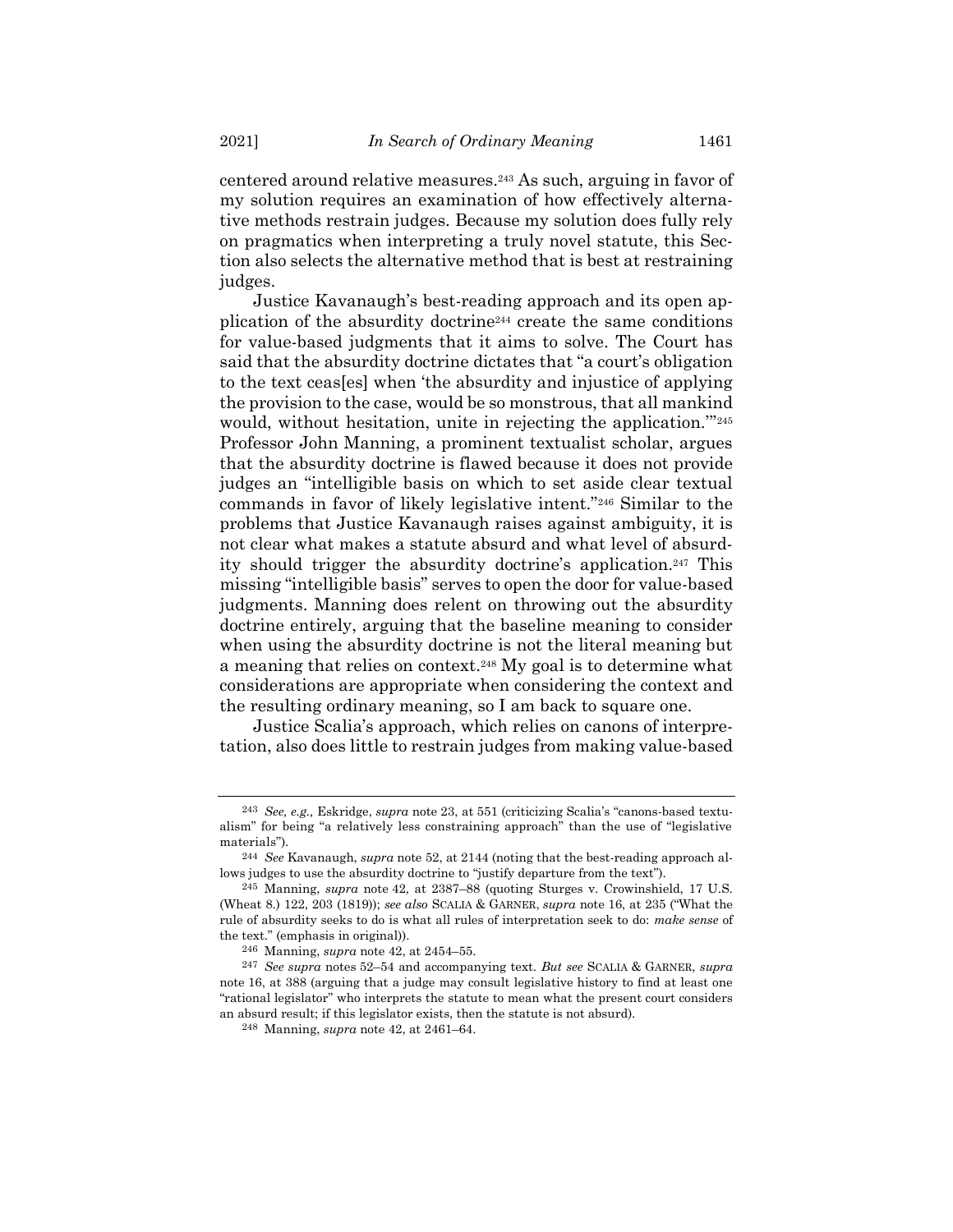<span id="page-43-0"></span>judgments. The criticism lodged against dictionaries has been that "there are so many of them and each offers a variety of definitions for common terms," so judges can cherry-pick a definition and are left unrestrained to make value-based arguments. 249 When a judge is able to make a value-based judgment, predictability is lost, and the rule of law suffers. The existence of fiftyseven canons, which Justice Scalia and Professor Bryan Garner suggest might be only one-third of the total "valid canons," presents a similar issue.<sup>250</sup> When there are too many approaches to choose from, a judge can cherry-pick the canons that work best to support their value judgment. When this possibility exists, predictability suffers, and the purposes of textualism are not met.<sup>251</sup>

Corpus linguistics is not free from problems that should give pause for anyone committed to finding ordinary meaning. The first problem is fundamental. Corpus linguistics has a tendency to reach the "prototypical" meaning and not the ordinary meaning.<sup>252</sup> This means that the meaning corpus linguistics provides will be too narrow.<sup>253</sup> Supporters of corpus linguistics find this concern to be overstated.<sup>254</sup> Corpus linguistics does more than give just the most common meaning of the word. Instead, it provides the relative frequency of multiple meanings. Whether ordinary meaning equates to the prototypical meaning or encompasses senses that are lower down the list is a question of law.<sup>255</sup> This response, however, sheds light on the second problem with corpus linguistics—it is an effective tool to find ordinary meaning but does not necessarily constrain judges. The relative frequency that equates to ordinary meaning is up to the judge. Similarly, whether the types of considerations—semantic, pragmatic, and time period—are applicable is up to the judge's discretion.<sup>256</sup>

Although precedent is likely the best limit on cherry-picking, corpus linguistics may be the appropriate approach when there is

<sup>249</sup> *See* Eskridge, *supra* note [23,](#page-7-0) at 534.

<sup>250</sup> *See* SCALIA & GARNER, *supra* note [16,](#page-3-0) at 9.

<sup>251</sup> *See* Eskridge, *supra* note [23,](#page-7-0) at 544 (discussing problems with cherry-picking among canons).

<sup>252</sup> Tobia, *supra* not[e 44,](#page-10-1) at 761 (showing that corpus tracks "prototypical" definitions better than "technical[ ]" definitions).

<sup>253</sup> *See id.* at 795–97 (detailing several "fallacies" that are common in arguments from corpus linguistics but tend to produce narrow meanings of terms).

<sup>254</sup> *See* Lee & Mouritsen, *supra* note [68,](#page-13-0) at 874.

<sup>255</sup> *See id.* at 874–75.

<sup>256</sup> *See id.* at 866 ("[Judges] should not . . . overlook the potential for subjectivity or even strategic manipulation [when using corpus linguistics].").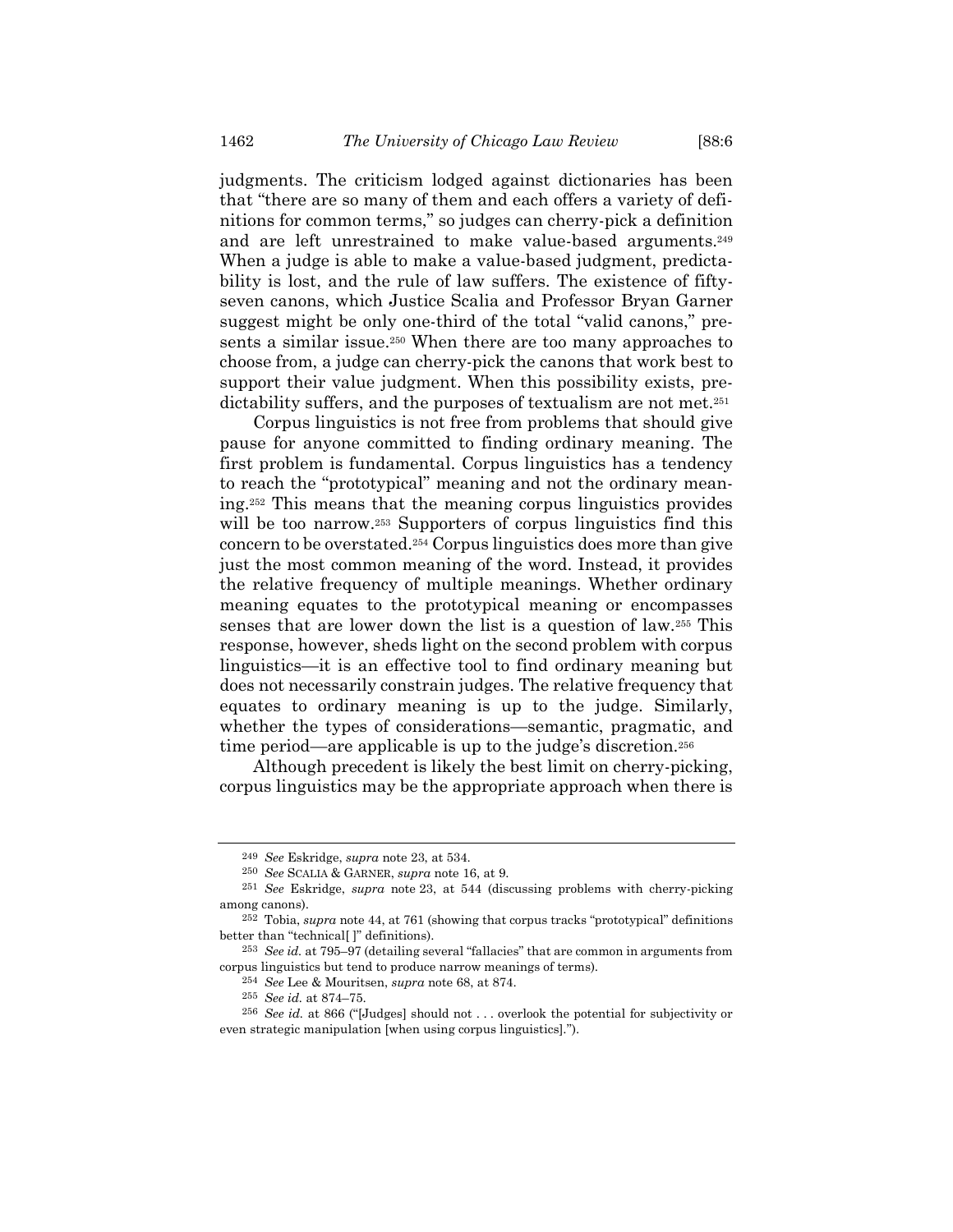no precedent.<sup>257</sup> The absurdity doctrine or an ambiguity threshold have two unknowns that leave room for value-based judgments what makes something ambiguous or absurd and how much is too much. Corpus linguistics still requires a determination of how much is enough to equate to ordinary meaning, but a judge has the metric of relative frequency. Plus, the empirical nature of corpus linguistics restrains by "facilitat[ing] transparency and scrutiny."<sup>258</sup> Judges being better able to check the work of other judges incentivizes against cherry-picking considerations that allow for a particular, ideological result.

### **CONCLUSION**

Regardless of a judge's selected school of statutory interpretation, the text is always the starting place for a judge trying to apply a law. But the increasing prominence of textualism has emphasized the importance of carefully finding the original meaning of the statute's text. This commonsense approach is an attractive means to maintain the legitimacy of the Court. Forcing a judge to be restrained by words on the page promotes predictability, further promoting the preservation of the rule of law and democratic accountability. However, the concept of ordinary meaning is itself elusive. *Bostock* exemplifies the consequence of this problem. Three justices claiming to be adhering to the ordinary meaning of the phrase "discriminate because of sex" go about finding the ordinary meaning of the phrase in three different ways. The end result is a majority that held that Title VII protects gay and transgender individuals and two dissents that felt that the Court had usurped the legislature. Going forward, a resolution of who is correct—or most correct—will benefit textualism and the general predictability of judges who adhere to the philosophy.

With textualism's goal of judicial restraint in mind, this Comment offers a novel sliding-scale approach that reconciles Justice Gorsuch's and Justice Kavanaugh's absolutist positions. Piecing together the meaning of terms derived from precedent offers fewer opportunities to cherry-pick than alternative methods for finding ordinary meaning and comports with a textualist's preference for rules. This is particularly true when the Supreme Court has interpreted the words in the statute in question. But

<sup>257</sup> *See id.* at 867 ("The potential for subjectivity and arbitrariness is not heightened but reduced by the use of corpus linguistics.").

<sup>258</sup> *Id.* at 868.